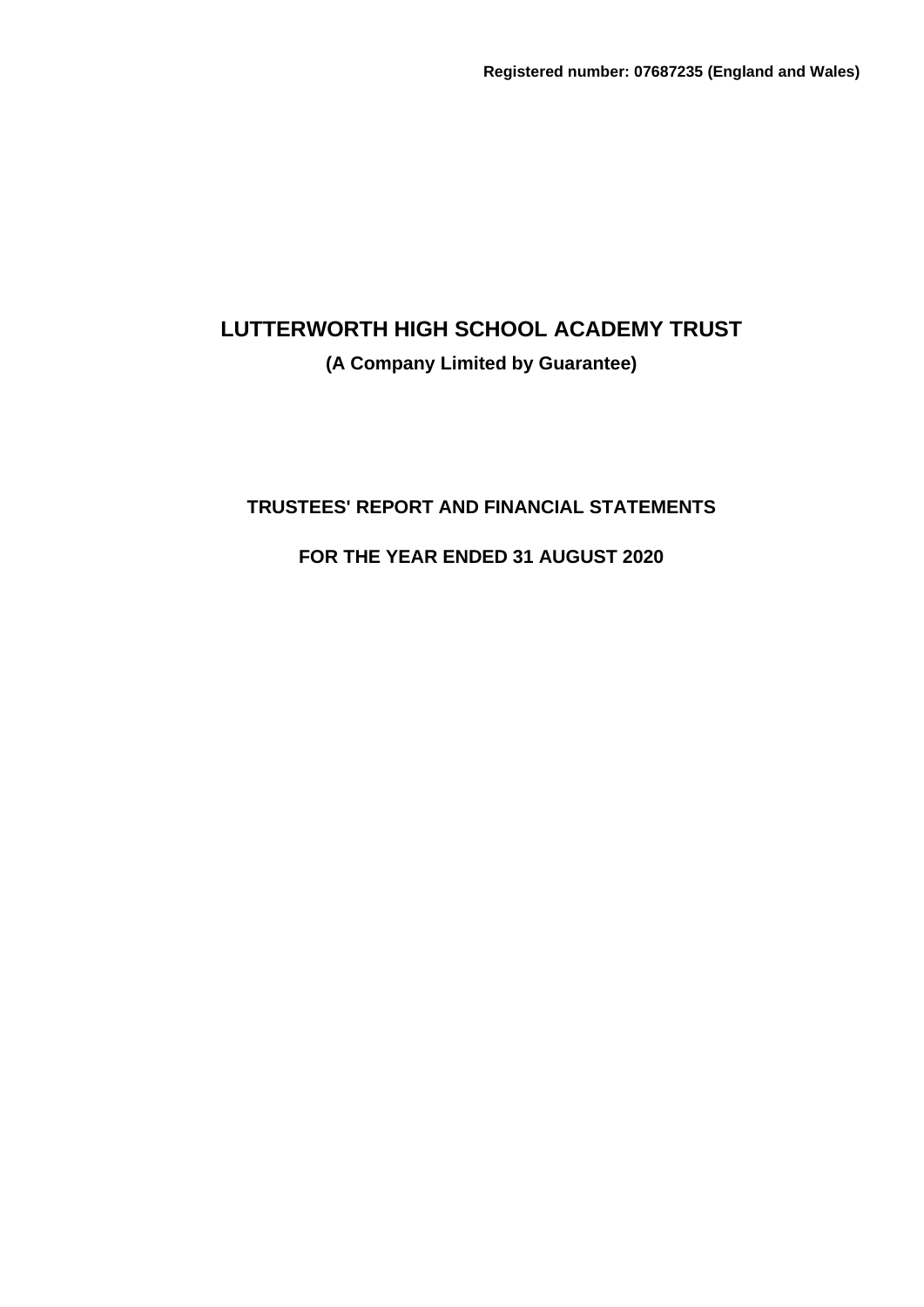#### **CONTENTS**

|                                                                                | Page      |
|--------------------------------------------------------------------------------|-----------|
| <b>Reference and Administrative Details</b>                                    | $1 - 2$   |
| <b>Trustees' Report</b>                                                        | $3 - 11$  |
| <b>Governance Statement</b>                                                    | $12 - 15$ |
| <b>Statement on Regularity, Propriety and Compliance</b>                       | 16        |
| <b>Statement of Trustees' Responsibilities</b>                                 | 17        |
| <b>Independent Auditor's Report on the Financial Statements</b>                | $18 - 21$ |
| <b>Independent Reporting Accountant's Report on Regularity</b>                 | $22 - 23$ |
| Statement of Financial Activities Incorporating Income and Expenditure Account | 24        |
| <b>Balance Sheet</b>                                                           | $25 - 26$ |
| <b>Statement of Cash Flows</b>                                                 | 27        |
| <b>Notes to the Financial Statements</b>                                       | $28 - 58$ |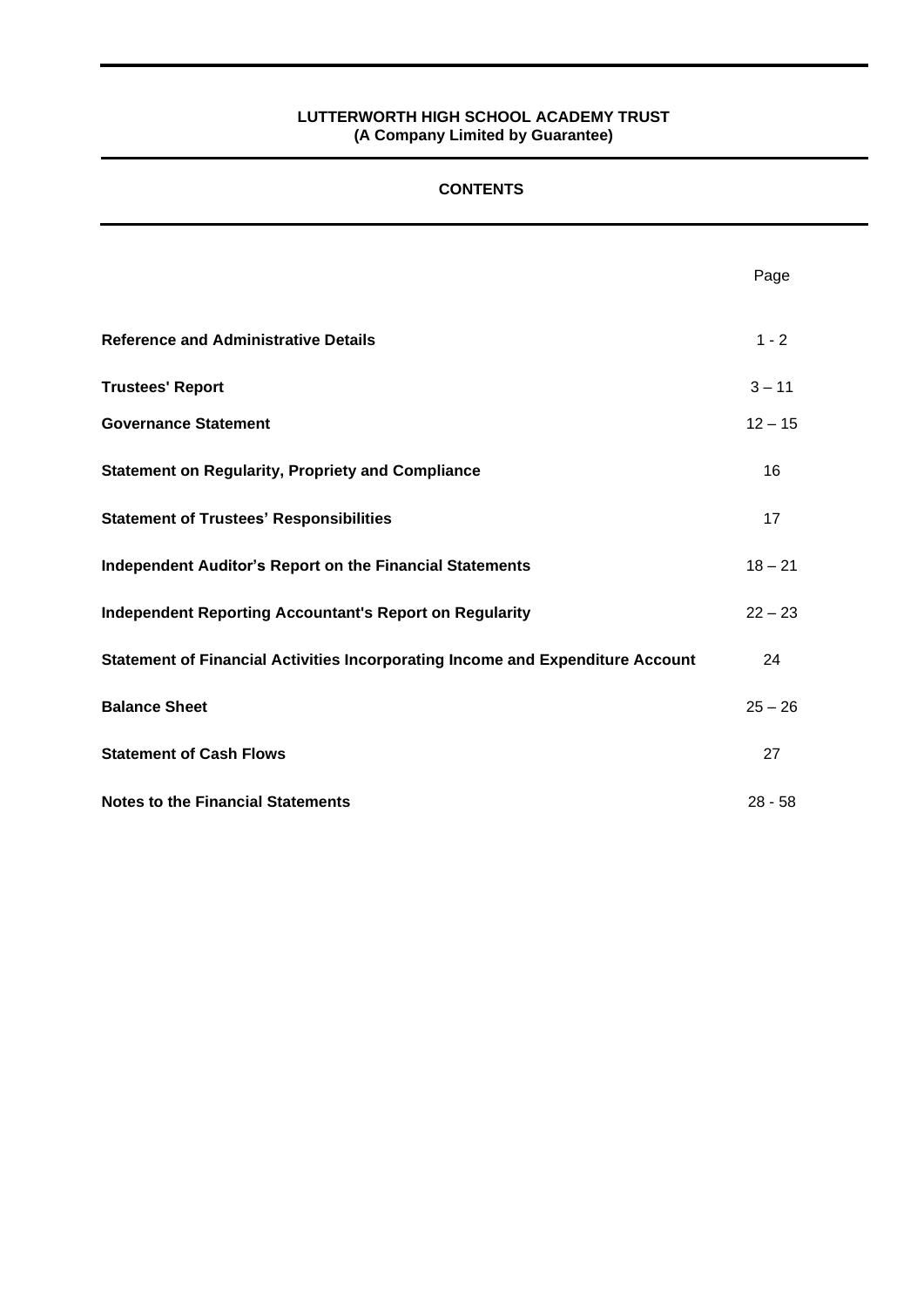#### **REFERENCE AND ADMINISTRATIVE DETAILS FOR THE YEAR ENDED 31 AUGUST 2020**

#### **Members**

Janet Jones Stephen Bettles Richard Holding Philippa Clare Joanne Holyland

#### **Trustees**

Janet Jones (Chair of Trustees) Philippa Clare (Vice-Chair) Stephen Bettles Julian Kirby (Headteacher & Accounting Officer) Richard Holding Penny Walker Barber Joanne Holyland Duncan Haworth Carmella Hunt Susan Campbell Malcolm Maguire Kay Cowling

#### **Company Secretary**

Shirley Thompson (Resigned 8 September 2020) Helene Chadwick Replacement (Appointed 9 September 2020)

#### **Senior Leadership Team**

| Headteacher                       | Julian Kirby                                |
|-----------------------------------|---------------------------------------------|
| Deputy Headteacher                | Amy Hunter                                  |
| Assistant Headteacher             | <b>Richard Salter</b>                       |
| Assistant Headteacher             | Natalie Tebbatt                             |
| Assistant Headteacher             | <b>Kay Cowling</b>                          |
| <b>Chief Financial Controller</b> | <b>Helene Chadwick</b>                      |
| <b>Operations Manager</b>         | Shirley Thompson (Retired 8 September 2020) |

#### **Company Name**

Lutterworth High School Academy Trust

#### **Principal and Registered Office**

Woodway Road **Lutterworth** Leicestershire LE17 4QH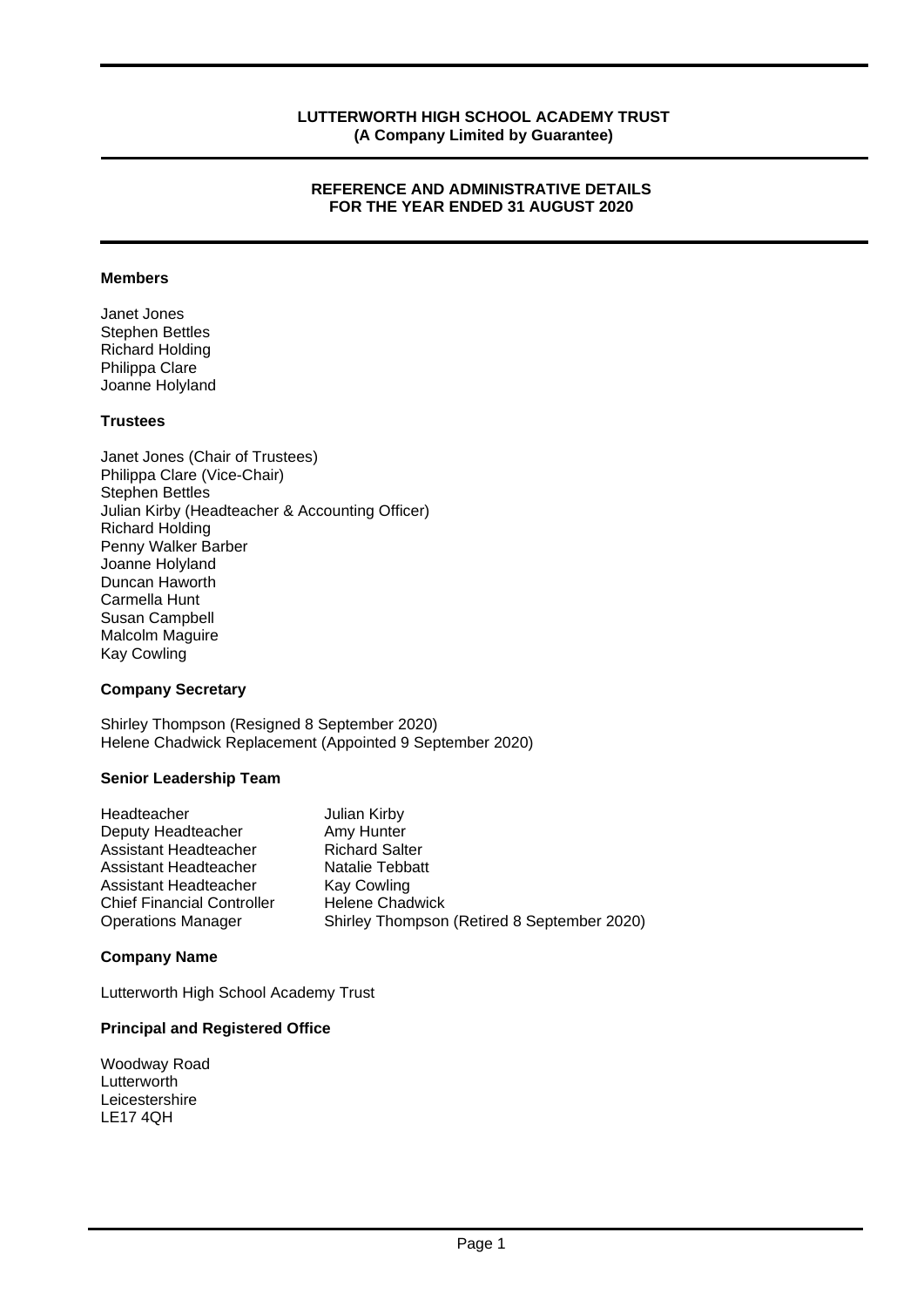#### **REFERENCE AND ADMINISTRATIVE DETAILS (continued) FOR THE YEAR ENDED 31 AUGUST 2020**

#### **Company Registered Number**

07687235 (England and Wales)

#### **Independent Auditor**

MHA MacIntyre Hudson 11 Merus Court Meridian Business Park Leicester LE19 1RJ

#### **Bankers**

Lloyds Banking Group 4 Bell Street Lutterworth Leicestershire LE17 4DW

#### **Solicitors**

Browne Jacobson Victoria Square House Victoria Square Birmingham B2 4BU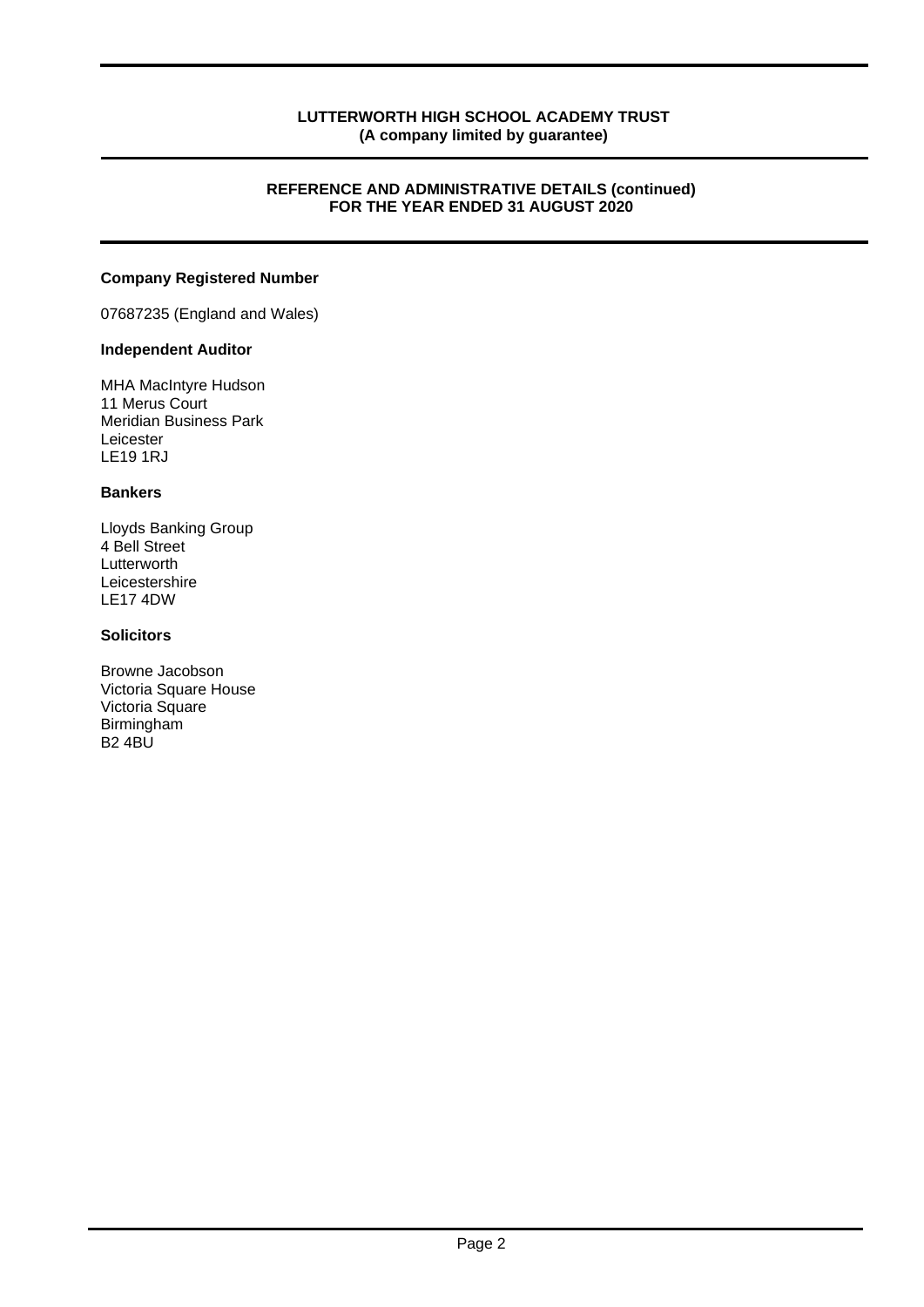#### **TRUSTEES' REPORT FOR THE YEAR ENDED 31 AUGUST 2020**

The Trustees present their Annual Report together with the Financial Statements and Auditor's Report of the charitable company for the year 1 September 2019 to 31 August 2020**.** The Annual Report serves the purposes of both a Trustees' Report, and a Directors' Report under company law.

The Academy Trust operates an Academy for pupils aged 11 to 16 serving a catchment area covering Lutterworth Town and the outlying villages, including borders of Warwickshire and Northamptonshire. It has a pupil capacity of 771 and had a roll of 833 in the school census on 1 October 2020.

#### **STRUCTURE, GOVERNANCE AND MANAGEMENT**

#### **Constitution**

The Academy Trust is a company limited by guarantee and an exempt charity. The charitable company's Memorandum and Articles of Association are the primary governing documents of the Academy Trust. The Trustees of Lutterworth High School Academy Trust Limited are also the Directors of the charitable company for the purposes of company law. The charitable company operates as Lutterworth High School.

Details of the Trustees who served during the year, and to the date these accounts are approved are included in the Reference and Administrative Details on page 1.

#### **Members' Liability**

Each member of the charitable company undertakes to contribute to the assets of the charitable company in the event of it being wound up while they are a member, or within one year after they cease to be a member, such amount as may be required, not exceeding £10, for the debts and liabilities contracted before they ceased to be a member.

#### **Trustees' Indemnities**

Trustees benefit from indemnity insurance to cover the liability of the Trustees which by virtue of any rule of law would otherwise attach to them in respect of any negligence, default or breach of trust or breach of duty of which they may be guilty in relation to the Academy Trust. The cost of this insurance in the year was £687 (2019: 715) and provides cover up to £3,000,000.

#### **Method of Recruitment and Appointment or Election of Trustees**

Members may agree unanimously to appoint additional members as they see fit and they may unanimously in writing agree to remove members other than a member appointed by the secretary of state. Recruitment of Trustees is outlined in the Memorandum of Articles. Members may appoint up to 6 Trustees. Trustees may Coopt up to 3 Trustees. The appointment of staff Trustees is via a process of a staff ballot/election. Appointment of Parent Trustees is made via parent election.

#### **Policies and Procedures Adopted for the Induction and Training of Trustees**

The training and induction of Trustees will depend on the skills and experience of each individual Trustee. The Academy has a contract with the LA Governor Development Service, which provides Trustee training including induction training for new Trustees. Governor Development Service also offers bespoke onsite training to suit the needs of Trustees. Trustees also have access to an information resource – The Key, in addition to the weekly updates from GDS. The Academy has delegated the responsibility for Trustee training to a nominated Trustee (Janet Jones). A full log of Trustee training is maintained by the Clerk and feedback on training is shared with the Board of Trustees.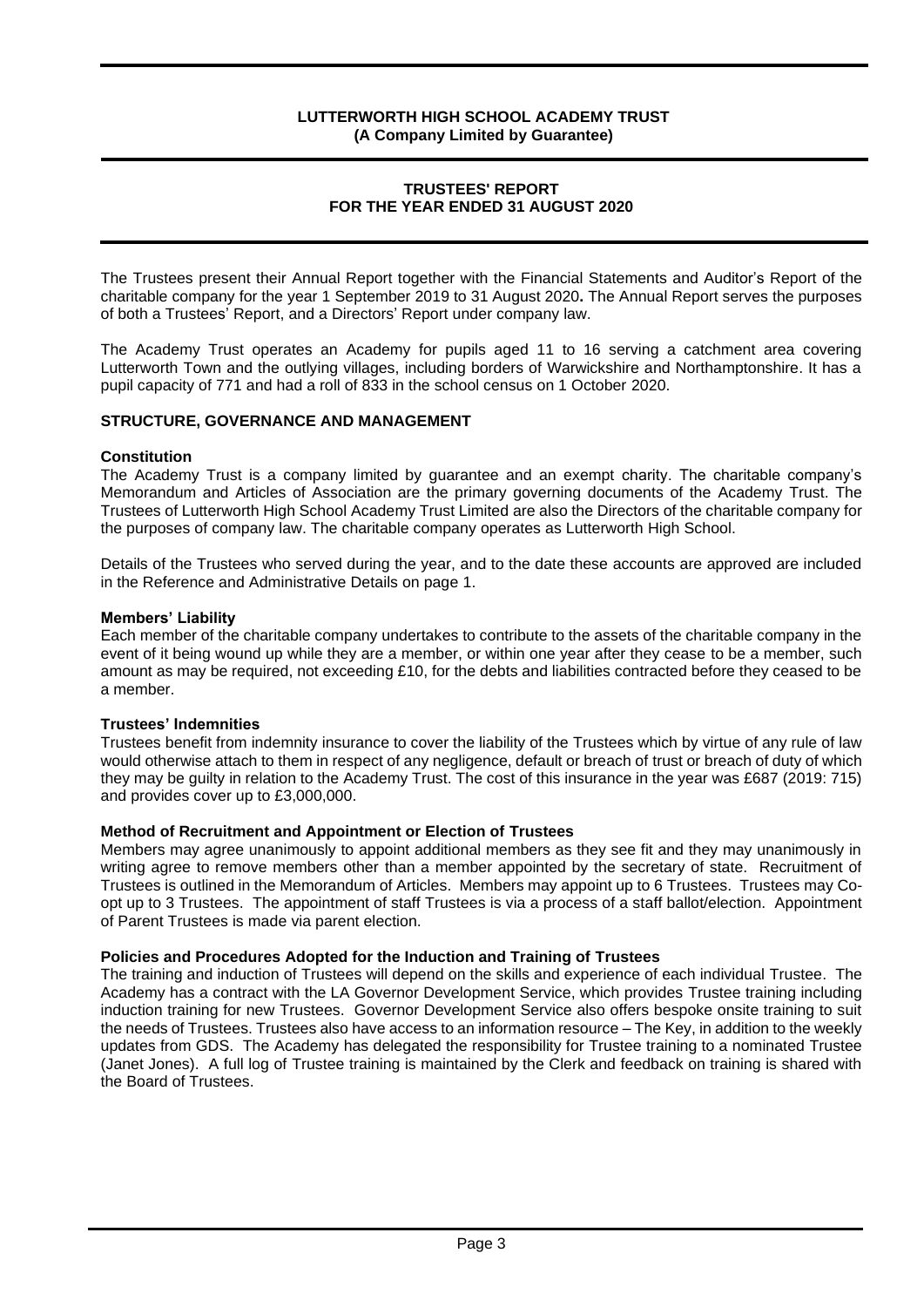#### **TRUSTEES' REPORT (continued) FOR THE YEAR ENDED 31 AUGUST 2020**

#### **Organisational Structure**

The Board meet at least annually to appoint new Members and to receive the annual accounts. The Board of Trustees (FGB) meet at least 3 times per year and at each meeting they receive the minutes and reports of the following sub-committees:

- 1. Personnel and Finance Committee which meets at least 3 times per year.
- 2. Health and Safety Committee which meets at least 3 times per year.
- 3. Achievement and Attainment Committee which meets 3 times per year.
- 4. Pay Committee meets once per year to discuss Teachers' progression and Headteacher's pay.

The day-to day-management of the school is delegated to the Headteacher who has appointed a Senior Leadership Team (SLT) who meet weekly to discuss both strategic and day-to-day responsibilities.

The Senior Leadership Team comprises the Headteacher (Accounting Officer), Deputy Headteacher, 3 Assistant Headteachers and the Operations Manager. The Financial Controller works 2 days a week and supports the SLT, meeting both with the Headteacher and Deputy Headteacher on a monthly basis to discuss the financial affairs of the Academy. The Senior Leadership Team direct the Academy at an executive level implementing policies agreed by the Trustees and reporting back to them.

Heads of Department are responsible for the day-to-day operation of curriculum subject areas and organisation of their teaching staff, capitation resources, facilities and students.

All staff within the Senior Leadership Team have delegated responsibility for line managing budget holders and their area spending.

A scheme of delegation has been approved which provides a clear line of delegation at all levels.

#### **Arrangements for setting pay and remuneration of Key Management Personnel**

A Pay Committee, supported by an external School Improvement Partner, review the pay and remuneration of key personnel. This exercise is reviewed on an annual basis.

The school Pay policy sets a clear framework for pay and remuneration and is reviewed annually.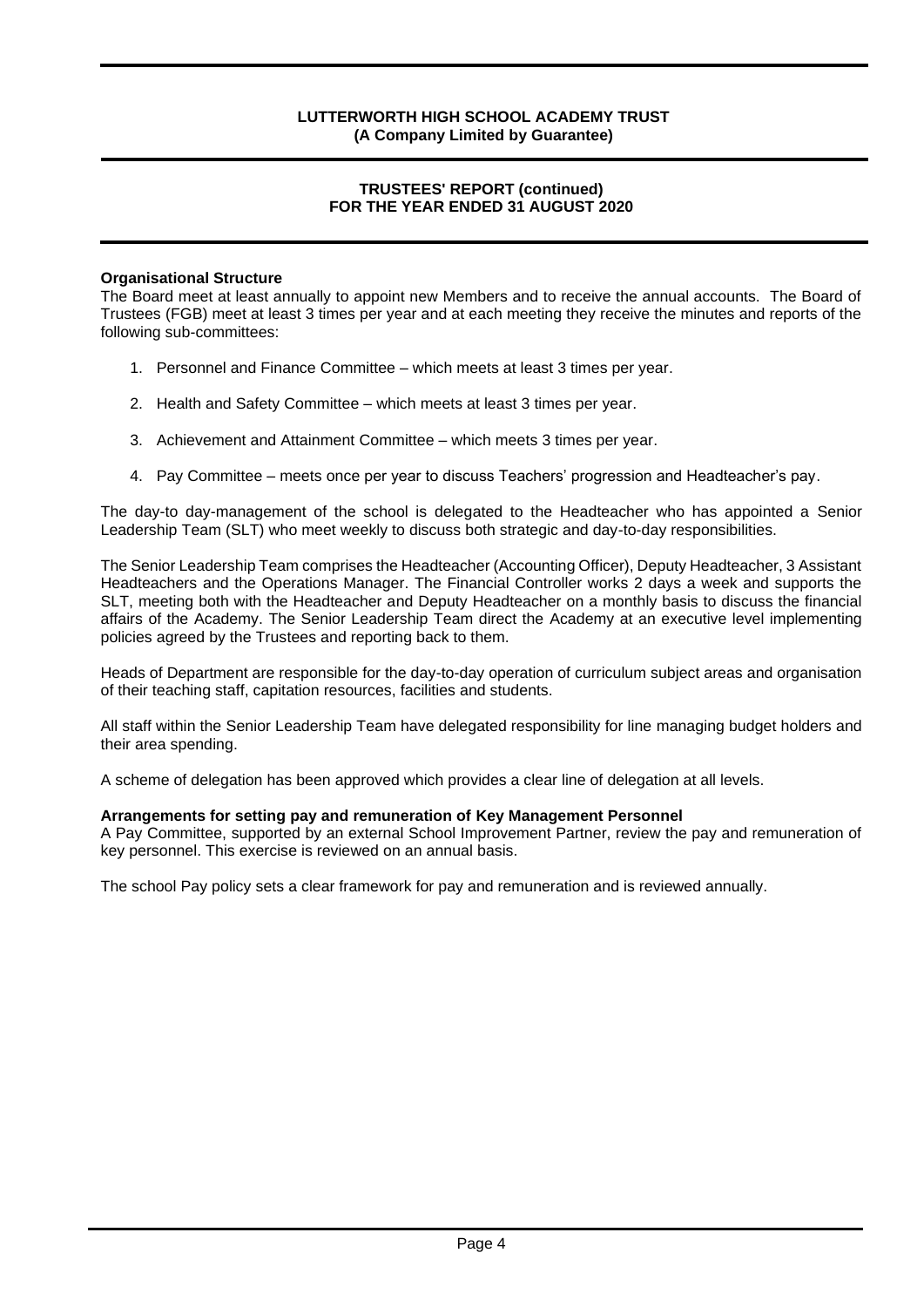#### **TRUSTEES' REPORT (continued) FOR THE YEAR ENDED 31 AUGUST 2020**

#### **Trade union facility**

Under the provisions of the Trade Union (Facility Time Publication Requirements) Regulations 2017, Lutterworth High School Academy Trust has to report information included in Schedule 2 of the Regulations, as an employer with more than 49 full time employees.

#### **Relevant union officials**

| Number of employees who were relevant union   Full-time equivalent employee number<br>officials during the relevant period |  |
|----------------------------------------------------------------------------------------------------------------------------|--|
|                                                                                                                            |  |

#### **Percentage of time spent on facility time**

| Percentage of time | Number of employees |
|--------------------|---------------------|
| 0%                 |                     |
| 1%-50%             | N/A                 |
| 51%-99%            | N/A                 |
| 100%               | N/A                 |

#### **Percentage of pay bill spent on facility time**

| Provide the total cost of facility time                                                                                                             | N/A |
|-----------------------------------------------------------------------------------------------------------------------------------------------------|-----|
| Provide the total pay bill                                                                                                                          | N/A |
| Provide the percentage of the total pay bill<br>spent on facility time, calculated as:<br>(total cost of facility time $\div$ total pay bill) x 100 | N/A |

#### **Paid trade union activities**

| Time spent on paid trade union activities as a<br>percentage of total paid facility time hours<br>calculated as:                                               | N/A |
|----------------------------------------------------------------------------------------------------------------------------------------------------------------|-----|
| (total hours spent on paid trade union<br>activities by relevant union officials during the<br>relevant period $\div$ total paid facility time hours)<br>x 100 |     |

#### **Related Parties and other Connected Charities and Organisations**

The Academy Trust continues to operate as a standalone Academy but continues to work in partnership with other schools through the Rushey Mead and Griffin Teaching Alliances, Excellence Group and Learning South Leicestershire.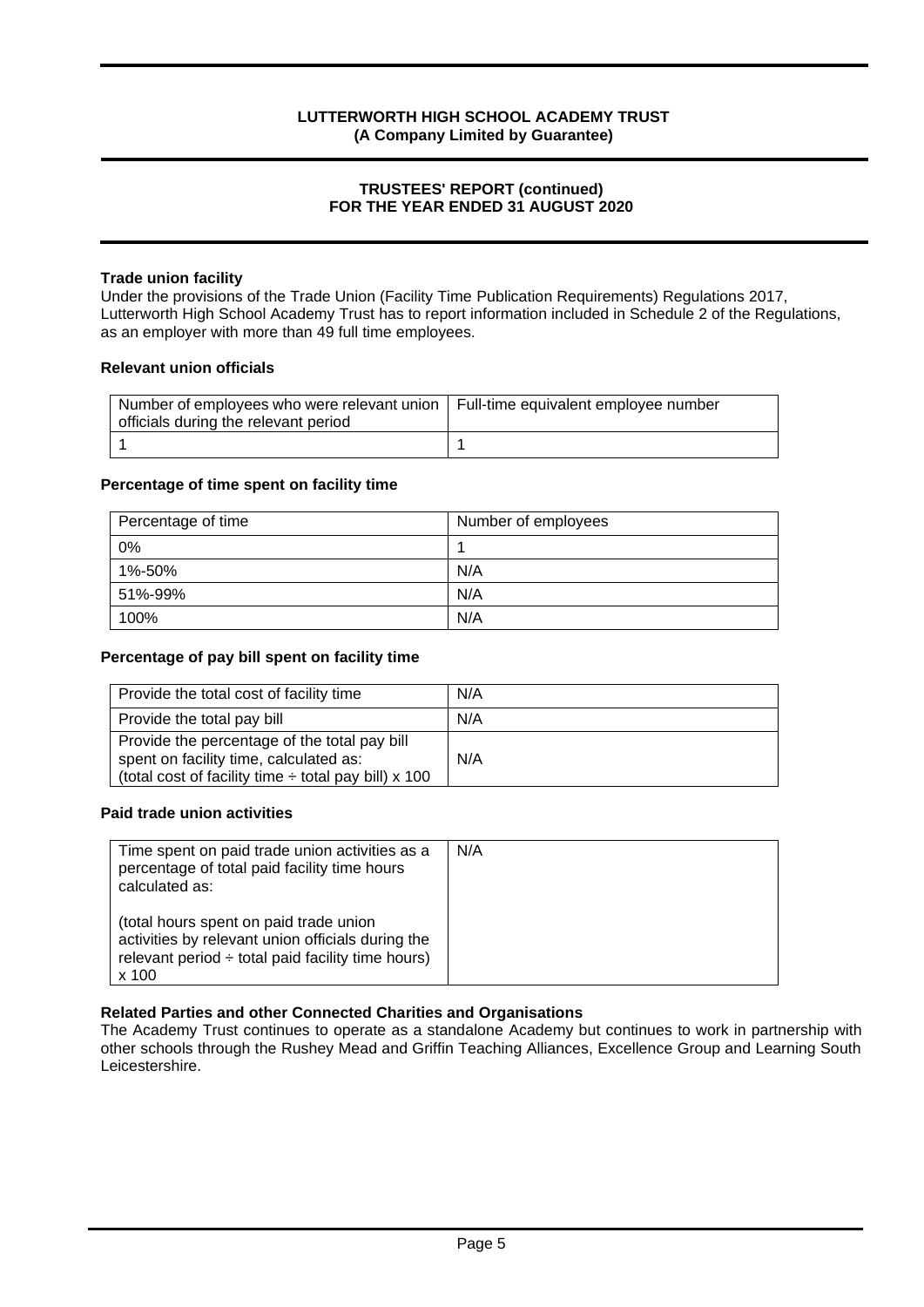#### **TRUSTEES' REPORT (continued) FOR THE YEAR ENDED 31 AUGUST 2020**

#### **OBJECTIVES AND ACTIVITIES**

The Academy mission statement "Where learning comes first" encapsulates the ethos of the school and they do everything in their power to ensure the best learning experience for all students, regardless of age, gender or ability, both inside and outside of the classroom

#### **Objects and Aims**

#### **Objectives, Strategies and Activities**

The key priorities for Lutterworth High School in 2019/2020 were:

- Lutterworth High School's curriculum intent is embedded securely and consistently across the school;
- Key Stage 3 curricula are coherently planned and sequenced so that students are ready for Key Stage 4;
- Talents are identified, nurtured and celebrated;
- The explicit teaching of inferential reading skills across the curriculum;
- Programme of coaching to develop 'secure' teachers' pedagogy and practice to be 'extending';
- All staff understand the features of effective teaching;
- Triads continue to develop best practice by increasing challenge through questioning;
- Rigorous summative assessment enhances the attainment and progress of students at all stages of their education;
- Disadvantaged students achieve outcomes, knowledge and cultural capital that prepares them for the next stage of their education, training or employment;
- Further embed `D4L to ensure low level behaviours are effectively managed;
- Students' character strengths are acknowledged, celebrated and developed;
- All students engage with views, beliefs and opinions that are different from their own and develop awareness;
- Launch 'The Emerald Way' to ensure students' broader achievements are recognised, developed and celebrated;
- Ensure students maintain an active lifestyle and keep physically and mentally healthy;
- The careers programme and support encourages high aspirations with excellent levels of support;
- The vision and values are embedded and made explicit to all stakeholders;
- Developing and extending consistent practice for all middle leaders through 'The Pillars of Leadership' model; and
- Long-term curriculum planning is used to support resource planning.

These priorities were achieved through a clear School Improvement Plan with carefully considered success criteria, monitoring and evaluation.

#### **Public Benefit**

The Trustees confirm that they have complied with their duty to have due regard to the Charity Commission's general guidance on public benefit when reviewing the Academy's objectives and aims in planning future activities for the year. The Trustees consider that the Academy's aims are demonstrably for the public benefit.

#### **STRATEGIC REPORT**

#### **Achievements and Performance**

Students at Lutterworth High School consistently develop knowledge and skills across the curriculum and in all years. This is reflected in outcomes at the end of KS4. Students at Lutterworth High School make positive progress compared with other similar schools. Attainment is consistently above the national average.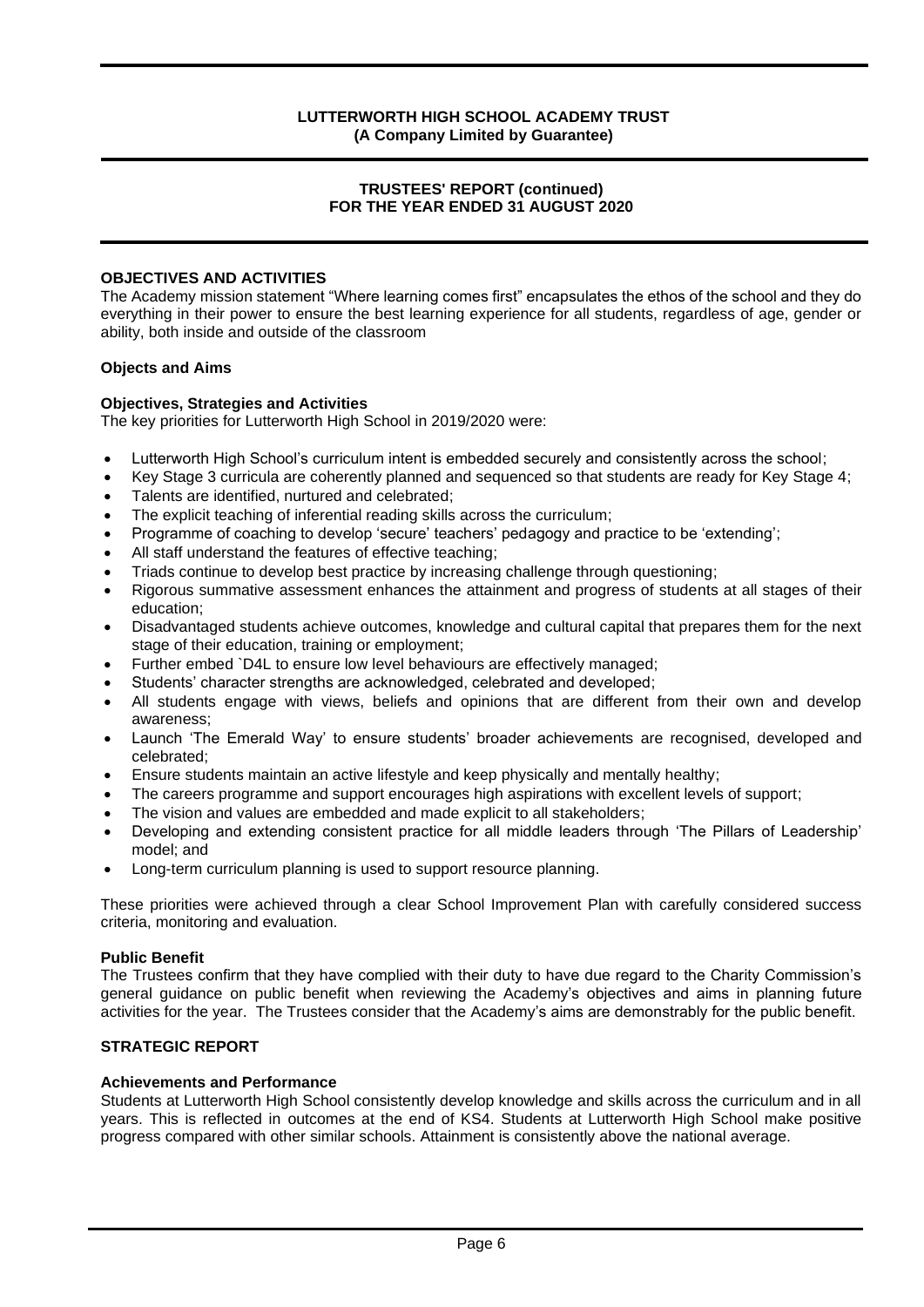#### **TRUSTEES' REPORT (continued) FOR THE YEAR ENDED 31 AUGUST 2020**

#### **Key Stage 4 academic outcomes 2020**

In 2020 students were awarded Centre Assessed Grades. There were no national performance or progress measures.

| <b>Overall Attainment 8</b>                   | 57.44% |
|-----------------------------------------------|--------|
| English and math's grade 5 and above          | 63.95% |
| English and math's grade 4 and above          | 82.99% |
| Achieving the baccalaureate grade 5 and above | 37.41% |
| Entries achieving grades 9-7                  | 36.37% |

Our own internal progress data shows that Pupil Premium students performed in line with their peers. SEND students did not perform in line with their peers.

Girls outperformed boys. Students with high prior attainment made excellent progress and achieved the highest grades.

#### **Key Performance Indicators**

Students have high attendance and are punctual. The whole school attendance for 2019/2020 to the point of the lockdown imposed in March 2020 was 95.5%.

Financial KPI's are as follows for 19/20

|                        | Total Staff Costs (£)                                                                                                                        | £3,711,912               |
|------------------------|----------------------------------------------------------------------------------------------------------------------------------------------|--------------------------|
| $\bullet$<br>$\bullet$ | Total Staff Costs to EFA Revenue Income (%)<br>Total Staff Costs to Total Income (%)<br>Total Staff Costs as Proportion of Total Expense (%) | 93%<br>81%<br>80%        |
| $\bullet$              | <b>FTE Teaching Staff</b><br><b>FTE Support Staff</b><br><b>Total FTE</b>                                                                    | 45.3<br>41.8<br>87.1     |
|                        | <b>Total Pupil Numbers by Lagged Pupil Numbers</b><br>Pupil Teacher Ratio as per Lagged Pupil Numbers                                        | 806<br>17.79             |
|                        | Average Teacher Cost (£)<br>Proportion of budget spent on the Leadership team (%)<br>Spend per pupil for non-pay expenditure lines $(E)$     | £55,308<br>12%<br>£1,124 |

#### **Going Concern**

After making appropriate enquiries, the Board of Trustees has a reasonable expectation that the Academy Trust has adequate resources to continue in operational existence for the foreseeable future. For this reason, it continues to adopt the going concern basis in preparing the financial statements. Further details regarding the adoption of the going concern basis can be found in the Statement of Accounting Policies.

Lutterworth High School Academy Trust has managed the costs associated with Covid-19 without additional financial support from the Government. This has included the loss of income from catering, the costs of modifying the school physical environment and the increased costs of implementing Covid-19 hygiene measures.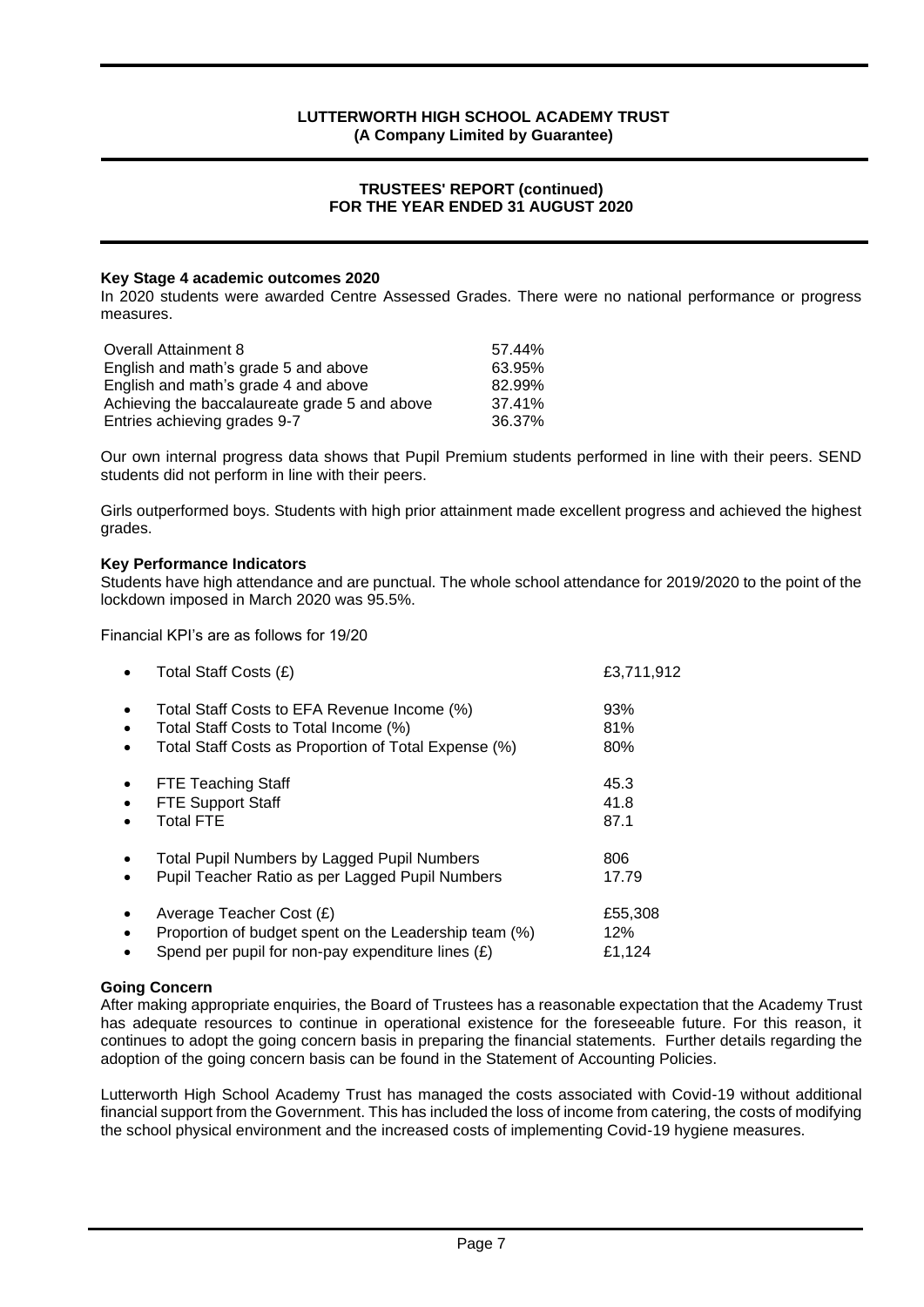#### **TRUSTEES' REPORT (continued) FOR THE YEAR ENDED 31 AUGUST 2020**

Due to the impact of lockdown and savings made as a result, the Lutterworth High School Academy Trust has not been financially disadvantaged by the impact of Covid-19.

#### **FINANCIAL REVIEW**

The majority of the Academy's income is obtained from the Department for Education (DfE) via the Education & Skills Funding Agency (ESFA) in the form of recurrent grants, the use of which is restricted for particular purposes. Such grants and all associated expenditure are shown as restricted funds in the Statement of Financial Activities for the year ended 31 August 2020.

The Academy also receives grants for fixed assets from the DfE, and such grants when spent are shown in the Statement of Financial Activities in the restricted fixed asset fund. The restricted fixed asset fund balance is reduced by annual depreciation charges over the expected useful life of the assets concerned.

The Academy has taken on the deficit in the Local Government Pension Scheme in respect of its support staff transferred on conversion. The deficit is incorporated within the Statement of Financial Activity with details in note 26 to the financial statements.

Key financial policies adopted or reviewed during the year include the Finance Management Manual which includes all financial policies and lays out the framework for financial management, including financial responsibilities of the Board of Trustees, the Headteacher, the Operations Manager, budget holders and staff, as well as delegated authority for spending.

Other policies include the Charges and Lettings, Asset Management, Whistle Blowing and Risk Management policies.

Trustees have adopted the Responsible Officer Check approach to internal scrutiny this year, which was carried out by MHA MacIntyre Hudson.

Due to Covid-19, this visit had to be postponed until September 2020 and the report was received in early October 2020. The report highlighted that the school had strong financial control and no items of significance were highlighted. The report is to be presented to the Personnel and Finance Committee in November 2020.

To acknowledge the revised FRC Ethical Standard for auditors, Lutterworth High School Academy Trust is reviewing its internal control scrutiny and a recommendation to employ an internal auditor is to be made at the next meeting of the Audit Committee in November 2020.

During the year to 31 August 2020, total GAG income amounted to £3,868,800. Expenditure during the year totalled £4,973,000 and was more than covered by grant funding, and additional income from other sources, together with reserves.

This set of accounts shows the financial performance of the Academy Trust for the year ended 31 August 2020.

The statement of financial activities shows the Academy made an in year deficit of £118,000 in this 12 month period after depreciation charges of £205,000 but before actuarial losses of £67,000.

The school was successful in its 2019/20 bid to secure CIF funding of £112,000 to upgrade the substation – this is a real success for the school as it allows for the school to grow naturally and offers the ability to increase power demands as the school develops.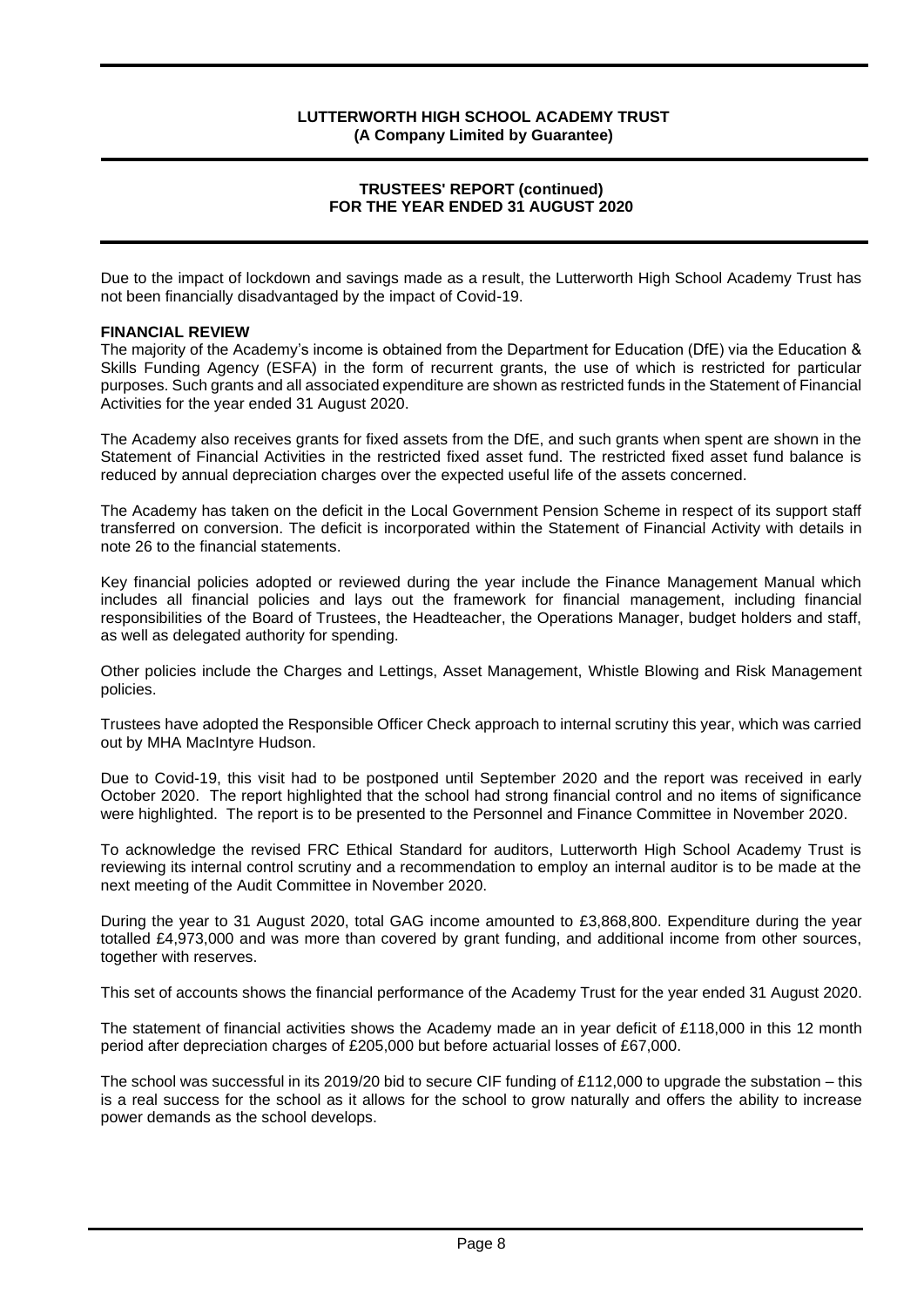#### **TRUSTEES' REPORT (continued) FOR THE YEAR ENDED 31 AUGUST 2020**

#### **Reserves Policy**

The Personnel and Finance Committee have established a reserves policy to consider the maintenance of a minimum working reserve in order to minimise any financial risks facing the Academy, such as delays between spending and receipt of grants or unexpected emergencies. It aims to regularly review the nature of income and expenditure streams and the need to match income with commitments, to have regard to the potential liabilities which may arise in the event of a school merger or closure, to identify and maintain an appropriate level of free reserves, and to consider and set aside funds for significant projects that cannot be met by future income alone.

Trustees have agreed that an appropriate reserves balance would equate to 4 weeks of expenditure, in terms of both salaries and invoices. In broad terms, this would equate to approximately £200,000. Free reserves at 31 August 2020 are reported at £480,000.

The deficit on the pension reserve relates to the non- teaching staff pension scheme, where, unlike the teacher's scheme, separate assets are held to fund future liabilities as discussed in note 26. The deficit can be met in the longer term from any combination of increased employer or employee contributions, increased government funding or changes to scheme benefits.

The restricted funds will be spent in accordance with the terms of the particular funds. Unrestricted funds are for use on the general purposes of the Academy, at the discretion of the Trustees, and represent 12 months' worth of Academy expenditure.

At 31 August 2020 the total funds comprised:

|              |                   | £'000   |
|--------------|-------------------|---------|
| Unrestricted |                   | 374     |
| Restricted:  | Fixed asset funds | 7.143   |
|              | Pension reserve   | (1,739) |
|              | Other             | 106     |
|              |                   | 5,884   |

#### **Investment Policy**

The investment policy can be found in the Financial Management Manual and ensures that the Academy Trust monitors cash flow on a regular basis and ensures that surplus funds are deposited so as to maximise the interest, with a consideration to only invest in risk free and immediately accessible deposit accounts. Investments during 2019/2020 only affected movement into Lloyds Higher interest investment products.

#### **Principal Risks and Uncertainties**

A thorough Risk Management Assessment has been conducted using guidelines provided by the EFA and has been assessed and approved via the Personnel and Finance Committee along with the Statement of Internal Control. The assessment identifies the types of risk the Academy faces, prioritising them into operational and financial impacts, assessing the likelihood of the occurrence and the impact that the occurrence will have on the Academy, and putting in place controls to mitigate such risks. Whilst reviewed via the Personnel and Finance Committee on an annual basis, the Risk Register is a live document which is reviewed regularly with Trustees and Management. The risk register has been updated to include all risks associated with the impact of Covid-19.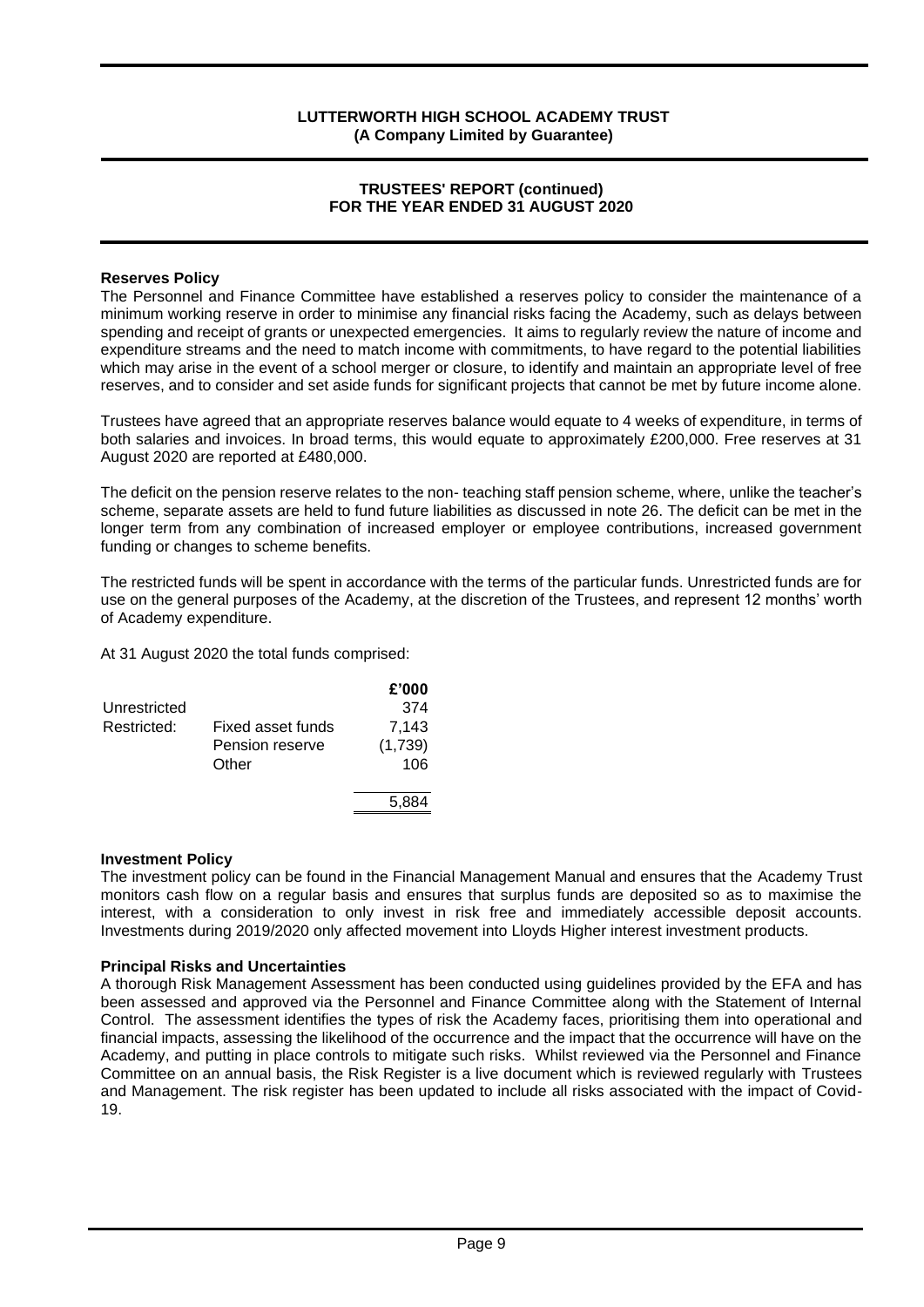#### **TRUSTEES' REPORT (continued) FOR THE YEAR ENDED 31 AUGUST 2020**

There are 4 key risks for the Academy:-

- 1. Reputational Risk;
- 2. Performance Risk;
- 3. Financial Risk reduction in pupil numbers, reduction in central government funding, unbudgeted increase in teaching or support staff costs, or unbudgeted major capital repairs; and
- 4. Risks associated with Personnel.

All risks have been identified within the risk register and action plans implemented to manage these risks. The Academy Trust practices, through its Board, namely the Board of Trustees and the constituted subcommittees, risk management principles. Any major risks highlighted at any sub-committee are brought to the main Board with proposed mitigating actions and they continue to be reported until the risk is adequately mitigated.

The Board of Trustees accepts managed risk as an inevitable part of its operations but maintains an objective not to run unacceptable levels of risk in any area. The subjective nature of this process requires major risks to be resolved by the Board of Trustees collectively, whilst more minor risks are dealt with by senior executive officers.

#### **FUNDRAISING**

The Academy does not raise funds without specific purposes. Sponsored events have been organised to raise cash to support the development of PE resources and are aimed, in the main, at parental contributions and local company donations. Other fundraising takes place for specific charities, such as Twin Your Toilet and Children in Need. Donations are banked and recorded clearly to demonstrate that all monies collected are paid over in their entirety to the designated charity. Activity is included in the monthly management accounts to reflect income and expenditure relating to specific fund-raising activities.

#### **PLANS FOR FUTURE PERIODS**

The Academy will strive to continue to provide outstanding education and improve the levels of performance of its students at all levels. The Academy will continue to aim to retain a stable staff and attract high quality teachers and support staff as necessary in order to deliver its objectives.

High quality training for staff will remain a priority and the sharing of best practice internally will continue to be developed through our focused internal training opportunities and coaching.

The Academy will continue to work in partnership with local schools to encourage a smooth transition for students through the key stages and improve the educational opportunities for students in the wider community.

The Academy is a member of the SCITT in the Rushey Mead and Griffin Teaching Alliances. The school will continue to train teachers and provide high quality support and development to NQTs employed by the school.

Lutterworth High School will continue to work in partnership with other schools through The Griffin Teaching Alliance, Excellence Group and Learning South Leicestershire.

#### **FUNDS HELD AS CUSTODIAN TRUSTEE ON BEHALF OF OTHERS**

The Trust is currently holding funds on behalf of Learning South Leicester to the value of £40,194. This balance is made of contributions from 8 Leicestershire secondary schools who pay on a per pupil basis to fund behaviour partnership costs across the group of schools.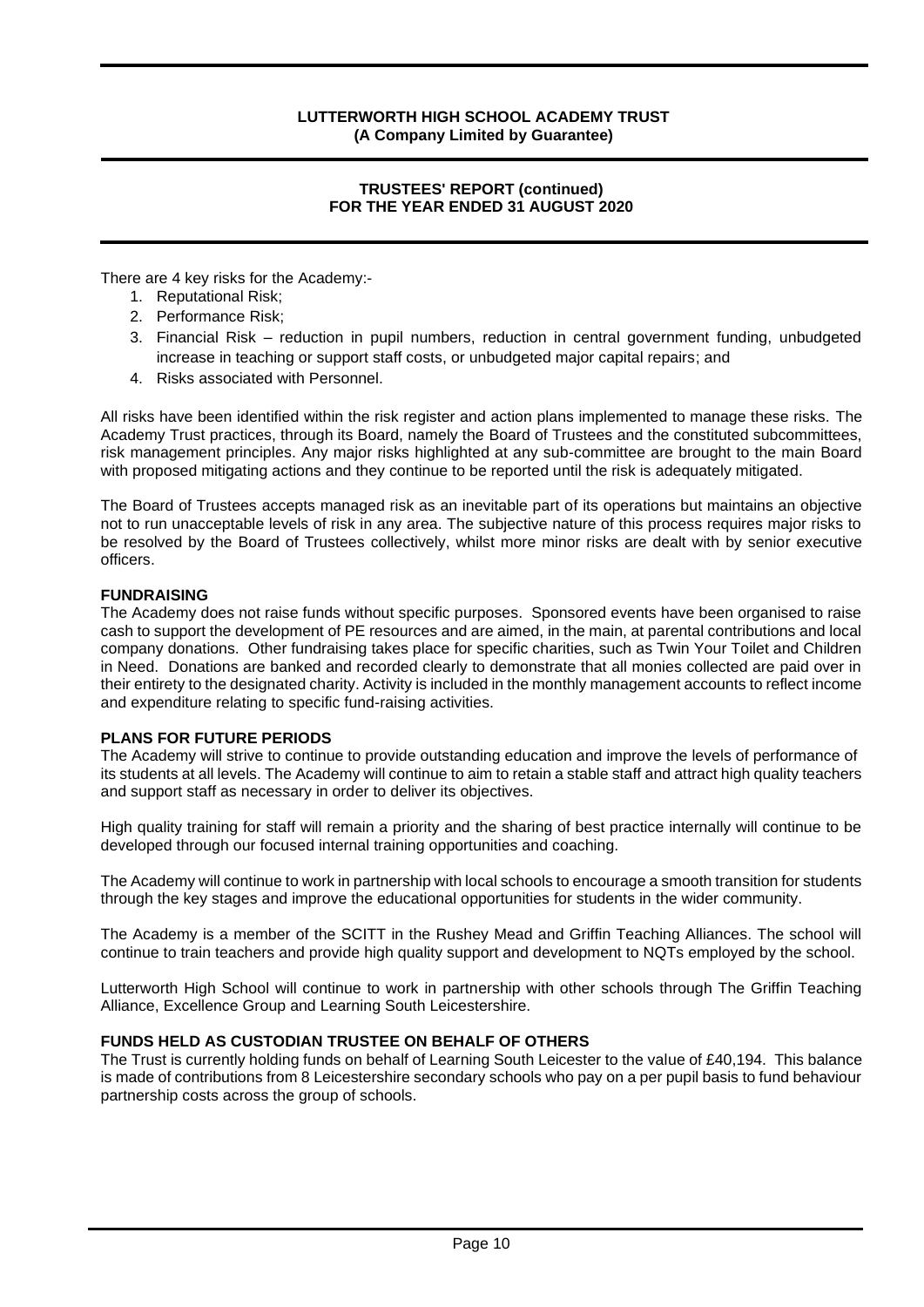#### **TRUSTEES' REPORT (continued) FOR THE YEAR ENDED 31 AUGUST 2020**

#### **AUDITOR**

The auditors, MHA Macintyre Hudson, has indicated a willingness to continue in office. The designated Trustees will propose a motion re appointing the auditors at its meeting of Trustees in December.

In so far as the Trustees are aware:

- there is no relevant audit information of which the charitable company's auditor is unaware; and
- the Trustees have taken all steps that they ought to have taken to make themselves aware of any relevant audit information and to establish that the auditor is aware of that information.

The Trustees' Report, incorporating a Strategic Report, was approved by order of the Board of Trustees, as the company Directors, by email on Tuesday 27 October 2020 and will be ratified at the meeting of the Full Board of Trustees and signed on the Board's behalf by:

…………………………………………………

**Janet Jones** Chair of Trustee

Date: 8 December 2020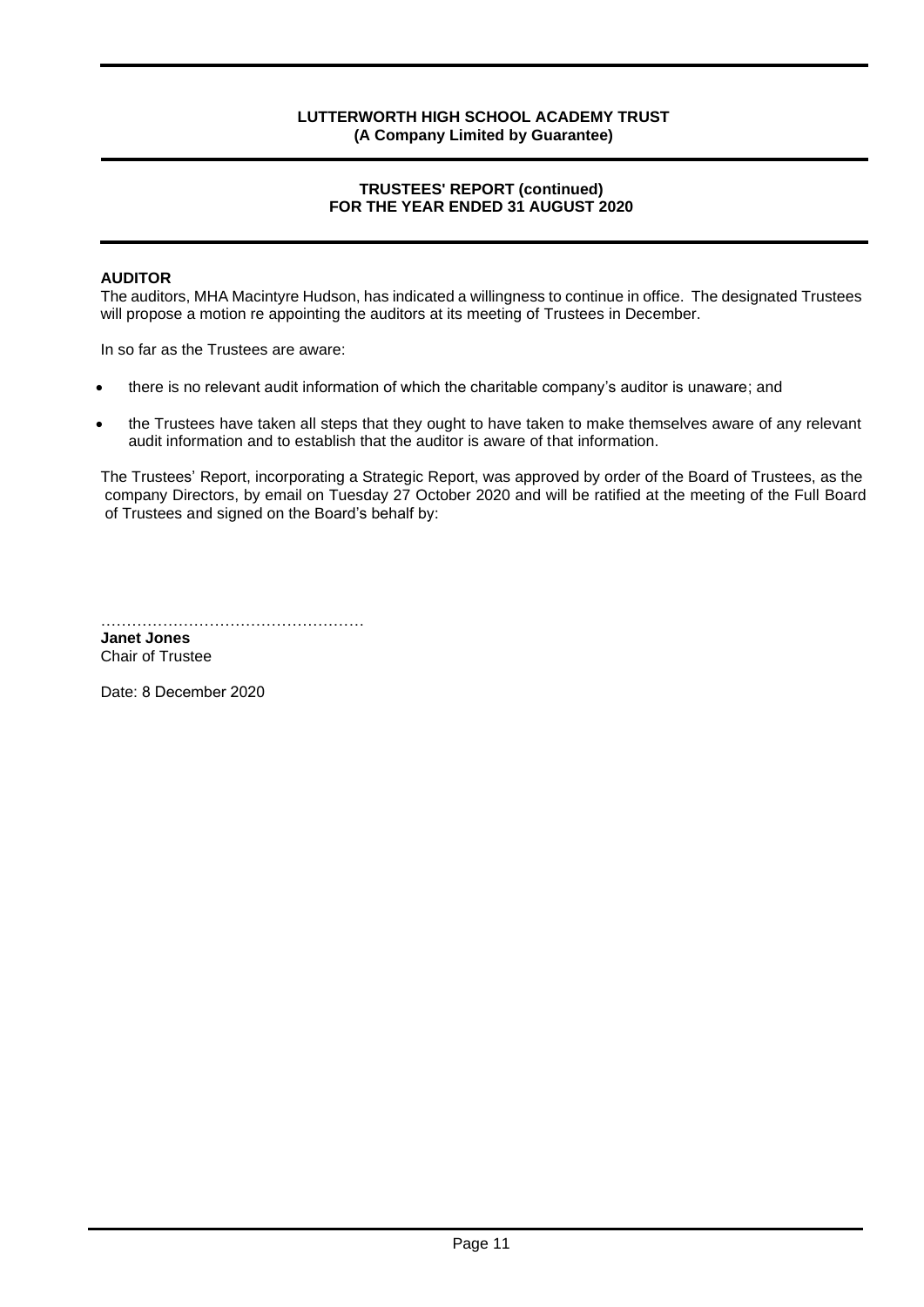#### **GOVERNANCE STATEMENT FOR THE YEAR ENDED 31 AUGUST 2020**

#### **SCOPE OF RESPONSIBILITY**

As Trustees, we acknowledge we have overall responsibility for ensuring that Lutterworth High School Academy Trust has an effective and appropriate system of control, financial and otherwise. However, such a system is designed to manage, rather than eliminate, the risk of failure to achieve business objectives, and can provide only reasonable and not absolute assurance against material misstatement or loss.

As Trustees, we have reviewed and taken account of the guidance in DfE's Governance Handbook and competency framework for governance.

The Board of Trustees has delegated the day-to-day responsibility to the Headteacher, as Accounting Officer, for ensuring financial controls conform with the requirements of both propriety and good financial management and in accordance with the requirements and responsibilities assigned to it in the funding agreement between Lutterworth High School Academy Trust and the Secretary of State for Education. Trustees are also responsible for reporting to the Board of Trustees any material weaknesses or breakdowns in internal control.

#### **GOVERNANCE**

The information on governance included here supplements that described in the Trustees' Report and in the Statement of Trustees' Responsibilities. The Board of Trustees has formally met 4 times during the year. Some of these meeting were conducted digitally in line with Covid-19 guidelines. Attendance during the year at meetings of the board of Trustees was as follows:

| <b>Trustee</b>                                    | <b>Meetings attended</b> | Out of a possible |
|---------------------------------------------------|--------------------------|-------------------|
| Janet Jones (Chair of Trustees)                   |                          |                   |
| Philippa Clare (Vice-Chair)                       |                          |                   |
| <b>Stephen Bettles</b>                            |                          |                   |
| <b>Richard Holding</b>                            |                          |                   |
| Penny Walker Barber                               |                          |                   |
| Joanne Holyland                                   |                          |                   |
| Duncan Haworth                                    |                          |                   |
| Carmella Hunt                                     |                          |                   |
| Susan Campbell                                    |                          |                   |
| Malcolm Maguire                                   |                          |                   |
| Kay Cowling                                       |                          |                   |
| Julian Kirby (Headteacher and Accounting Officer) |                          |                   |

The Personnel and Finance Committee is a sub-committee of the main Board of Trustees. This Committee met 3 times during the 2019/20 financial year. The main purpose of this committee is delegated authority from the Board of Trustees to:

- Support, decide and determine all matters concerning budgeting, finance, personnel and premises, including grounds and security, by enabling more detailed consideration to be given to the best means of fulfilling the Board of Trustees' responsibility to ensure sound management of the Academy's finances and resources, including proper planning, monitoring and probity; and
- To make appropriate comments and recommendations on such matters to the Board of Trustees on a regular basis.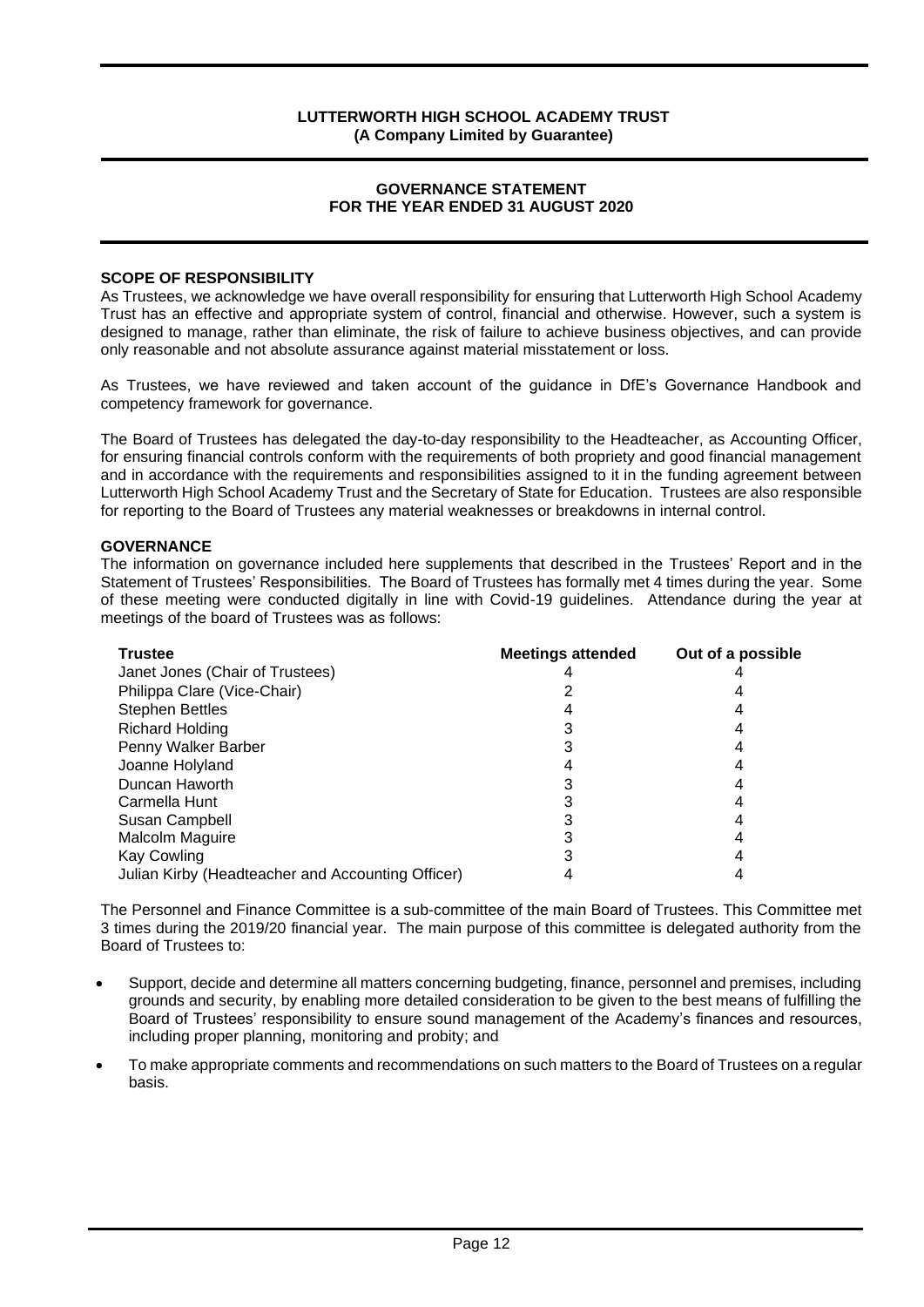#### **GOVERNANCE STATEMENT (continued) FOR THE YEAR ENDED 31 AUGUST 2020**

Major issues will be referred to the full Board of Trustees for ratification.

Attendance at meetings in the year was as follows:

| Trustee                                              | <b>Meetings attended</b> | Out of a possible |
|------------------------------------------------------|--------------------------|-------------------|
| Janet Jones                                          |                          |                   |
| Philippa Clare                                       |                          |                   |
| <b>Richard Holding</b>                               | 3                        |                   |
| Julian Kirby (Headteacher and Accounting<br>Officer) | 3                        |                   |
| Stephen Bettles                                      | 3                        |                   |
| Joanne Holyland                                      | 3                        |                   |
| Susan Campbell                                       | ົ                        |                   |

The Audit Committee is a function within the terms of the Personnel and Finance Committee. Its purpose is:

- 1. To review the Academy's procedures for detecting fraud and whistle blowing and ensure that arrangements are in place by which staff may, in confidence, raise concerns about possible improprieties in matters of financial reporting, financial control or any other matters;
- 2. To review management's reports on the effectiveness of the systems for internal financial control, financial reporting and risk management;
- 3. To monitor the integrity of the Academy's internal financial control;
- 4. To monitor compliance with the Academy's financial policies, regulations and procedures;
- 5. To review the statement in the Annual Report and accounts on the Academy's internal controls and risk management framework; and
- 6. To assess the scope and effectiveness of the systems established by management to identify, assess, manage and monitor financial and non-financial risks.

Attendance at this committee will be in line with attendance for the Personnel and Finance Committee above.

#### **REVIEW OF VALUE FOR MONEY**

As Accounting Officer, the Headteacher has responsibility for ensuring that the Academy Trust delivers good value in the use of public resources. The Accounting Officer understands that value for money refers to the educational and wider societal outcomes achieved in return for the taxpayer resources received.

The Accounting Officer considers how the Academy Trust's use of its resources has provided good value for money during each academic year, and reports to the board of Trustees where value for money can be improved, including the use of benchmarking data where appropriate. The Accounting Officer for the Academy Trust has delivered improved value for money during the year by:

- Continued replacement of school lighting to move to energy efficient LED lighting in further areas of the school. The upgrade has also included the addition of automatic sensors to turn lights off when not required;
- Purchase of laptops for all teachers to enable the school to move to a programme of live lessons during lockdown and to be prepared for the continuation of the pandemic if the school has to close or if bubbles of students are asked to self-isolate;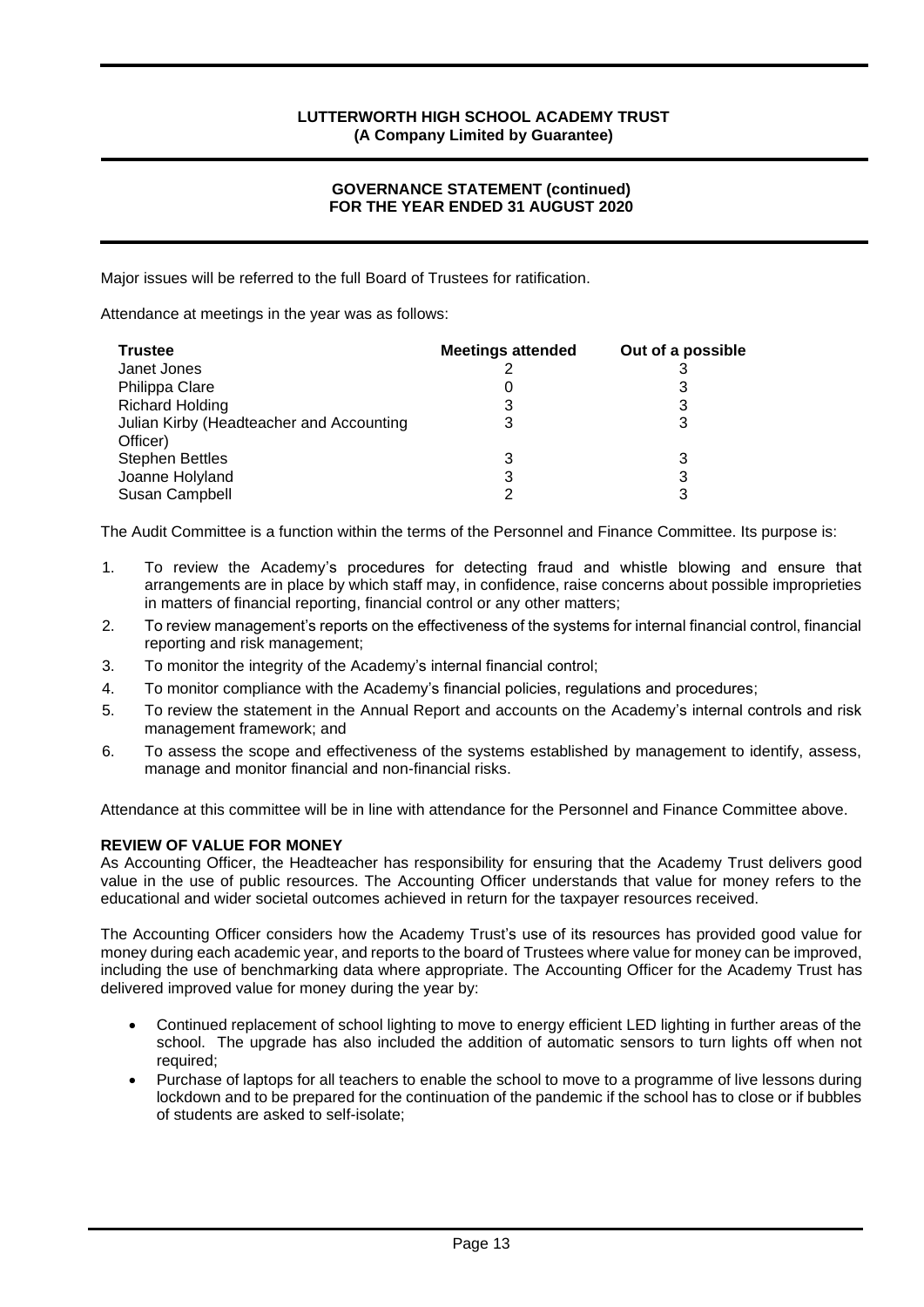#### **GOVERNANCE STATEMENT (continued) FOR THE YEAR ENDED 31 AUGUST 2020**

- Continued a programme of installing suspended ceilings within classrooms, in order to improve thermal efficiency; and
- Renewal of the gas contract to seek better value for money.

The school is actively looking at solar solutions to energy supplies and looking into the possibility of removing the need for gas heating in the future to heat and cool the rooms via air conditioning and not gas.

After careful consideration and research into the government guidance regarding staff not on the school payroll but contracted to work during the summer term, the Accounting Officer, in consultation with the Trustees, made the decision to pay invigilators 50% of the hours they would have worked during the summer term, based on a similar period the previous year. Invigilators do not have a formal contract, but they had, at the point of lockdown, received their training and made their commitment to work for the school during the summer term 2020. For this reason, and to minimise financial hardship on these staff, the decision was made to make the 50% payment.

#### **THE PURPOSE OF THE SYSTEM OF INTERNAL CONTROL**

The system of internal control is designed to manage risk to a reasonable level rather than to eliminate all risk of failure to achieve policies, aims and objectives. It can, therefore, only provide reasonable and not absolute assurance of effectiveness. The system of internal control is based on an on-going process designed to identify and prioritise the risks to the achievement of Academy Trust policies, aims and objectives, to evaluate the likelihood of those risks being realised and the impact should they be realised, and to manage them efficiently, effectively and economically. The system of internal control has been in place in Lutterworth High School Academy Trust for the period 1 September 2019 to 31 August 2020 and up to the date of approval of the Annual Report and Financial Statements.

#### **CAPACITY TO HANDLE RISK**

The Board of Trustees has reviewed the key risks to which the Academy Trust is exposed, together with the operating, financial and compliance controls that have been implemented to mitigate those risks. The Board of Trustees is of the view that there is a formal on-going process for identifying, evaluating and managing the Academy Trust's significant risks that has been in place for the period 1 September 2019 to 31 August 2020 and up to the date of approval of the Annual Report and Financial Statements. The Board of Trustees regularly reviews this process.

#### **THE RISK AND CONTROL FRAMEWORK**

The Academy Trust's system of internal financial control is based on a framework of regular management information and administrative procedures including the segregation of duties and a system of delegation and accountability. In particular, it includes:

- comprehensive budgeting and monitoring systems with an annual budget and periodic financial reports which are reviewed and agreed by the board of Trustees;
- regular reviews by the finance and general purposes committee of reports which indicate financial performance against the forecasts and of major purchase plans, capital works and expenditure programmes;
- setting targets to measure financial and other performance;
- clearly defined purchasing (asset purchase or capital investment) guidelines;
- delegation of authority and segregation of duties; and
- identification and management of risks.

The Board of Trustees has considered the need for a specific internal audit function and has decided not to appoint an internal auditor. However, the Trustees have appointed MHA McIntyre Hudson, the external auditor, to perform additional interim checks for the financial year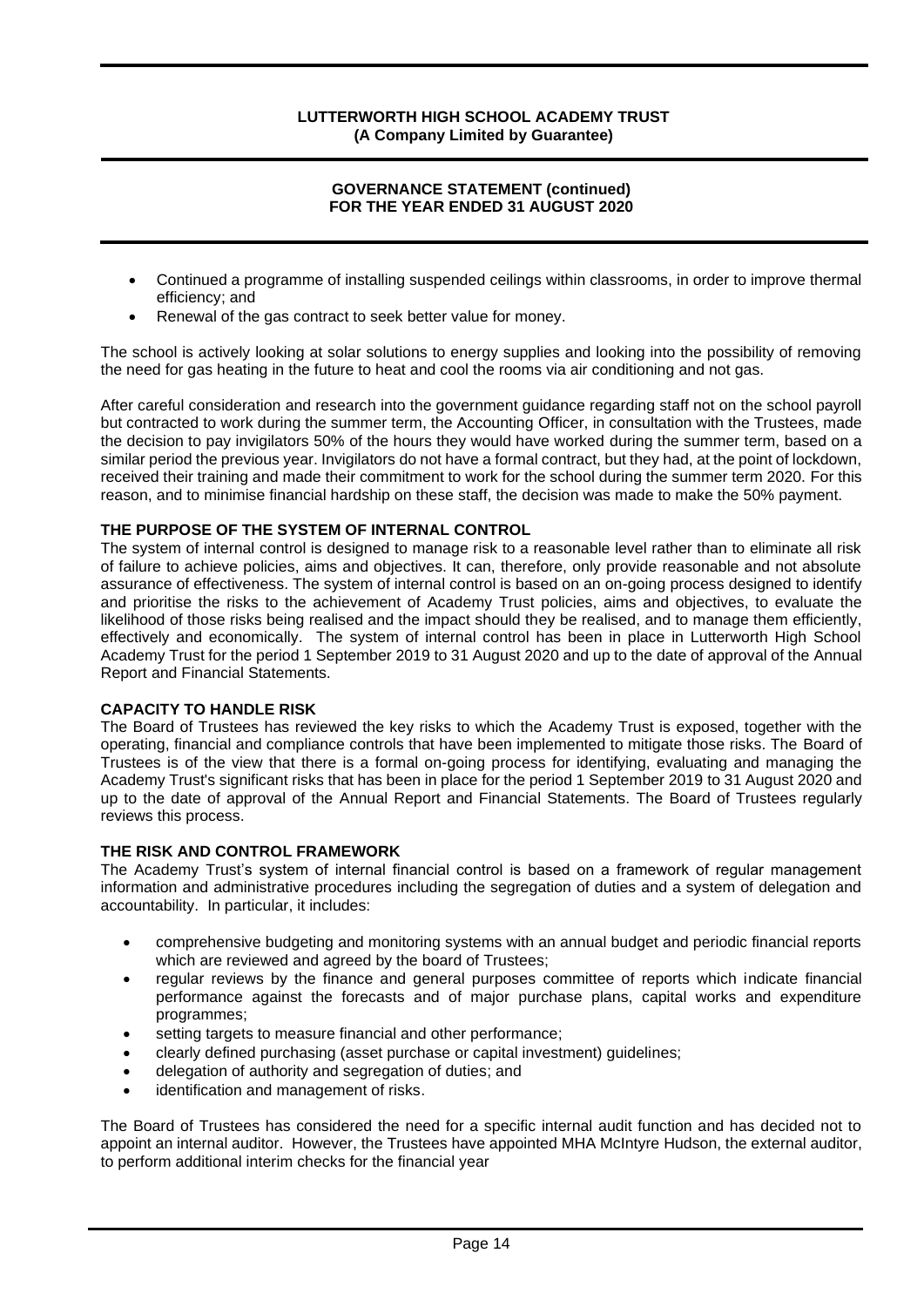#### **GOVERNANCE STATEMENT (continued) FOR THE YEAR ENDED 31 AUGUST 2020**

MHA MacIntyre Hudson's role includes giving advice on financial matters and performing a range of checks on the Academy Trust's financial systems. The period covered for the purpose of the report was 1 September 2019 to 31 August 2020. Due to Covid-19, the original scheduled visit in April 2020 was postponed until September 2020.

The checks carried out from this visit included:

- Grant and other income coverage across the various income streams by testing differing types of income each visit. Recurring GAG income and income for school trips were tested;
- Expenditure A sample of purchases was selected, and traced through the accounting system, with evidence of key control operation being checked;
- Credit card use credit card use was reviewed and checked to review the use and regularity of transactions;
- Payroll A sample of employees was selected, and their details agreed to signed contracts. Deductions and recalculations were performed, and payments agreed to the bank;
- Balance sheet control accounts the bank, debtor control account and creditor control account reconciliations were reviewed to ensure these are being properly prepared and reviewed;
- Regularity There were no tenders or leases during the period;
- Governance review As the testing was done remotely, and at the request of the client, an extra governance review was performed, to ensure that governance requirements were being met during the period; and
- The internal scrutiny report was received on 1 October 2020 and will be shared with the members of the Finance and Premises Committee in November 2020. Only one minor issue was noted, and this related to the fact that the School still had retired governors showing on the website with a note to show they were retired from office. This has since been rectified.

To acknowledge the revised FRC Ethical Standard for auditors, Lutterworth High School Academy Trust is reviewing its internal control scrutiny and a recommendation to employ an internal auditor is to be made at the next meeting of the Audit Committee in November 2020.

#### **REVIEW OF EFFECTIVENESS**

As Accounting Officer, the Headteacher has responsibility for reviewing the effectiveness of the system of internal control. During the year in question the review has been informed by:

- the work of the external auditor, acting as responsible officer; and
- the work of the Financial Controller within the Academy Trust who has responsibility for the development and maintenance of the internal control framework.

The Accounting Officer has been advised of the implications of the result of their review of the system of internal control via the Financial Controller and Personnel and Finance Committee and there were no weaknesses identified to raise cause for concern.

Approved by order of the members of the Board of Trustees and signed on its behalf by:

**Janet Jones Julian Kirby** Chair of Trustees **Accounting Officer** Accounting Officer

……………………………………… ………………………………………

Date: 8 December 2020 Date: 8 December 2020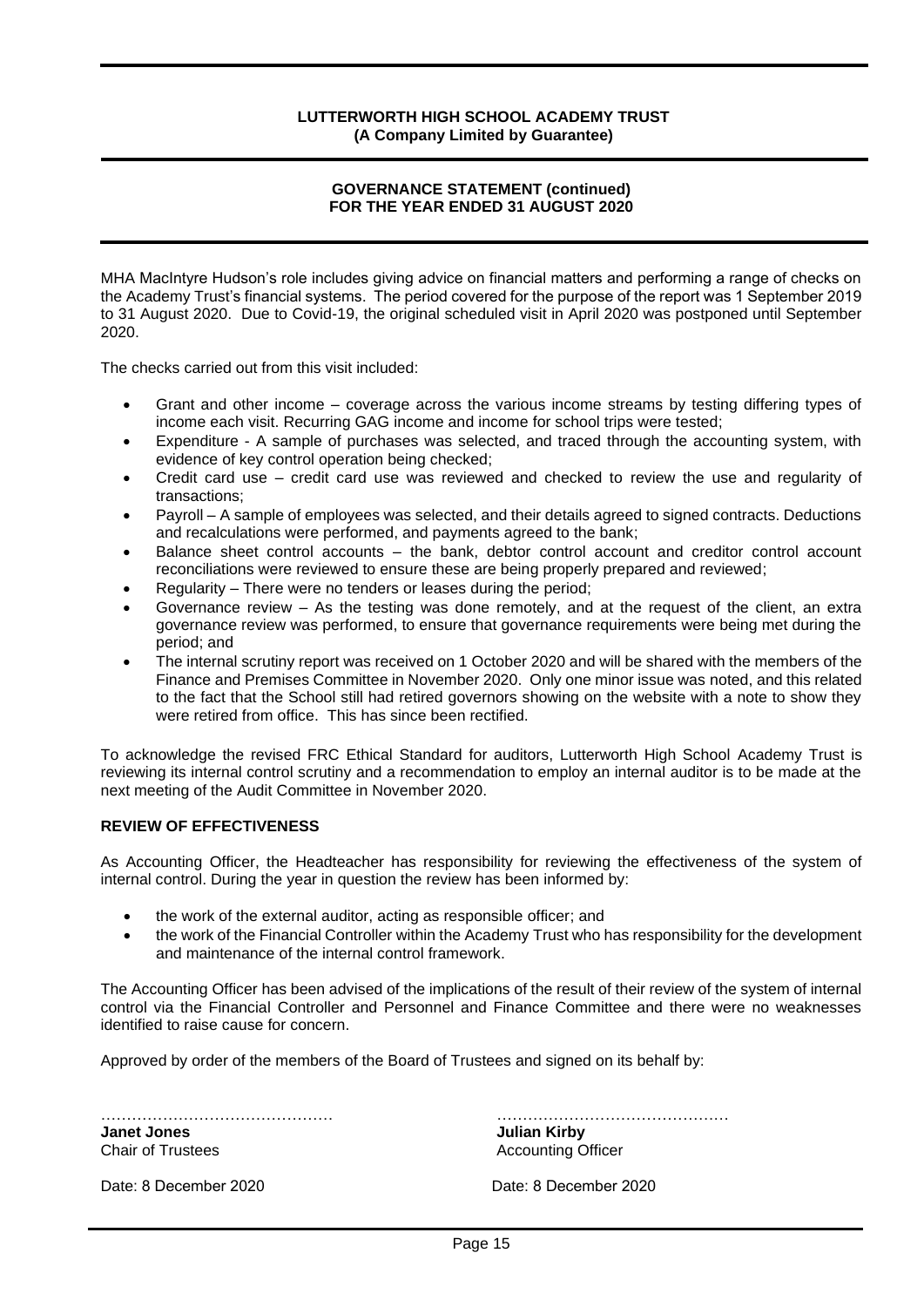#### **STATEMENT ON REGULARITY, PROPRIETY AND COMPLIANCE FOR THE YEAR ENDED 31 AUGUST 2020**

As Accounting Officer of Lutterworth High School Academy Trust, I have considered my responsibility to notify the Academy Trust Board of Trustees and the Education and Skills Funding Agency (ESFA) of material irregularity, impropriety and non-compliance with terms and conditions of funding received by the Academy Trust, under the funding agreement in place between the Academy Trust and the Secretary of State for Education. As part of my consideration, I have had due regard to the requirements of the Academies Financial Handbook 2019.

I confirm that I and the Academy Trust Board of Trustees are able to identify any material irregular or improper use of all funds by the Academy Trust, or material non-compliance with the terms and conditions of funding under the Academy Trust's funding agreement and the Academies Financial Handbook 2019.

I confirm that no instances of material irregularity, impropriety or funding non-compliance have been discovered to date. If any instances are identified after the date of this statement, these will be notified to the Board of Trustees and ESFA.

**Julian Kirby** Accounting Officer

Date: 8 December 2020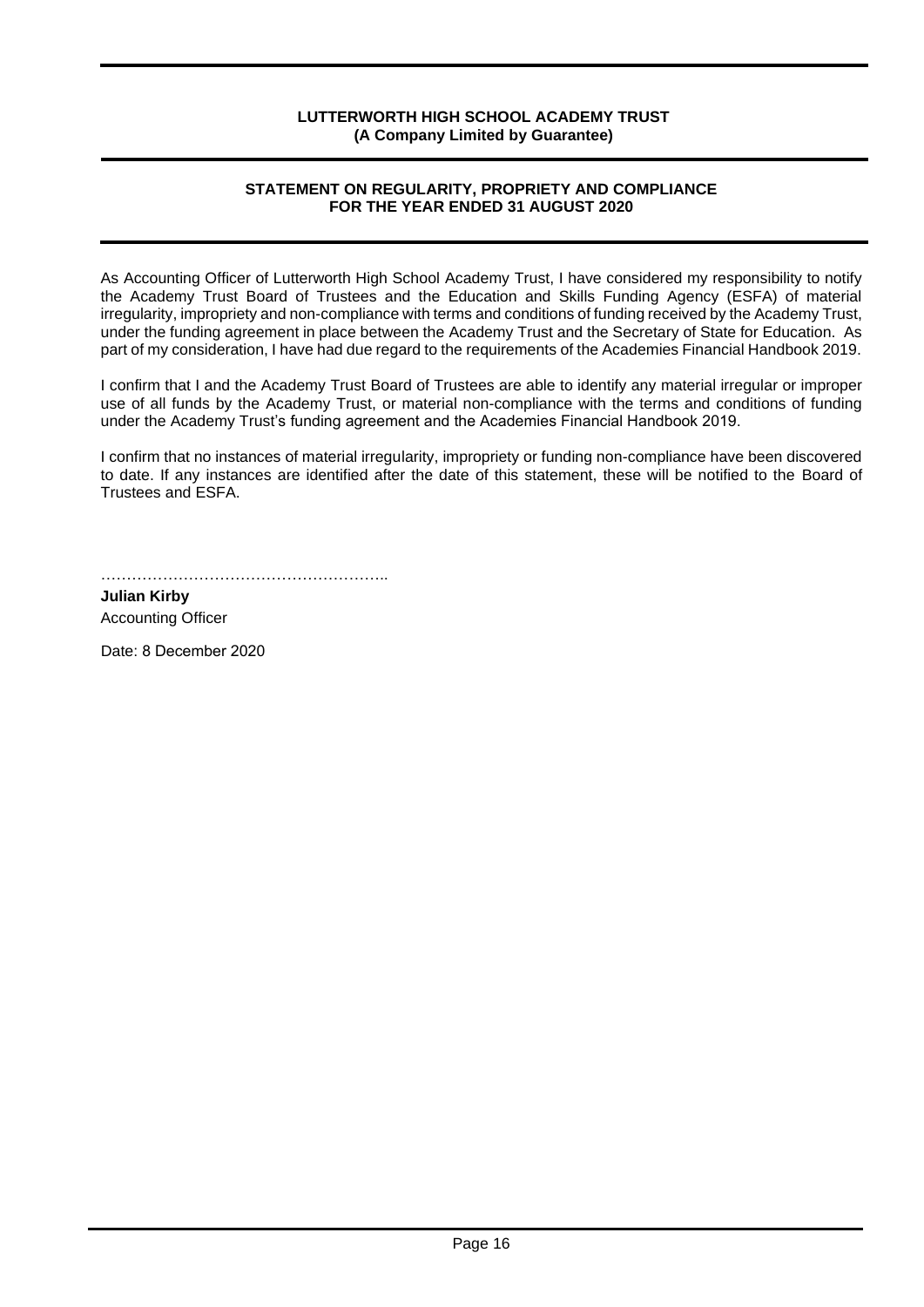#### **(A Company Limited by Guarantee)**

#### **STATEMENT OF TRUSTEES' RESPONSIBILITIES FOR THE YEAR ENDED 31 AUGUST 2020**

The Trustees (who are also the Governors of Lutterworth High School Academy Trust and are also the Directors of the charitable company for the purposes of company law) are responsible for preparing the Trustees' Report and the financial statements in accordance with the Academies Accounts Direction published by the Education and Skills Funding Agency, United Kingdom Accounting Standards (United Kingdom Generally Accepted Accounting Practice) and applicable law and regulations.

Company law requires the Trustees to prepare financial statements for each financial year. Under company law, the Trustees must not approve the financial statements unless they are satisfied that they give a true and fair view of the state of affairs of the charitable company and of its incoming resources and application of resources, including its income and expenditure, for that period. In preparing these financial statements, the Trustees are required to:

- select suitable accounting policies and then apply them consistently;
- observe the methods and principles of the Charities SORP 2019 and the Academies Accounts Direction 2019 to 2020;
- make judgements and accounting estimates that are reasonable and prudent;
- state whether applicable UK Accounting Standards have been followed, subject to any material departures disclosed and explained in the financial statements; and
- prepare the financial statements on the going concern basis unless it is inappropriate to presume that the charitable company will continue in business.

The Trustees are responsible for keeping adequate accounting records that are sufficient to show and explain the charitable company's transactions and disclose with reasonable accuracy at any time the financial position of the charitable company and enable them to ensure that the financial statements comply with the Companies Act 2006. They are also responsible for safeguarding the assets of the charitable company and hence for taking reasonable steps for the prevention and detection of fraud and other irregularities.

The Trustees are responsible for ensuring that in its conduct and operation the charitable company applies financial and other controls, which conform with the requirements both of propriety and of good financial management. They are also responsible for ensuring grants received from DfE/ESFA have been applied for the purposes intended.

The Trustees are responsible for the maintenance and integrity of the corporate and financial information included on the charitable company's website. Legislation in the United Kingdom governing the preparation and dissemination of financial statements may differ from legislation in other jurisdictions.

Approved by order of the members of the Board of Trustees and signed on its behalf by:

| Janet Jones              |  |
|--------------------------|--|
| <b>Chair of Trustees</b> |  |

Date: 8 December 2020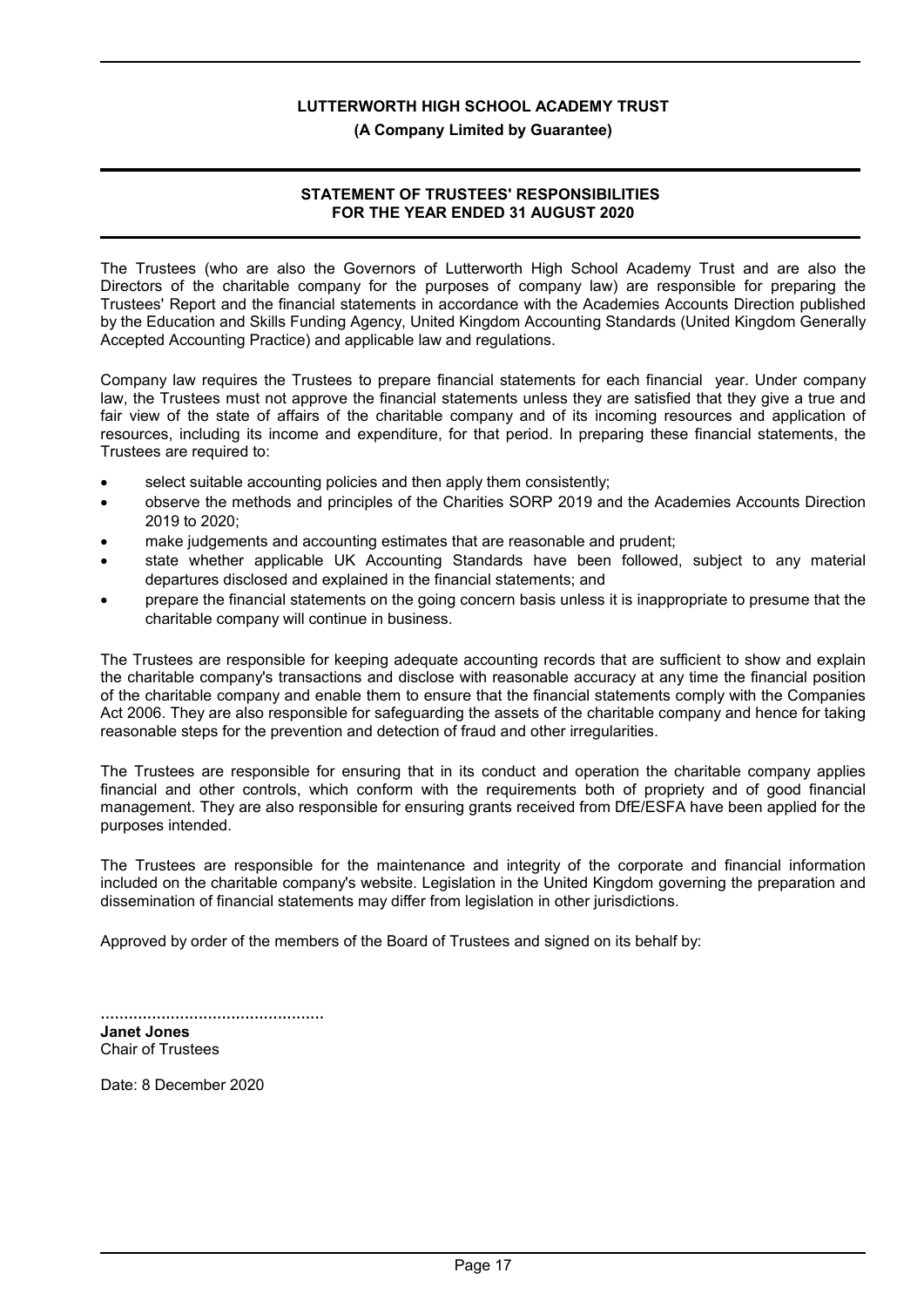#### **(A Company Limited by Guarantee)**

#### **INDEPENDENT AUDITOR'S REPORT ON THE FINANCIAL STATEMENTS TO THE MEMBERS OF LUTTERWORTH HIGH SCHOOL ACADEMY TRUST**

#### **Opinion**

We have audited the financial statements of Lutterworth High School Academy Trust (the 'Academy') for the year ended 31 August 2020 which comprise the Statement of Financial Activities incorporating Income and Expenditure, the Balance Sheet, the Statement of Cash Flows and the related notes, including a summary of significant accounting policies. The financial reporting framework that has been applied in their preparation is applicable law, United Kingdom Accounting Standards (United Kingdom Generally Accepted Accounting Practice), including Financial Reporting Standard 102 'The Financial Reporting Standard applicable in the UK and Republic of Ireland', the Charities SORP 2019 and the Academies Accounts Direction 2019 to 2020 issued by the Education and Skills Funding Agency.

In our opinion the financial statements:

- give a true and fair view of the state of the Academy Trust's affairs as at 31 August 2020 and of its incoming resources and application of resources, including its income and expenditure for the year then ended;
- have been properly prepared in accordance with United Kingdom Generally Accepted Accounting Practice; and
- have been prepared in accordance with the requirements of the Companies Act 2006, the Charities SORP 2019 and the Academies Accounts Direction 2019 to 2020 issued by the Education and Skills Funding Agency.

#### **Basis for opinion**

We conducted our audit in accordance with International Standards on Auditing (UK) (ISAs (UK)) and applicable law. Our responsibilities under those standards are further described in the Auditor's responsibilities for the audit of the financial statements section of our report. We are independent of the Academy Trust in accordance with the ethical requirements that are relevant to our audit of the financial statements in the United Kingdom, including the Financial Reporting Council's Ethical Standard, and we have fulfilled our other ethical responsibilities in accordance with these requirements. We believe that the audit evidence we have obtained is sufficient and appropriate to provide a basis for our opinion.

#### **Conclusions relating to going concern**

We have nothing to report in respect of the following matters in relation to which the ISAs (UK) require us to report to you where:

- the Trustees' use of the going concern basis of accounting in the preparation of the financial statements is not appropriate; or
- the Trustees have not disclosed in the financial statements any identified material uncertainties that may cast significant doubt about the Academy Trust's ability to continue to adopt the going concern basis of accounting for a period of at least twelve months from the date when the financial statements are authorised for issue.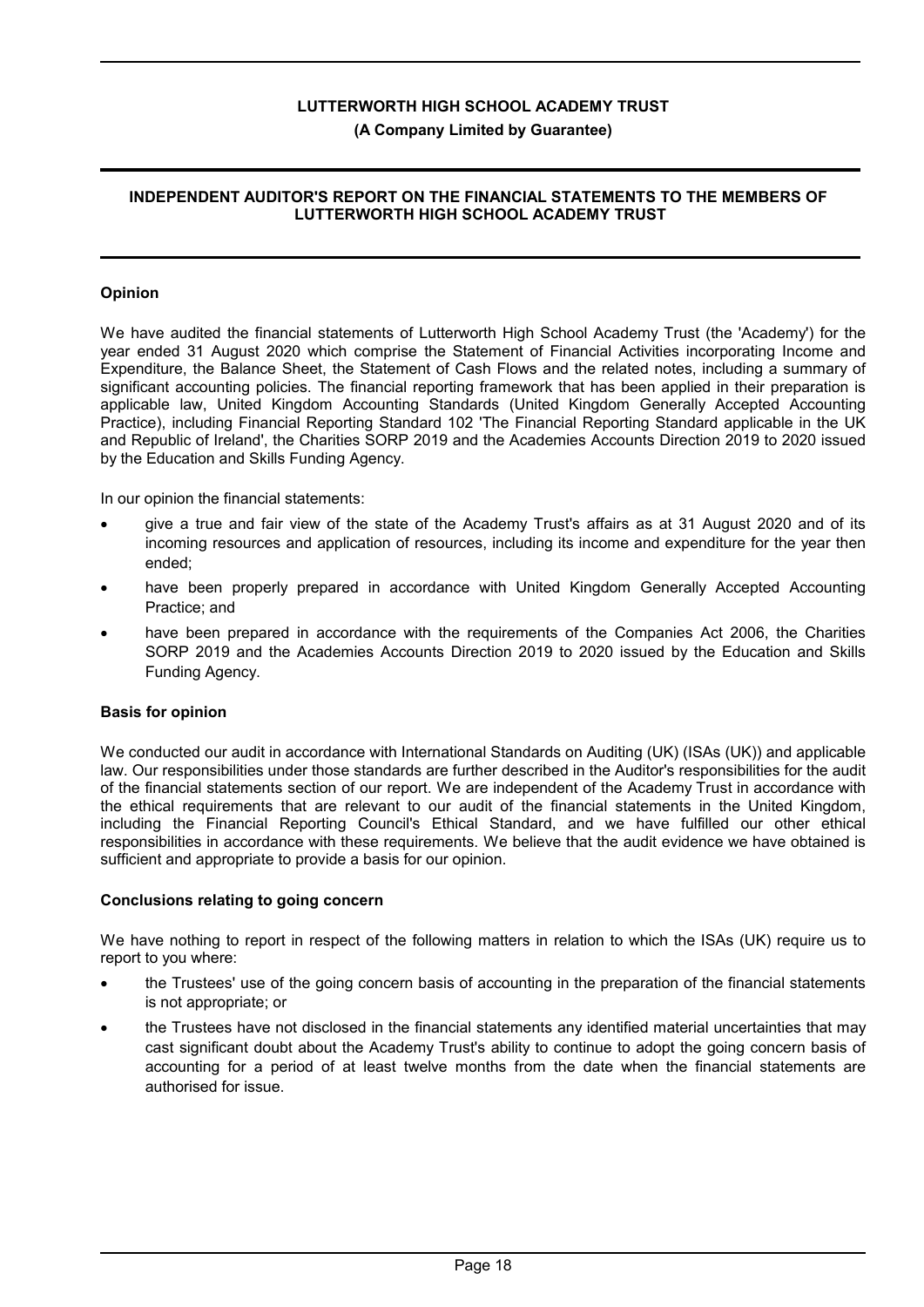#### **(A Company Limited by Guarantee)**

#### **INDEPENDENT AUDITOR'S REPORT ON THE FINANCIAL STATEMENTS TO THE MEMBERS OF LUTTERWORTH HIGH SCHOOL ACADEMY TRUST (CONTINUED)**

#### **Other information**

The Trustees are responsible for the other information. The other information comprises the information included in the Trustees Report, other than the financial statements and our Auditor's Report thereon. Other information includes the Reference and Administrative Details, the Trustees' Report including the Strategic Report and the Directors' Report, and the Governance Statement, the Statement on Regularity, Propriety and Compliance, and the Trustees Responsibilities Statement. Our opinion on the financial statements does not cover the other information and, except to the extent otherwise explicitly stated in our report, we do not express any form of assurance conclusion thereon.

In connection with our audit of the financial statements, our responsibility is to read the other information and, in doing so, consider whether the other information is materially inconsistent with the financial statements or our knowledge obtained in the audit or otherwise appears to be materially misstated. If we identify such material inconsistencies or apparent material misstatements, we are required to determine whether there is a material misstatement in the financial statements or a material misstatement of the other information. If, based on the work we have performed, we conclude that there is a material misstatement of this other information, we are required to report that fact.

We have nothing to report in this regard.

#### **Opinion on other matters prescribed by the Companies Act 2006**

In our opinion, based on the work undertaken in the course of the audit:

- the information given in the Trustees' Report (incorporating the Strategic Report and the Directors' Report) for the financial year for which the financial statements are prepared is consistent with the financial statements; and
- the Strategic Report and the Directors' Report has been prepared in accordance with applicable legal requirements.

#### **Matters on which we are required to report by exception**

In the light of our knowledge and understanding of the Academy Trust and its environment obtained in the course of the audit, we have not identified material misstatements in the Trustees' Report and the Directors' Report.

We have nothing to report in respect of the following matters in relation to which the Companies Act 2006 requires us to report to you if, in our opinion:

- adequate accounting records have not been kept, or returns adequate for our audit have not been received from branches not visited by us; or
- the financial statements are not in agreement with the accounting records and returns; or
- certain disclosures of Trustees' remuneration specified by law are not made; or
- we have not received all the information and explanations we require for our audit.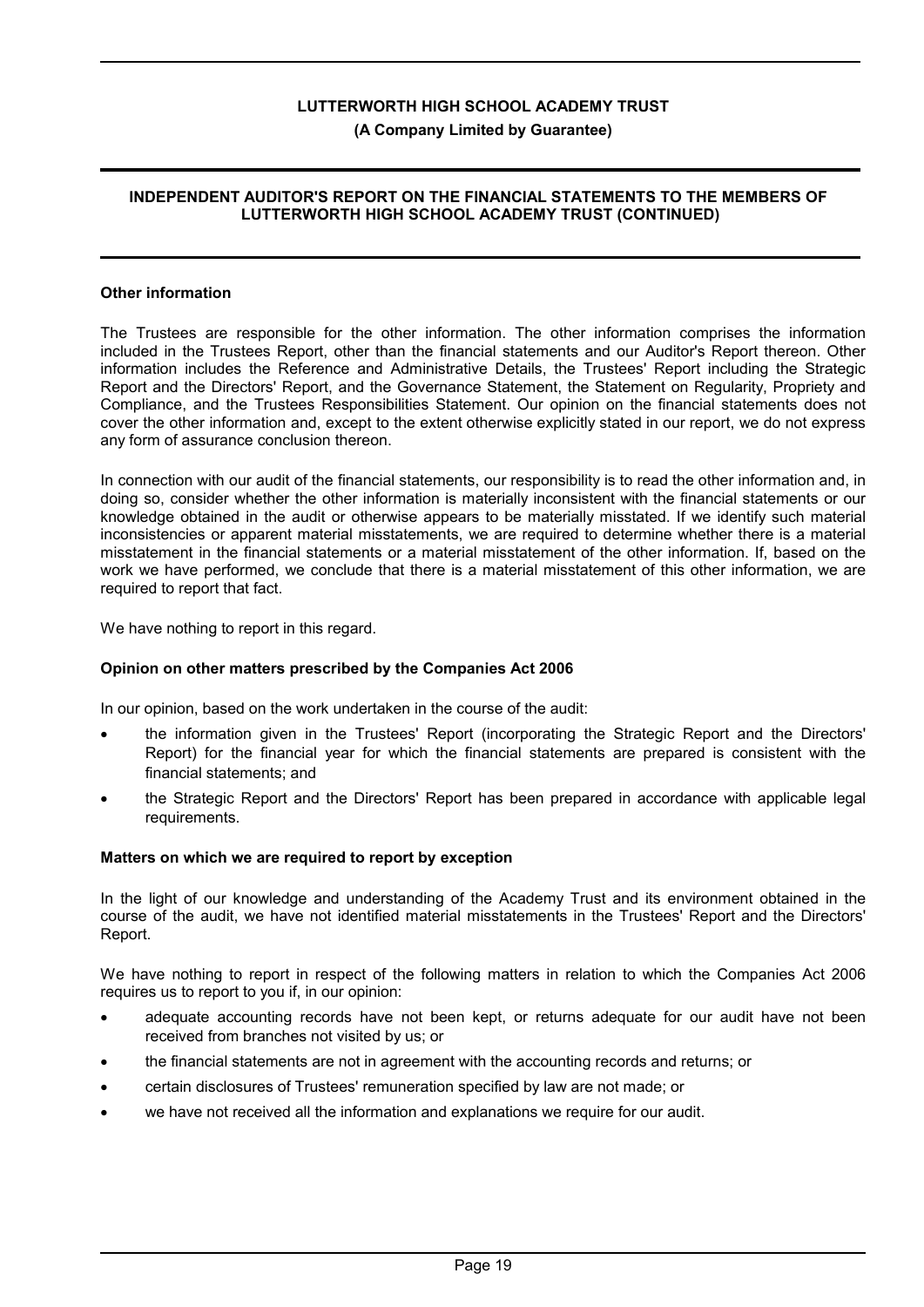#### **(A Company Limited by Guarantee)**

#### **INDEPENDENT AUDITOR'S REPORT ON THE FINANCIAL STATEMENTS TO THE MEMBERS OF LUTTERWORTH HIGH SCHOOL ACADEMY TRUST (CONTINUED)**

#### **Responsibilities of Trustees**

As explained more fully in the Trustees' Responsibilities Statement, the Trustees (who are also the Directors of the Academy Trust for the purposes of company law) are responsible for the preparation of the financial statements and for being satisfied that they give a true and fair view, and for such internal control as the Trustees determine is necessary to enable the preparation of financial statements that are free from material misstatement, whether due to fraud or error.

In preparing the financial statements, the Trustees are responsible for assessing the Academy Trust's ability to continue as a going concern, disclosing, as applicable, matters related to going concern and using the going concern basis of accounting unless the Trustees either intend to liquidate the Academy Trust or to cease operations, or have no realistic alternative but to do so.

#### **Auditor's responsibilities for the audit of the financial statements**

Our objectives are to obtain reasonable assurance about whether the financial statements as a whole are free from material misstatement, whether due to fraud or error, and to issue an Auditor's Report that includes our opinion. Reasonable assurance is a high level of assurance, but is not a guarantee that an audit conducted in accordance with ISAs (UK) will always detect a material misstatement when it exists. Misstatements can arise from fraud or error and are considered material if, individually or in the aggregate, they could reasonably be expected to influence the economic decisions of users taken on the basis of these financial statements.

A further description of our responsibilities for the audit of the financial statements is located on the Financial Reporting Council's website at: www.frc.org.uk/auditorsresponsibilities. This description forms part of our Auditor's Report.

#### **Use of our report**

This report is made solely to the Academy Trust's members, as a body, in accordance with Chapter 3 of Part 16 of the Companies Act 2006. Our audit work has been undertaken so that we might state to the Academy Trust's members those matters we are required to state to them in an Auditor's Report and for no other purpose. To the fullest extent permitted by law, we do not accept or assume responsibility to anyone other than the Academy Trust and its members, as a body, for our audit work, for this report, or for the opinions we have formed.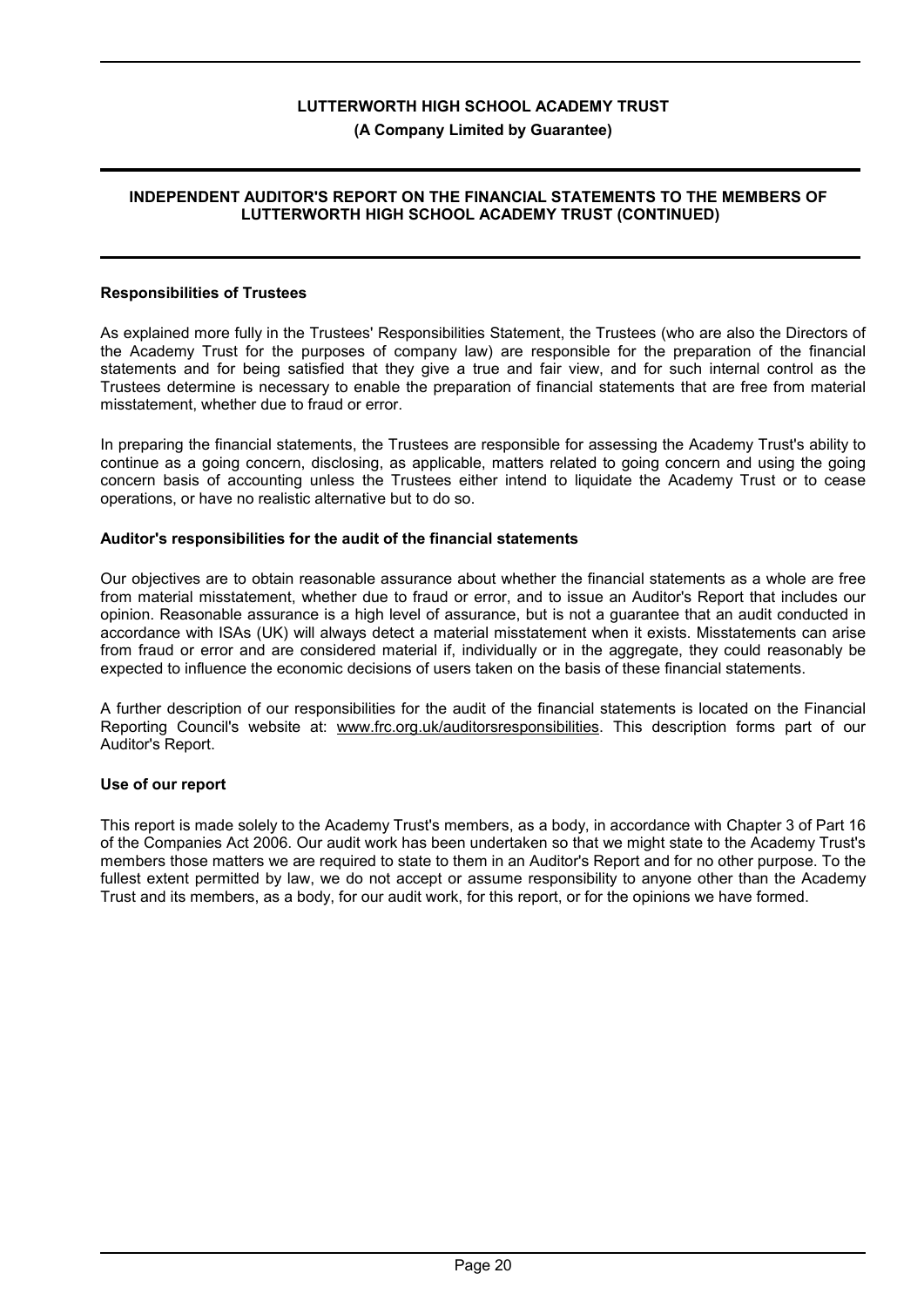**(A Company Limited by Guarantee)**

#### **INDEPENDENT AUDITOR'S REPORT ON THE FINANCIAL STATEMENTS TO THE MEMBERS OF LUTTERWORTH HIGH SCHOOL ACADEMY TRUST (CONTINUED)**

### **Helen Blundell LLB FCA FCIE DChA (Senior Statutory Auditor)**

for and on behalf of

#### **MHA MacIntyre Hudson**

Chartered Accountants Statutory Auditor

11 Merus Court Meridian Business park Leicester LE19 1RJ

Date: 14 December 2020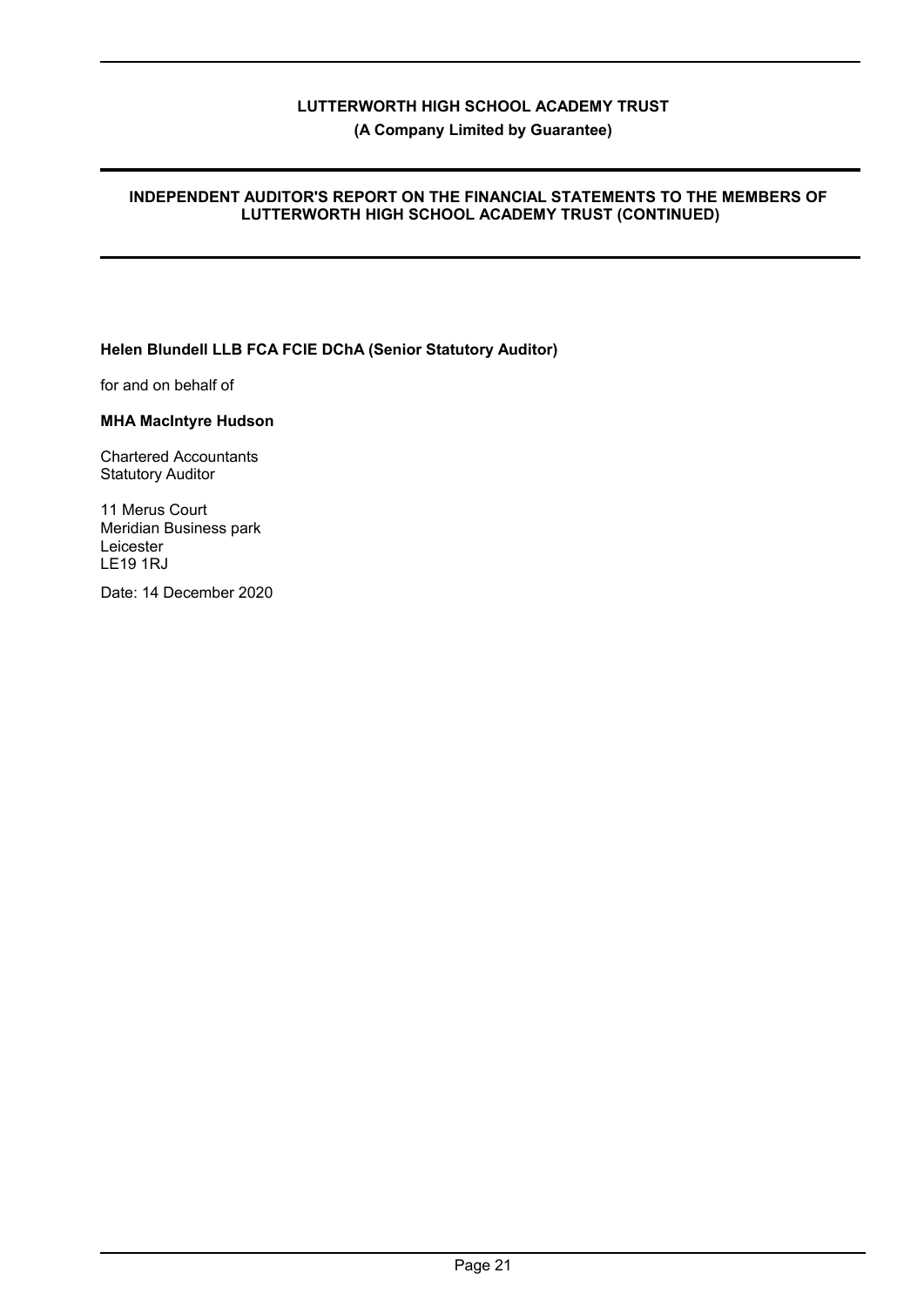#### **(A Company Limited by Guarantee)**

#### **INDEPENDENT REPORTING ACCOUNTANT'S ASSURANCE REPORT ON REGULARITY TO LUTTERWORTH HIGH SCHOOL ACADEMY TRUST AND THE EDUCATION AND SKILLS FUNDING AGENCY**

In accordance with the terms of our engagement letter dated 24 September 2019 and further to the requirements of the Education and Skills Funding Agency (ESFA) as included in the Academies Accounts Direction 2019 to 2020, we have carried out an engagement to obtain limited assurance about whether the expenditure disbursed and income received by Lutterworth High School Academy Trust during the year 1 September 2019 to 31 August 2020 have been applied to the purposes identified by Parliament and the financial transactions conform to the authorities which govern them.

This report is made solely to Lutterworth High School Academy Trust and ESFA in accordance with the terms of our engagement letter. Our work has been undertaken so that we might state to Lutterworth High School Academy Trust and ESFA those matters we are required to state in a report and for no other purpose. To the fullest extent permitted by law, we do not accept or assume responsibility to anyone other than Lutterworth High School Academy Trust and ESFA, for our work, for this report, or for the conclusion we have formed.

#### **Respective responsibilities of Lutterworth High School Academy Trust's Accounting Officer and the Reporting Accountant**

The Accounting Officer is responsible, under the requirements of Lutterworth High School Academy Trust's funding agreement with the Secretary of State for Education dated 1 August 2011 and the Academies Financial Handbook, extant from 1 September 2019, for ensuring that expenditure disbursed and income received is applied for the purposes intended by Parliament and the financial transactions conform to the authorities which govern them.

Our responsibilities for this engagement are established in the United Kingdom by our profession's ethical guidance and are to obtain limited assurance and report in accordance with our engagement letter and the requirements of the Academies Accounts Direction 2019 to 2020. We report to you whether anything has come to our attention in carrying out our work which suggests that in all material respects, expenditure disbursed and income received during the year 1 September 2019 to 31 August 2020 have not been applied to purposes intended by Parliament or that the financial transactions do not conform to the authorities which govern them.

#### **Approach**

We conducted our engagement in accordance with the Academies Accounts Direction 2019 to 2020 issued by ESFA. We performed a limited assurance engagement as defined in our engagement letter.

The objective of a limited assurance engagement is to perform such procedures as to obtain information and explanations in order to provide us with sufficient appropriate evidence to express a negative conclusion on regularity.

A limited assurance engagement is more limited in scope than a reasonable assurance engagement and consequently does not enable us to obtain assurance that we would become aware of all significant matters that might be identified in a reasonable assurance engagement. Accordingly, we do not express a positive opinion.

Our engagement includes examination, on a test basis, of evidence relevant to the regularity and propriety of the Academy Trust's income and expenditure.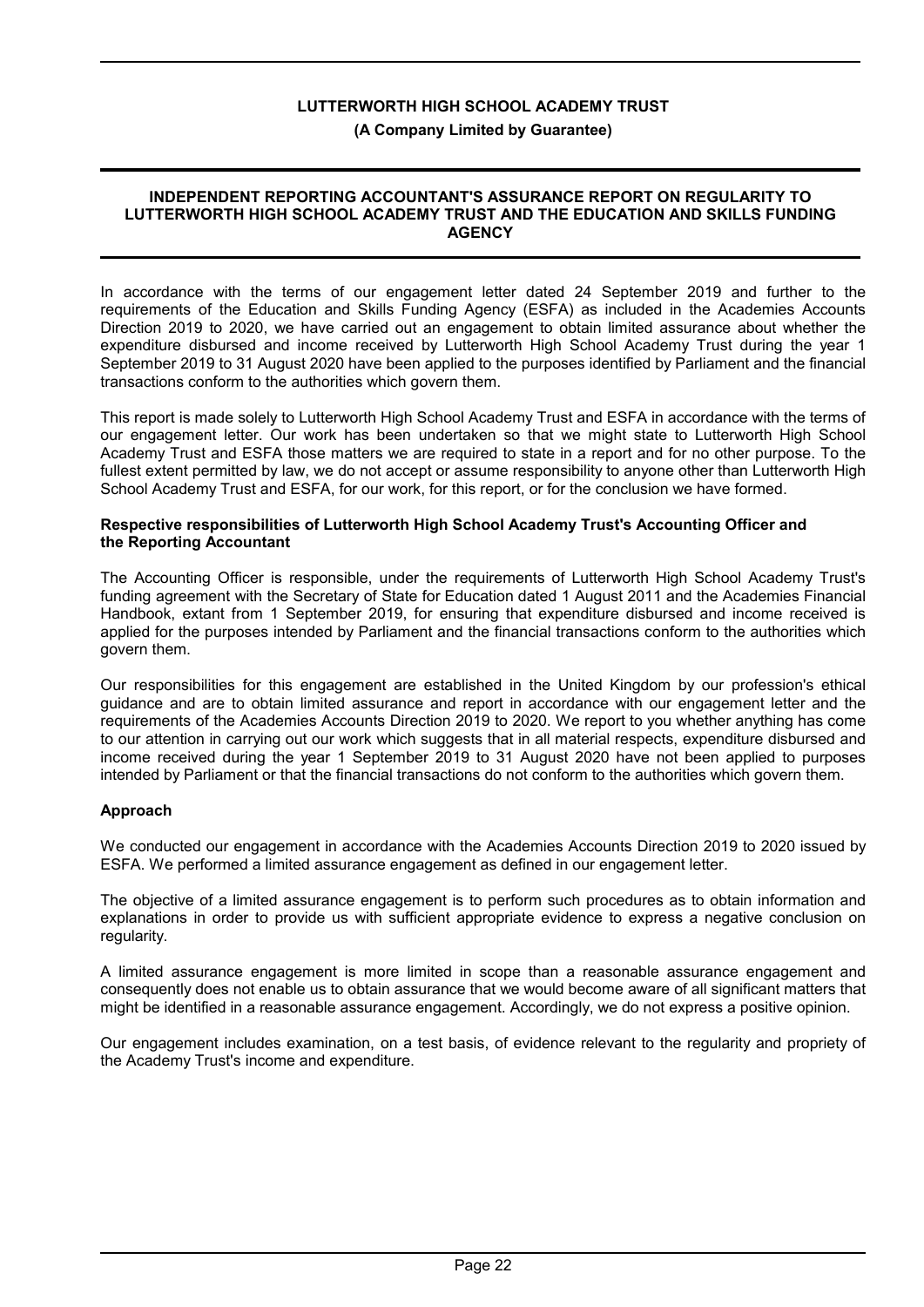#### **(A Company Limited by Guarantee)**

#### **INDEPENDENT REPORTING ACCOUNTANT'S ASSURANCE REPORT ON REGULARITY TO LUTTERWORTH HIGH SCHOOL ACADEMY TRUST AND THE EDUCATION & SKILLS FUNDING AGENCY (CONTINUED)**

The work undertaken to draw our conclusions includes:

- a review of the objectives and activities of the Academy Trust, with reference to the income streams and other information available to us as auditors of the Academy Trust;
- testing of a sample of grants received and other income streams;
- testing of a sample of payments to suppliers and other third parties;
- testing of a sample of payroll payments to staff;
- evaluating the internal control procedures and reporting lines, and testing as appropriate;
- reviewing the Minutes of the meetings of the Board of Trustees and other evidence made available to us, relevant to our consideration of regularity; and
- considerations of governance issues.

#### **Conclusion**

In the course of our work, nothing has come to our attention which suggest in all material respects the expenditure disbursed and income received during the year 1 September 2019 to 31 August 2020 has not been applied to purposes intended by Parliament and the financial transactions do not conform to the authorities which govern them.

Reporting Accountant

#### **MHA MacIntyre Hudson**

Chartered Accountants Statutory Auditor

11 Merus Court Meridian Business park Leicester LE19 1RJ

Date: 14 December 2020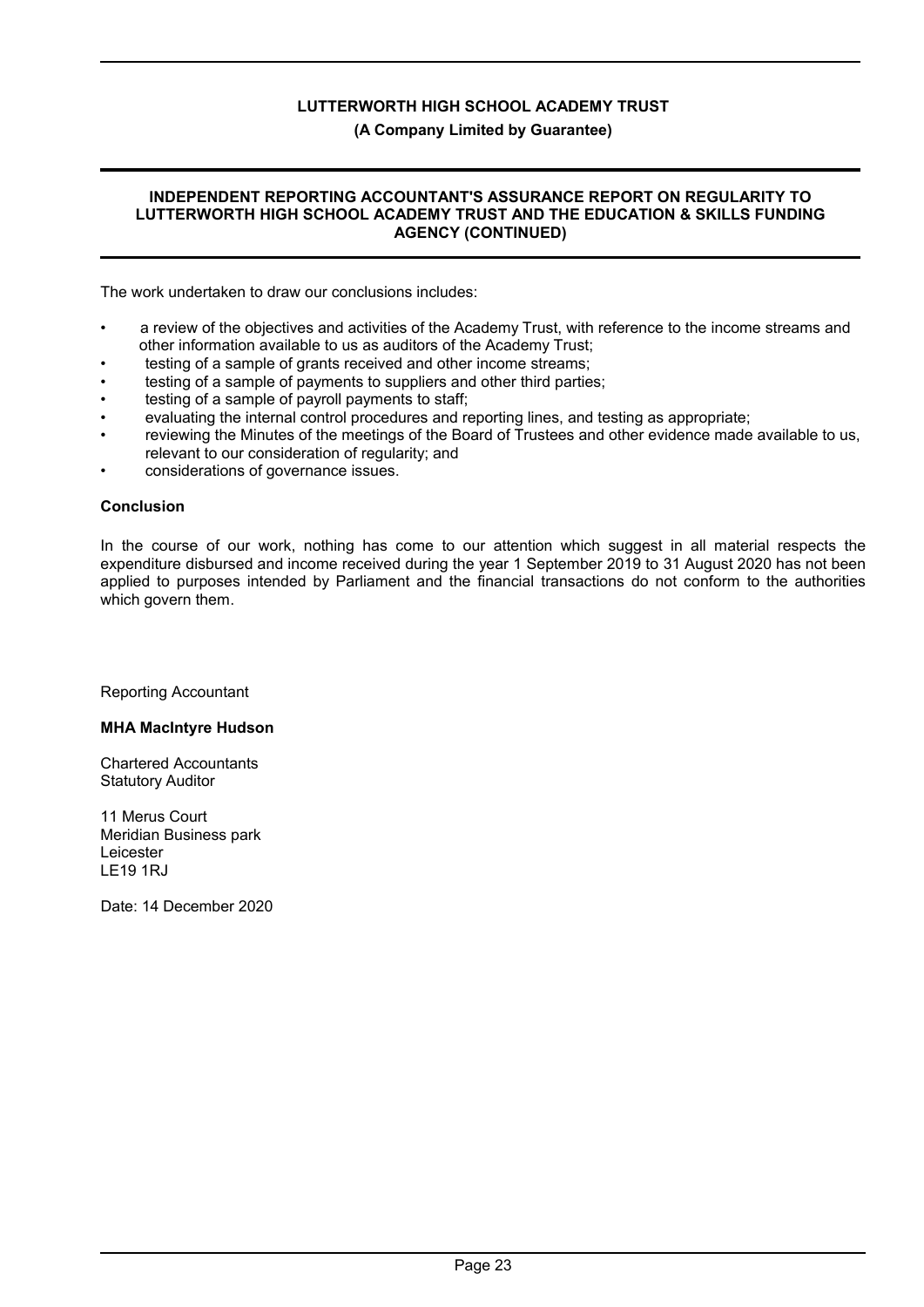|                                                           | <b>Note</b>      | <b>Unrestricted</b><br>funds<br>2020<br>£000 | <b>Restricted</b><br>funds<br>2020<br>£000 | <b>Restricted</b><br>fixed asset<br>funds<br>2020<br>£000 | <b>Total</b><br>funds<br>2020<br>£000 | Total<br>funds<br>2019<br>£000 |
|-----------------------------------------------------------|------------------|----------------------------------------------|--------------------------------------------|-----------------------------------------------------------|---------------------------------------|--------------------------------|
| Income from:                                              |                  |                                              |                                            |                                                           |                                       |                                |
| Donations and capital grants                              | 3                |                                              |                                            | 132                                                       | 132                                   | (6)                            |
| Funding for the Academy Trust's<br>educational operations | 4                |                                              | 4,411                                      | 18                                                        | 4,429                                 | 4,385                          |
| Other trading activities                                  | 5                | 289                                          |                                            |                                                           | 289                                   | 335                            |
| Investments                                               | 6                | 5                                            |                                            |                                                           | 5                                     | 3                              |
|                                                           |                  |                                              |                                            |                                                           |                                       |                                |
| <b>Total income</b>                                       |                  | 294                                          | 4,411                                      | 150                                                       | 4,855                                 | 4,717                          |
| <b>Expenditure on:</b>                                    |                  |                                              |                                            |                                                           |                                       |                                |
| Raising funds                                             | $\overline{7}$   | 222                                          |                                            |                                                           | 222                                   | 285                            |
| Academy Trust educational                                 |                  |                                              |                                            |                                                           |                                       |                                |
| operations                                                | 8                |                                              | 4,546                                      | 205                                                       | 4,751                                 | 4,608                          |
| <b>Total expenditure</b>                                  | $\boldsymbol{9}$ | 222                                          | 4,546                                      | 205                                                       | 4,973                                 | 4,893                          |
| Net income/(expenditure)                                  |                  | 72                                           | (135)                                      | (55)                                                      | (118)                                 | (176)                          |
| Transfers between funds                                   | 20               |                                              | (57)                                       | 57                                                        |                                       |                                |
| <b>Other recognised losses:</b>                           |                  |                                              |                                            |                                                           |                                       |                                |
| Actuarial losses on defined benefit<br>pension schemes    | 26               |                                              | (67)                                       |                                                           | (67)                                  | (453)                          |
| Net movement in funds                                     |                  | 72                                           | (259)                                      | $\mathbf 2$                                               | (185)                                 | (629)                          |
| <b>Reconciliation of funds:</b>                           |                  |                                              |                                            |                                                           |                                       |                                |
| Total funds brought forward                               |                  | 302                                          | (1, 374)                                   | 7,141                                                     | 6,069                                 | 6,698                          |
| Net movement in funds                                     |                  | 72                                           | (259)                                      | $\mathbf 2$                                               | (185)                                 | (629)                          |
| <b>Total funds carried forward</b>                        |                  | 374                                          | (1,633)                                    | 7,143                                                     | 5,884                                 | 6,069                          |

#### **STATEMENT OF FINANCIAL ACTIVITIES (INCORPORATING INCOME AND EXPENDITURE ACCOUNT) FOR THE YEAR ENDED 31 AUGUST 2020**

The Statement of Financial Activities includes all gains and losses recognised in the year.

The notes on pages 28 to 58 form part of these financial statements.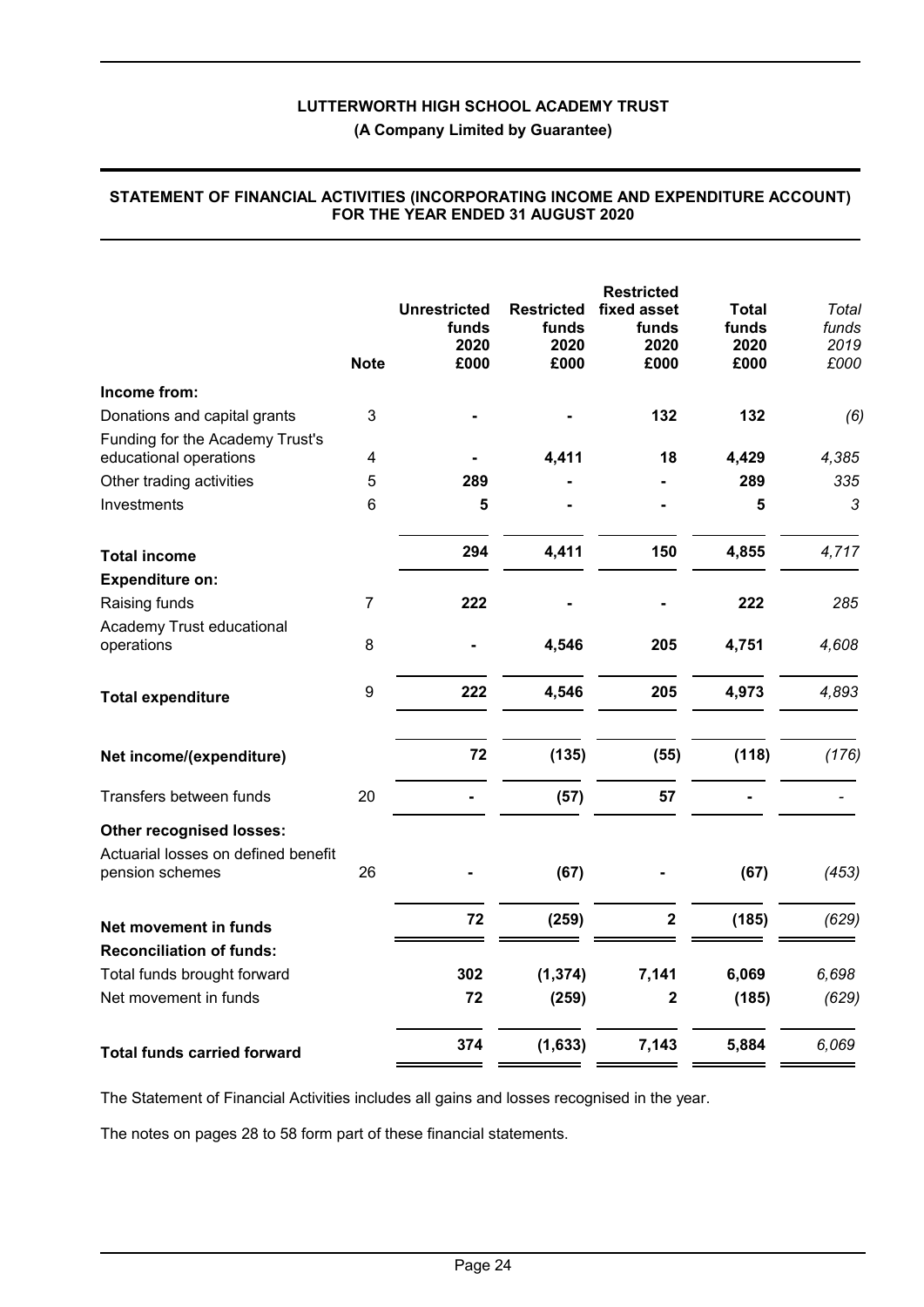#### **(A Company Limited by Guarantee) REGISTERED NUMBER: 07687235**

|                                                         | <b>BALANCE SHEET</b><br>AS AT 31 AUGUST 2020 |         |              |          |              |
|---------------------------------------------------------|----------------------------------------------|---------|--------------|----------|--------------|
|                                                         | <b>Note</b>                                  |         | 2020<br>£000 |          | 2019<br>£000 |
| <b>Fixed assets</b>                                     |                                              |         |              |          |              |
| Tangible assets                                         | 15                                           |         | 7,081        |          | 7,141        |
|                                                         |                                              |         | 7,081        |          | 7,141        |
| <b>Current assets</b>                                   |                                              |         |              |          |              |
| <b>Stocks</b>                                           | 16                                           | 4       |              | 4        |              |
| <b>Debtors</b>                                          | 17                                           | 296     |              | 122      |              |
| Investments                                             | 18                                           | 500     |              | 300      |              |
| Cash at bank and in hand                                | 24                                           | 160     |              | 244      |              |
|                                                         |                                              | 960     |              | 670      |              |
| <b>Liabilities</b>                                      |                                              |         |              |          |              |
| Creditors: amounts falling due within one<br>year       | 19                                           | (418)   |              | (318)    |              |
| <b>Net current assets</b>                               |                                              |         | 542          |          | 352          |
| Net assets excluding pension liability                  |                                              |         | 7,623        |          | 7,493        |
| Defined benefit pension scheme liability                | 26                                           |         | (1,739)      |          | (1, 424)     |
| <b>Total net assets</b>                                 |                                              |         | 5,884        |          | 6,069        |
| <b>Funds of the Academy</b><br><b>Restricted funds:</b> |                                              |         |              |          |              |
| Restricted fixed asset funds                            | 20                                           | 7,143   |              | 7,141    |              |
| Restricted income funds                                 | 20                                           | 106     |              | 50       |              |
| Restricted funds excluding pension asset                | 20                                           | 7,249   |              | 7,191    |              |
| Pension reserve                                         | 20                                           | (1,739) |              | (1, 424) |              |
| <b>Total restricted funds</b>                           | 20                                           |         | 5,510        |          | 5,767        |
| <b>Unrestricted income funds</b>                        | 20                                           |         | 374          |          | 302          |
| <b>Total funds</b>                                      |                                              |         | 5,884        |          | 6,069        |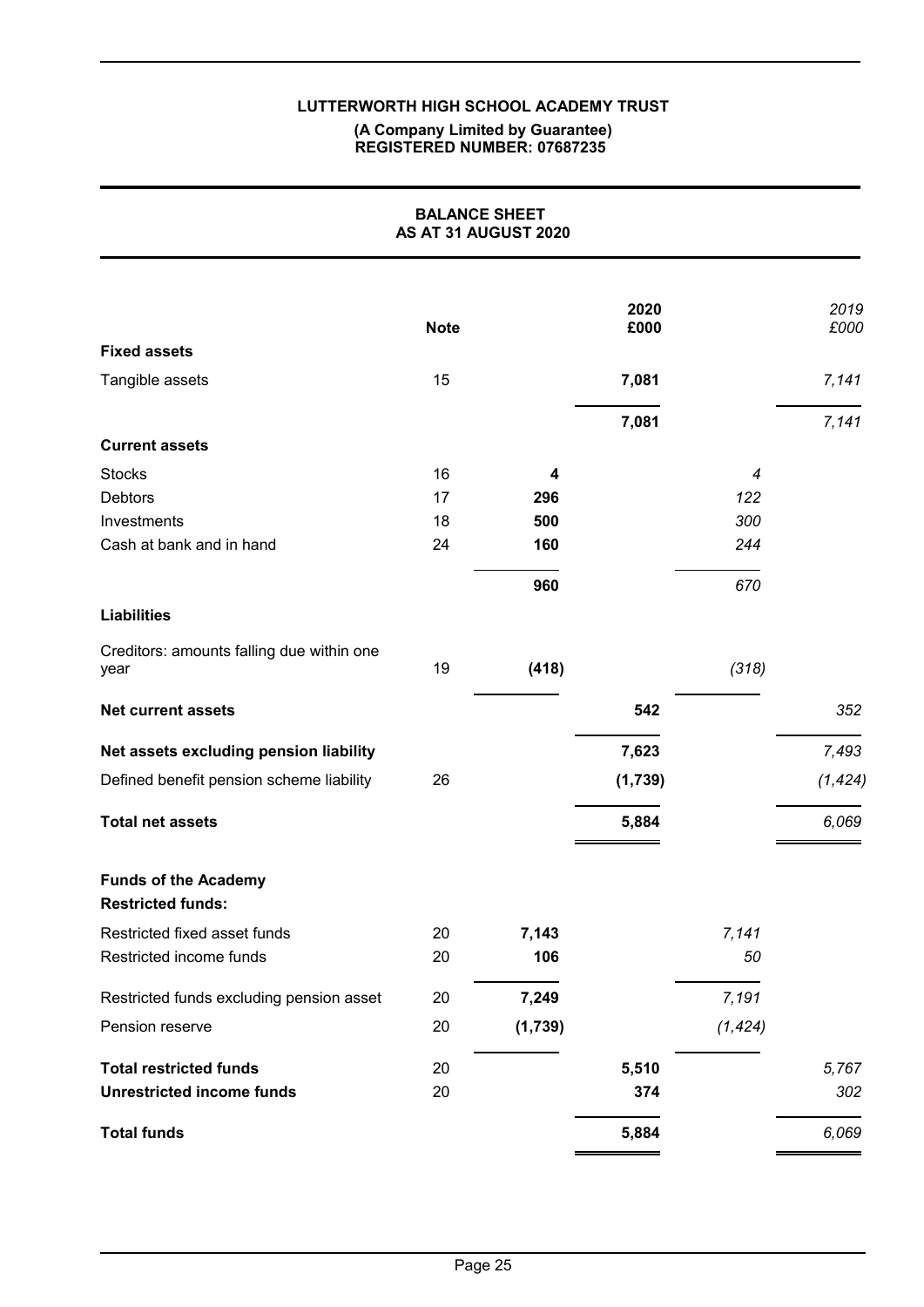**(A Company Limited by Guarantee) REGISTERED NUMBER: 07687235**

#### **BALANCE SHEET (CONTINUED) AS AT 31 AUGUST 2020**

The financial statements on pages 24 to 58 were approved and authorised for issue by the Trustees and are signed on their behalf, by:

................................................ **Janet Jones** Chair of Trustees

................................................ **Julian Kirby** Accounting Officer

Date: 8 December 2020 Date: 8 December 2020

The notes on pages 28 to 58 form part of these financial statements.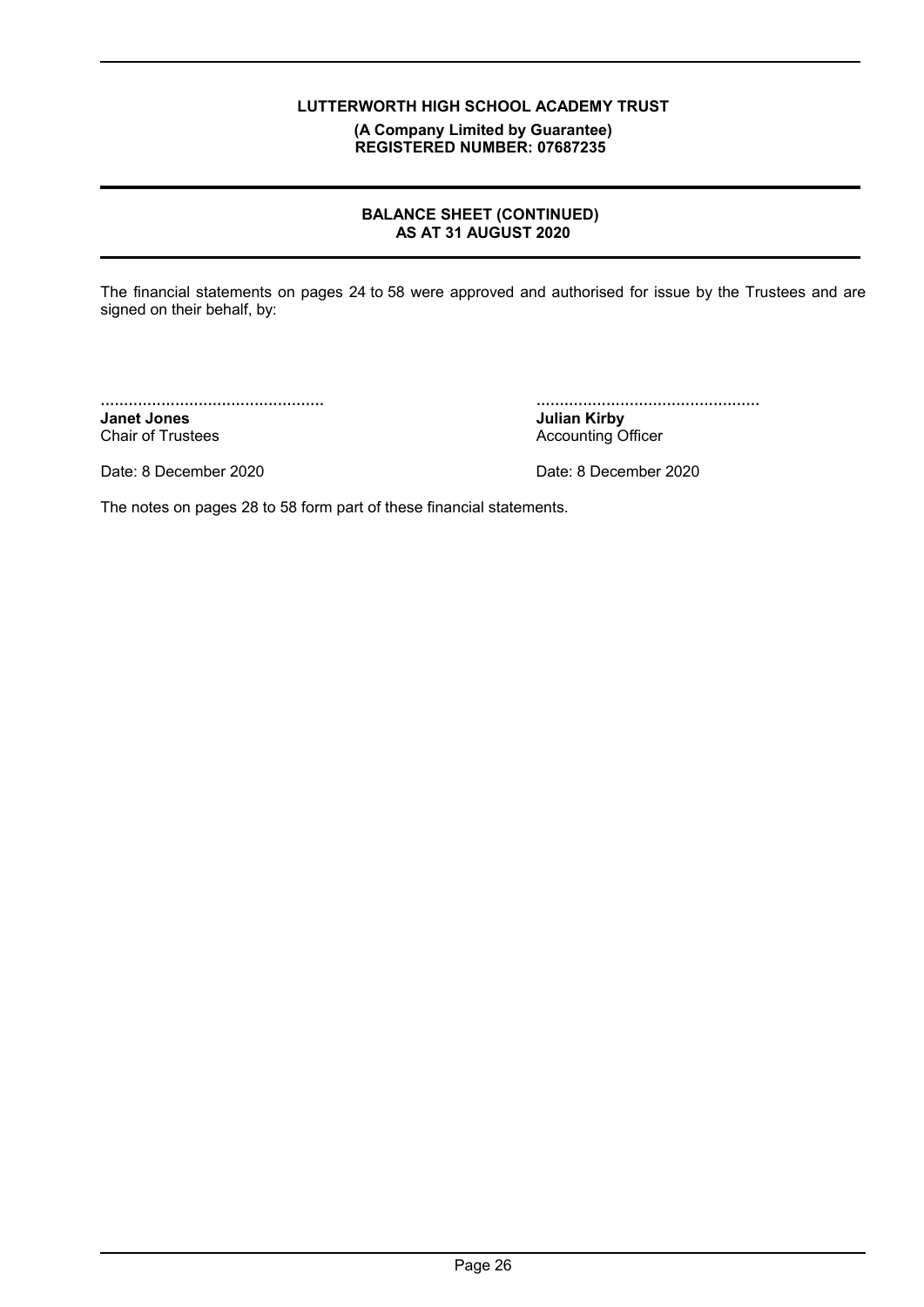**(A Company Limited by Guarantee)**

#### **STATEMENT OF CASH FLOWS FOR THE YEAR ENDED 31 AUGUST 2020**

| Cash flows from operating activities                   | <b>Note</b> | 2020<br>£000 | Restated<br>2019<br>£000 |
|--------------------------------------------------------|-------------|--------------|--------------------------|
| Net cash provided by operating activities              | 22          | 106          | 113                      |
| Cash flows from investing activities                   | 23          | (190)        | (119)                    |
| Change in cash and cash equivalents in the year        |             | (84)         | (6)                      |
| Cash and cash equivalents at the beginning of the year |             | 244          | 250                      |
| Cash and cash equivalents at the end of the year       | 24          | 160          | 244                      |

The notes on pages 28 to 58 form part of these financial statements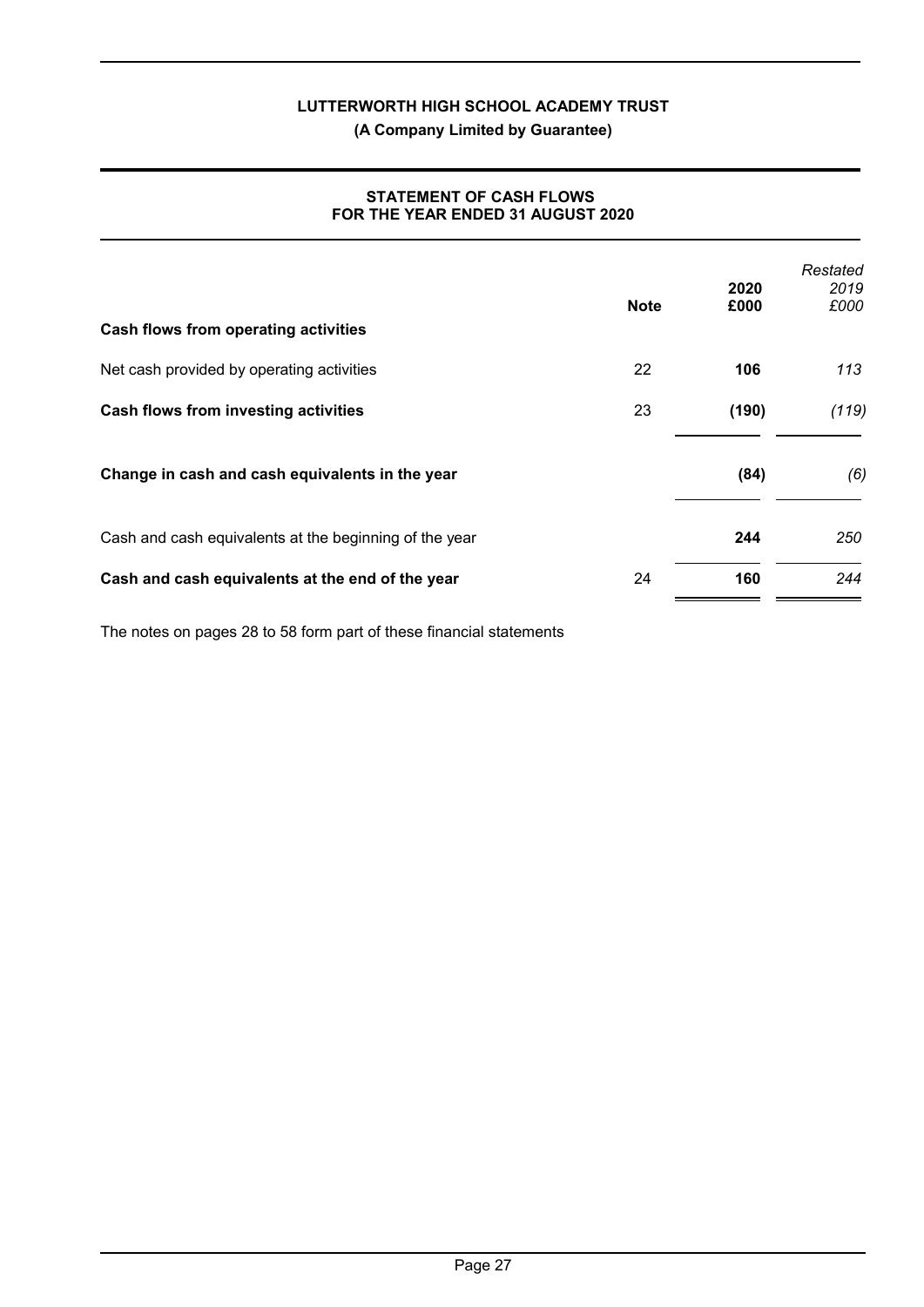#### **(A Company Limited by Guarantee)**

#### **NOTES TO THE FINANCIAL STATEMENTS FOR THE YEAR ENDED 31 AUGUST 2020**

#### **1. Accounting policies**

A summary of the principal accounting policies adopted (which have been applied consistently, except where noted), judgements and key sources of estimation uncertainty, is set out below.

#### **1.1 Basis of preparation of financial statements**

The financial statements of the Academy Trust, which is a public benefit entity under FRS 102, have been prepared under the historic cost convention in accordance with the Financial Reporting Standard Applicable in the UK and Republic of Ireland (FRS 102), the Accounting and Reporting by Charities: Statement of Recommended Practice applicable to charities preparing their accounts in accordance with the Financial Reporting Standard applicable in the UK and Republic of Ireland (FRS 102) (Charities SORP (FRS 102)), the Academies Accounts Direction 2019 to 2020 issued by ESFA, the Charities Act 2011 and the Companies Act 2006.

Lutterworth High School Academy Trust meets the definition of a public benefit entity under FRS 102.

Lutterworth High School Academy Trust is a company limited by guarantee incorporated in England and Wales. The address of the registered office, principal place of operation and registered number are detailed on pages 1 and 2. The nature of the Academy Trust's operations and principal activity are detailed in the Trustees' Report.

The Financial Statements are prepared in British Pound Sterling  $(E)$ , the presentational and functional currency rounded to the nearest £1,000.

#### **1.2 Going concern**

The Trustees assess whether the use of going concern is appropriate i.e. whether there are any material uncertainties related to events or conditions that may cast significant doubt on the ability of the Academy Trust to continue as a going concern. The Trustees make this assessment in respect of a period of at least one year from the date of authorisation for issue of the financial statements and have concluded that the Academy Trust has adequate resources to continue in operational existence for the foreseeable future and there are no material uncertainties about the Academy Trust's ability to continue as a going concern, thus they continue to adopt the going concern basis of accounting in preparing the financial statements.

This consideration has taken into account the expected impact of Covid-19 on the Academy Trust, as far as it can be determined, and the Trustees remain satisfied that the going concern principle remains appropriate.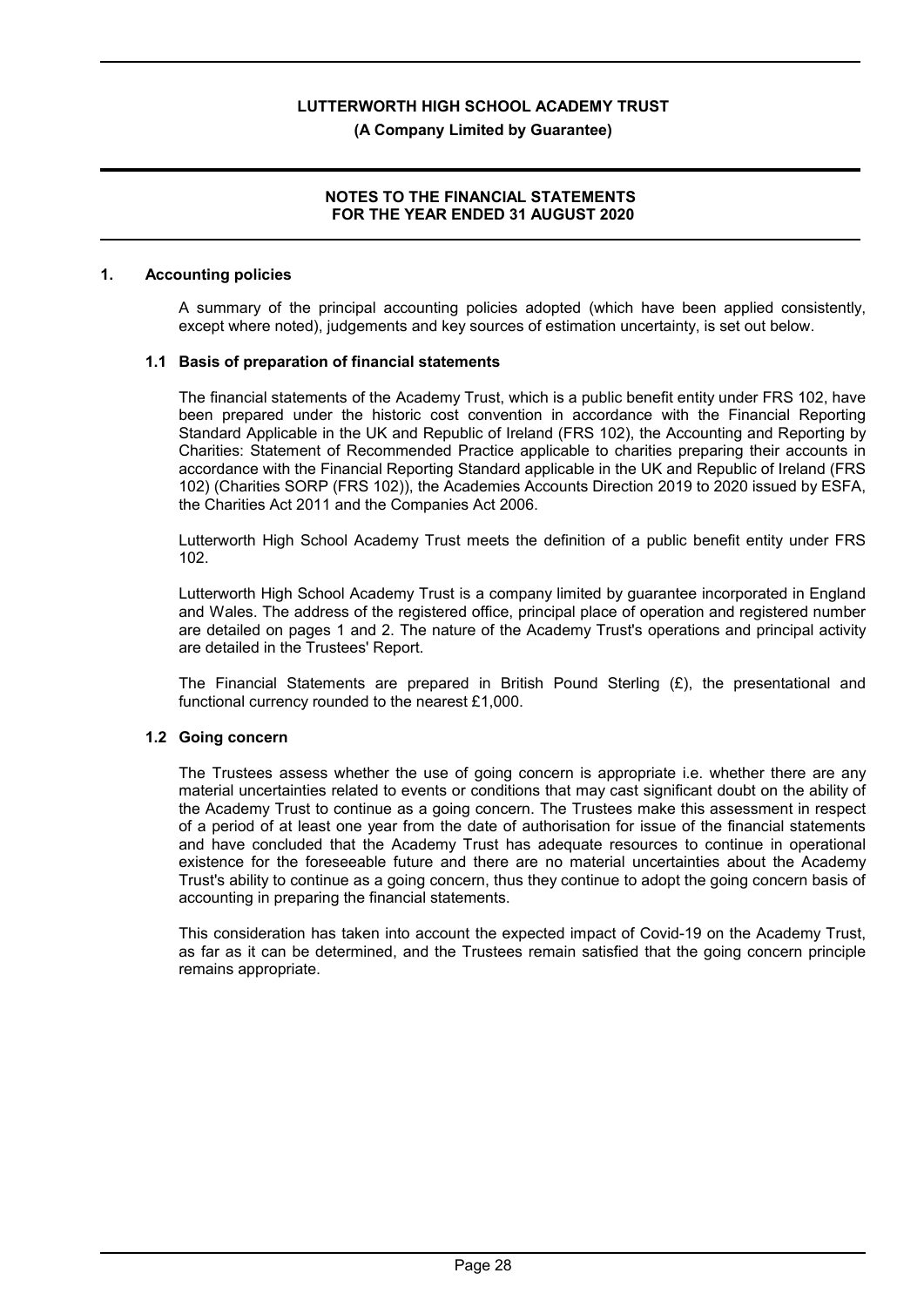**(A Company Limited by Guarantee)**

#### **NOTES TO THE FINANCIAL STATEMENTS FOR THE YEAR ENDED 31 AUGUST 2020**

#### **1. Accounting policies (continued)**

#### **1.3 Income**

All incoming resources are recognised when the Academy Trust has entitlement to the funds, the receipt is probable and the amount can be measured reliably.

#### **Grants**

Grants are included in the Statement of Financial Activities on a receivable basis. The balance of income received for specific purposes but not expended during the period is shown in the relevant funds on the Balance Sheet. Where income is received in advance of meeting any performancerelated conditions there is not unconditional entitlement to the income and its recognition is deferred and included in creditors as deferred income until the performance-related conditions are met. Where entitlement occurs before income is received, the income is accrued.

General Annual Grant is recognised in full in the Statement of Financial Activities in the year for which it is receivable and any abatement in respect of the period is deducted from income and recognised as a liability.

Capital grants are recognised in full when there is an unconditional entitlement to the grant. Unspent amounts of capital grants are reflected in the Balance Sheet in the restricted fixed asset fund. Capital grants are recognised when there is entitlement and are not deferred over the life of the asset on which they are expended.

#### **Sponsorship income**

Sponsorship income provided to the Academy Trust which amounts to a donation is recognised in the Statement of Financial Activities in the year in which it is receivable (where there are no performance-related conditions) where receipt is probable and it can be measured reliably.

#### **Donations**

Donations are recognised on a receivable basis (where there are no performance-related conditions) where the receipt is probable and the amount can be reliably measured.

#### **Other income**

Other income, including the hire of facilities, is recognised in the period it is receivable and to the extent the Academy Trust has provided the goods or services.

#### **1.4 Expenditure**

Expenditure is recognised once there is a legal or constructive obligation to transfer economic benefit to a third party, it is probable that a transfer of economic benefits will be required in settlement and the amount of the obligation can be measured reliably. Expenditure is classified by activity. The costs of each activity are made up of the total of direct costs and shared costs, including support costs involved in undertaking each activity. Direct costs attributable to a single activity are allocated directly to that activity. Shared costs which contribute to more than one activity and support costs which are not attributable to a single activity are apportioned between those activities on a basis consistent with the use of resources. Central staff costs are allocated on the basis of time spent, and depreciation charges allocated on the portion of the asset's use.

#### **Expenditure on raising funds**

This includes all expenditure incurred by the Academy Trust to raise funds for its charitable purposes and includes costs of all fundraising activities events and non-charitable trading.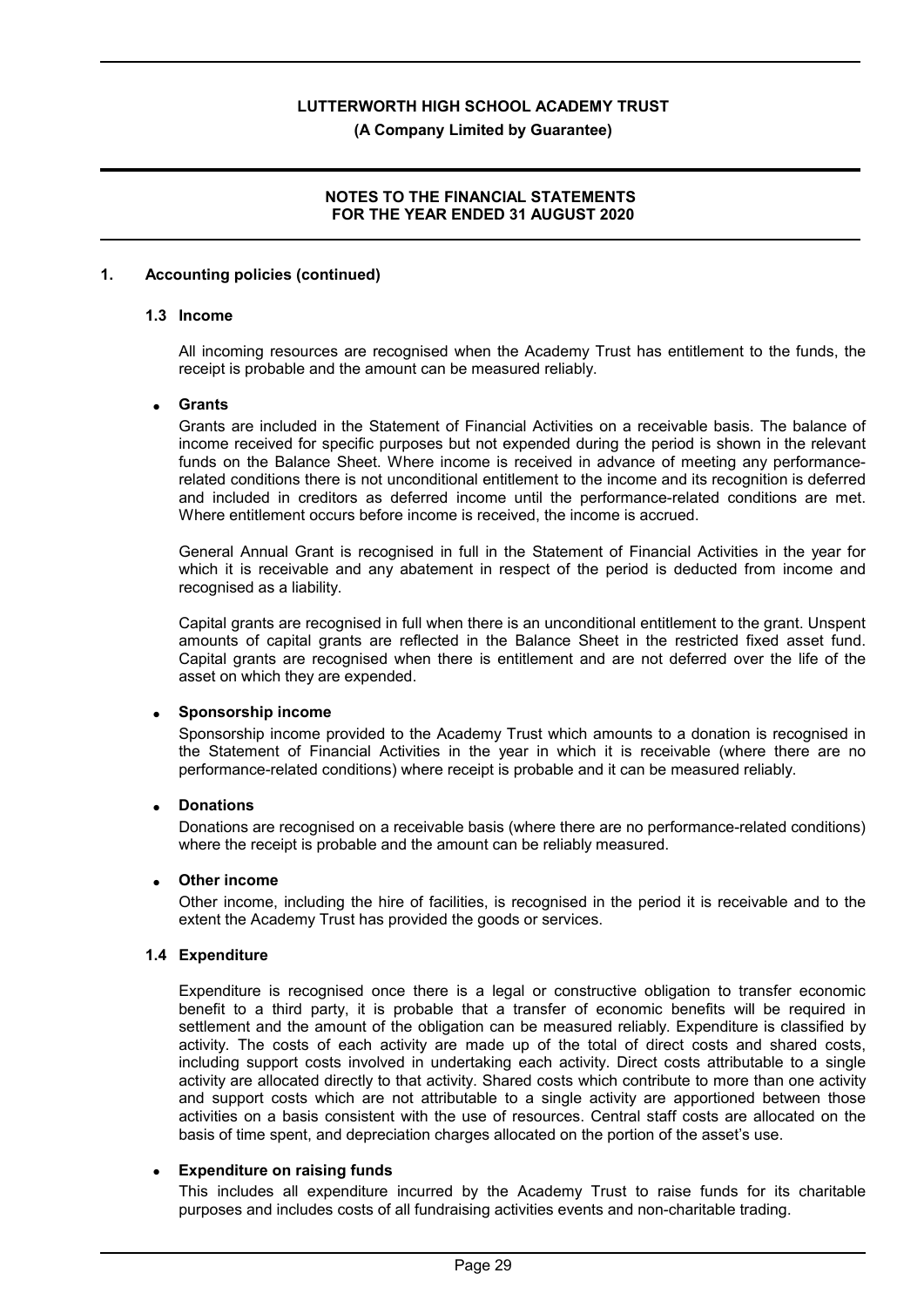**(A Company Limited by Guarantee)**

#### **NOTES TO THE FINANCIAL STATEMENTS FOR THE YEAR ENDED 31 AUGUST 2020**

#### **1. Accounting policies (continued)**

#### **1.4 Expenditure (continued)**

#### **Charitable activities**

These are costs incurred on the Academy Trust's educational operations, including support costs and costs relating to the governance of the Academy Trust apportioned to charitable activities.

All resources expended are inclusive of irrecoverable VAT.

#### **1.5 Government grants**

Government grants relating to tangible fixed assets are treated as deferred income and released to the Statement of Financial Activities over the expected useful lives of the assets concerned. Other grants are credited to the Statement of Financial Activities as the related expenditure is incurred.

#### **1.6 Tangible fixed assets**

Assets costing £1,000 or more are capitalised as tangible fixed assets and are carried at cost, net of depreciation and any provision for impairment.

Where tangible fixed assets have been acquired with the aid of specific grants, either from the government or from the private sector, they are included in the Balance Sheet at cost and depreciated over their expected useful economic life. Where there are specific conditions attached to the funding requiring the continued use of the asset, the related grants are credited to a restricted fixed asset fund in the Statement of Financial Activities and carried forward in the Balance Sheet. Depreciation on the relevant assets is charged directly to the restricted fixed asset fund in the Statement of Financial Activities.

Depreciation is provided on all tangible fixed assets other than freehold land and assets under construction, at rates calculated to write off the cost of each asset on a straight-line basis over its expected useful life, as follows:

| Long leasehold property | - 2% straight-line per annum  |
|-------------------------|-------------------------------|
| Long leasehold land     | - Over the term of the lease  |
| Long leasehold property | - 2% straight-line per annum  |
| improvements            |                               |
| Plant and machinery     | - 10% straight line per annum |
| Computer equipment      | - 33% straight line per annum |

A review for impairment of a fixed asset is carried out if events or changes in circumstances indicate that the carrying value of any fixed asset may not be recoverable. Shortfalls between the carrying value of fixed assets and their recoverable amounts are recognised as impairments. Impairment losses are recognised in the Statement of Financial Activities.

#### **1.7 Stocks**

Stocks are valued at the lower of cost and net realisable value after making due allowance for obsolete and slow-moving stocks.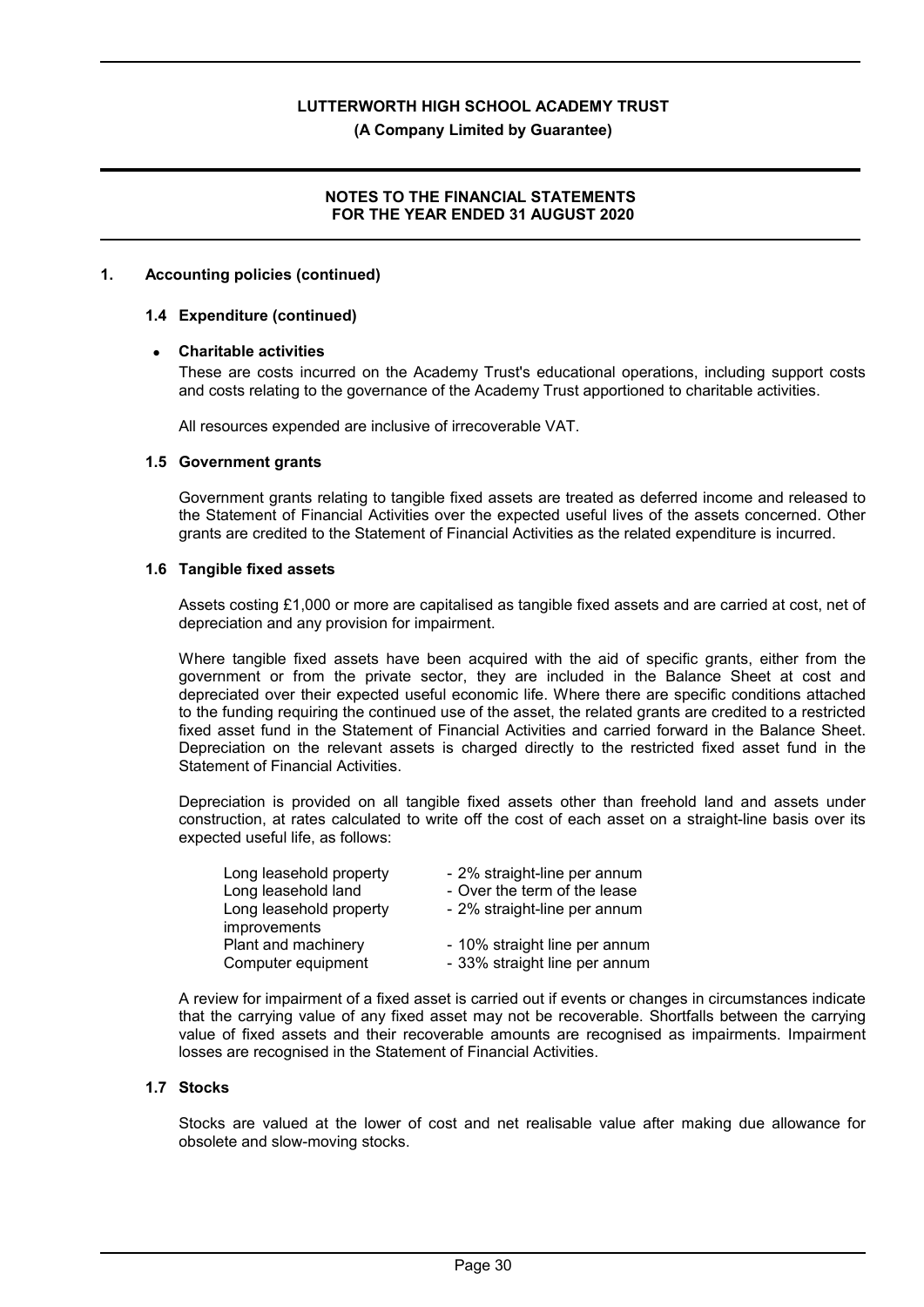**(A Company Limited by Guarantee)**

#### **NOTES TO THE FINANCIAL STATEMENTS FOR THE YEAR ENDED 31 AUGUST 2020**

#### **1. Accounting policies (continued)**

#### **1.8 Investments**

Investments include cash and mid to long term investments with a maturity of more than three months from the date of acquisition or opening of the deposit or similar account.

#### **1.9 Operating leases**

Rentals paid under operating leases are charged to the Statement of Financial Activities on a straight line basis over the lease term.

#### **1.10 Taxation**

The Academy Trust is considered to pass the tests set out in Paragraph 1 Schedule 6 of the Finance Act 2010 and therefore it meets the definition of a charitable company for UK corporation tax purposes.

Accordingly, the Academy Trust is potentially exempt from taxation in respect of income or capital gains received within categories covered by Part 11, chapter 3 of the Corporation Tax Act 2010 or Section 256 of the Taxation of Chargeable Gains Act 1992, to the extent that such income or gains are applied exclusively to charitable purposes.

#### **1.11 Liabilities**

Liabilities are recognised when there is an obligation at the balance sheet date as a result of a past event, it is probable that a transfer of economic benefit will be required in settlement, and the amount of the settlement can be estimated reliably. Liabilities are recognised at the amount that the Academy Trust anticipates it will pay to settle the debt or the amount it has received as advanced payments for the goods or services it must provide.

#### **1.12 Provisions**

Provisions are recognised when the Academy Trust has an obligation at the reporting date as a result of a past event which it is probable will result in the transfer of economic benefits and the obligation can be estimated reliably.

Provisions are measured at the best estimate of the amounts required to settle the obligation. Where the effect of the time value of money is material, the provision is based on the present value of those amounts, discounted at the pre-tax discount rate that reflects the risks specific to the liability. The unwinding of the discount is recognised within interest payable and similar charges.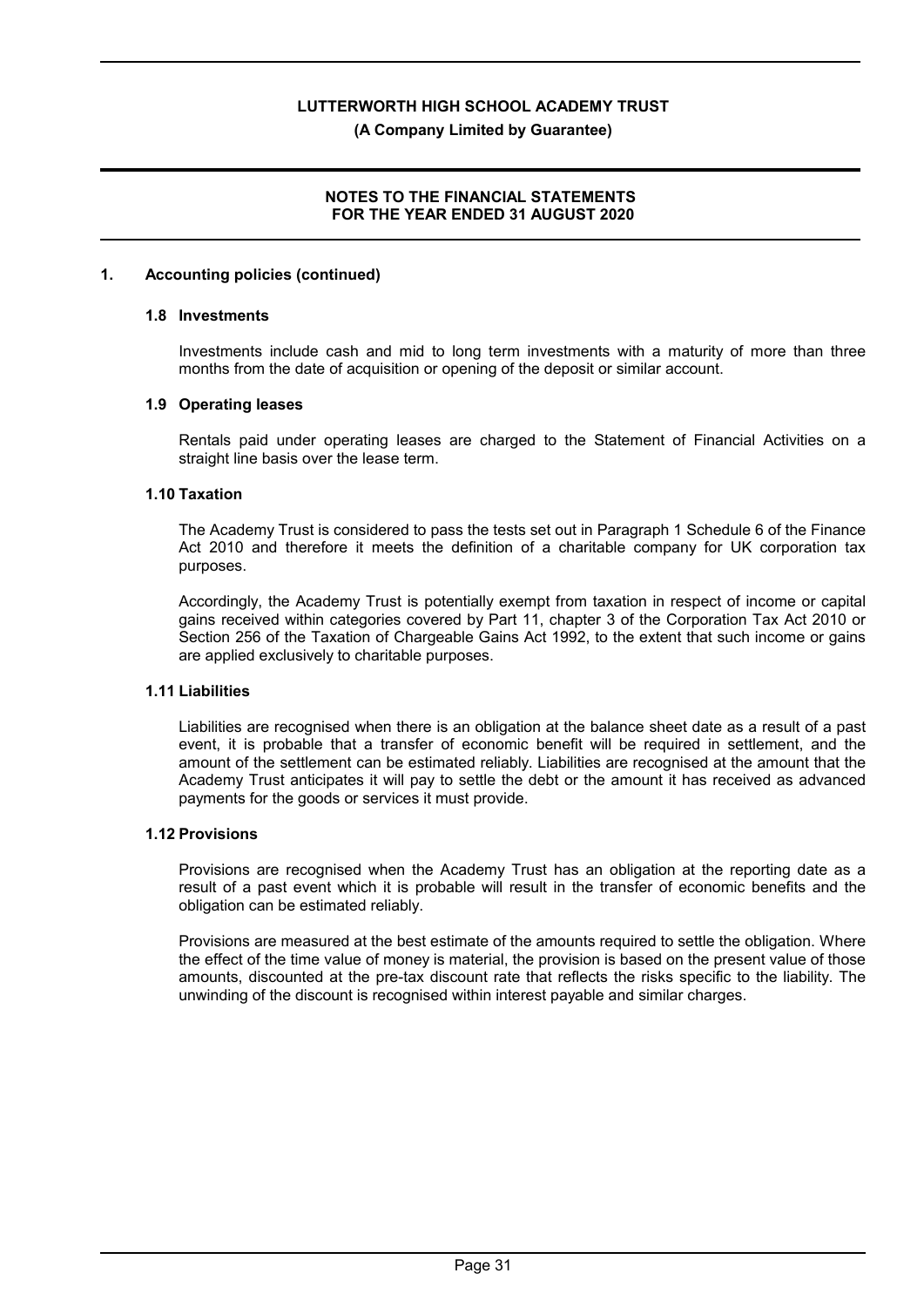**(A Company Limited by Guarantee)**

#### **NOTES TO THE FINANCIAL STATEMENTS FOR THE YEAR ENDED 31 AUGUST 2020**

#### **1. Accounting policies (continued)**

#### **1.13 Pensions**

Retirement benefits to employees of the Academy Trust are provided by the Teachers' Pension Scheme ("TPS") and the Local Government Pension Scheme ("LGPS"). These are defined benefit schemes.

The TPS is an unfunded scheme and contributions are calculated so as to spread the cost of pensions over employees' working lives with the Academy Trust in such a way that the pension cost is a substantially level percentage of current and future pensionable payroll. The contributions are determined by the Government Actuary on the basis of quadrennial valuations using a prospective unit credit method. As stated in note 26, TPS is an unfunded multi-employer scheme with no underlying assets to assign between employers. Consequently, the TPS is treated as a defined contribution scheme for accounting purposes and the contributions recognised in the period to which they relate.

The LGPS is a funded multi-employer scheme and the assets are held separately from those of the Academy Trust in separate trustee administered funds. Pension scheme assets are measured at fair value and liabilities are measured on an actuarial basis using the projected unit credit method and discounted at a rate equivalent to the current rate of return on a high quality corporate bond of equivalent term and currency to the liabilities. The actuarial valuations are obtained at least triennially and are updated at each balance sheet date. The amounts charged to net income/(expenditure) are the current service costs and the costs of scheme introductions, benefit changes, settlements and curtailments. They are included as part of staff costs as incurred. Net interest on the net defined benefit liability/asset is also recognised in the Statement of Financial Activities and comprises the interest cost on the defined benefit obligation and interest income on the scheme assets, calculated by multiplying the fair value of the scheme assets at the beginning of the period by the rate used to discount the benefit obligations. The difference between the interest income on the scheme assets and the actual return on the scheme assets is recognised in other recognised gains and losses.

Actuarial gains and losses are recognised immediately in other recognised gains and losses.

#### **1.14 Financial instruments**

The Academy Trust only holds basic financial instruments as defined in FRS 102. The financial assets and financial liabilities of the Academy Trust and their measurement bases are as follows:

*Financial assets* - trade and other debtors are basic financial instruments and are debt instruments measured at amortised cost as detailed in note 17. Prepayments are not financial instruments.

*Cash at bank* - is classified as a basic financial instrument and is measured at face value.

*Financial liabilities* - trade creditors, accruals and other creditors are financial instruments, and are measured at amortised cost as detailed in note 19. Taxation and social security are not included in the financial instruments disclosure definition. Deferred income is not deemed to be a financial liability, as the cash settlement has already taken place and there is an obligation to deliver services rather than cash or another financial instrument.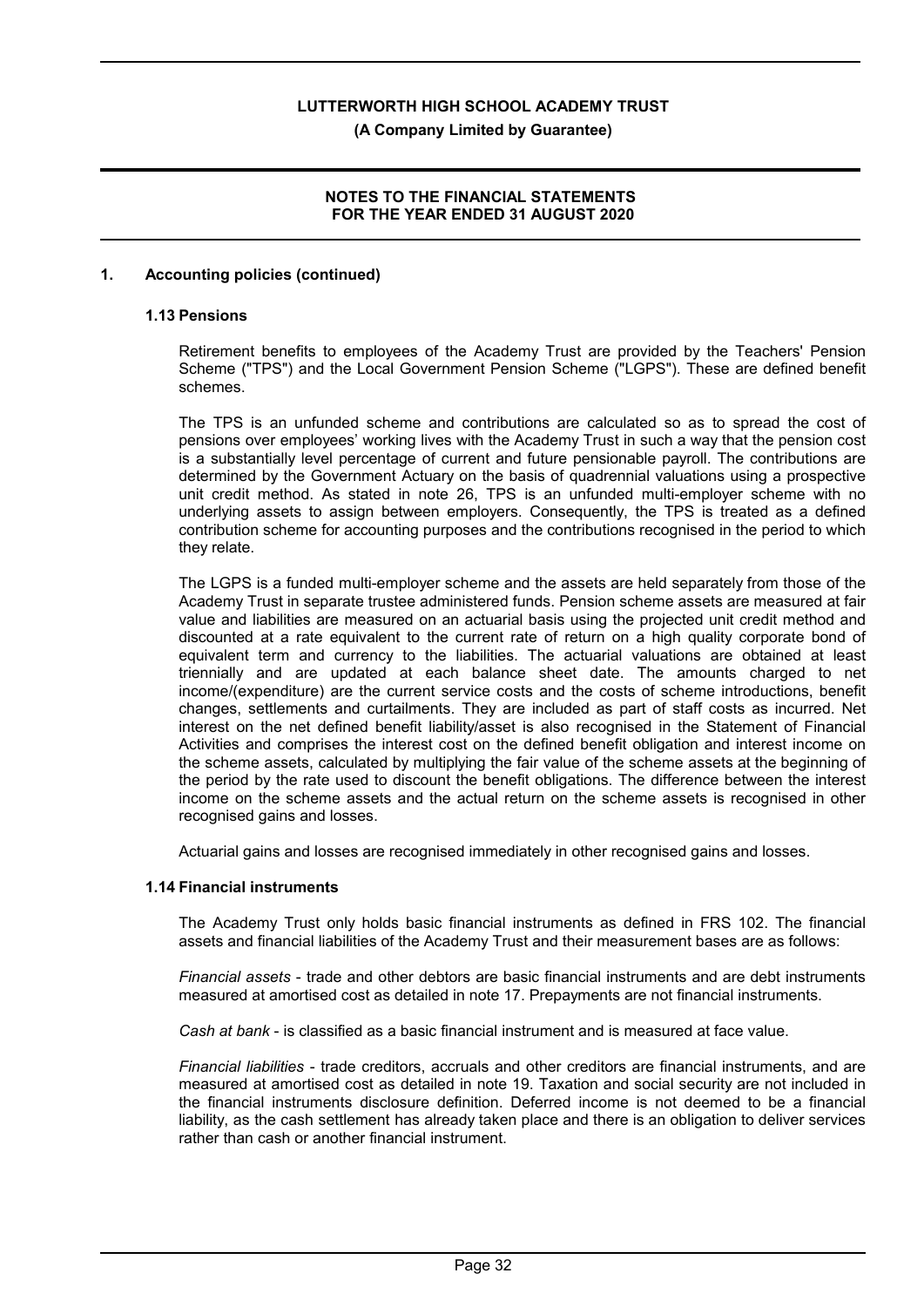#### **(A Company Limited by Guarantee)**

#### **NOTES TO THE FINANCIAL STATEMENTS FOR THE YEAR ENDED 31 AUGUST 2020**

#### **1. Accounting policies (continued)**

#### **1.15 Fund accounting**

Unrestricted income funds represent those resources which may be used towards meeting any of the charitable objects of the Academy Trust at the discretion of the Trustees.

Restricted fixed asset funds are resources which are to be applied to specific capital purposes imposed by the funders where the asset acquired or created is held for a specific purpose.

Restricted general funds comprise all other restricted funds received with restrictions imposed by the funder/donor and include grants from the Department for Education Group.

Investment income, gains and losses are allocated to the appropriate fund.

#### **2. Critical accounting estimates and areas of judgement**

Estimates and judgements are continually evaluated and are based on historical experience and other factors, including expectations of future events that are believed to be reasonable under the circumstances.

Critical accounting estimates and assumptions:

The Academy Trust makes estimates and assumptions concerning the future. The resulting accounting estimates and assumptions will, by definition, seldom equal the related actual results. The estimates and assumptions that have a significant risk of causing a material adjustment to the carrying amounts of assets and liabilities within the next financial year are discussed below.

The annual depreciation charge for tanagible fixed assets is sensitive to changes in the estimated useful economic lives and residual values of the assets. The useful economic lives and residual values are reassessed annually. See note 15 for the carrying amount of the tangible fixed assets, and note 1.6 for the useful economic lives for each class of assets.

The present value of the Local Government Pension Scheme defined benefit liability depends on a number of factors that are determined on an actuarial basis using a variety of assumptions. The assumptions used in determining the net cost or income for pensions include the discount rate. Any changes in these assumptions, which are disclosed in note 26, will impact the carrying amount of the pension liability. Furthermore a roll forward approach which projects results from the latest full actuarial valuation performed at 31 March 2016 has been used by the actuary in valuing the pensions liability at 31 August 2020. Any differences between the figures derived from the roll forward approach and a full actuarial valuation would impact on the carrying amount of the pension liability.

#### Critical areas of judgement:

The judgements that have had a signficant effect on amounts recognised in the financial statements are those covering the choice of depreciation policies and asset lives.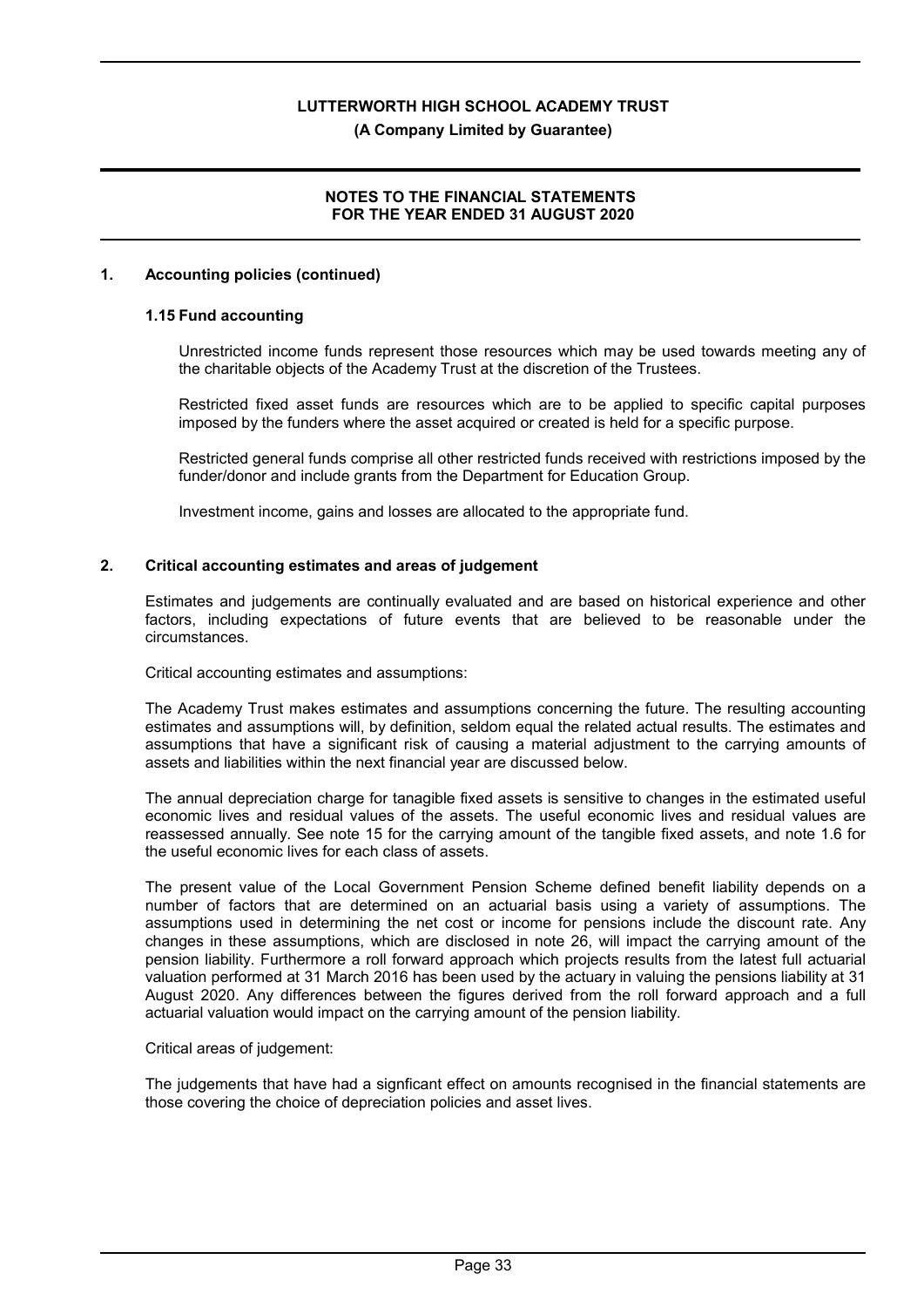**(A Company Limited by Guarantee)**

#### **NOTES TO THE FINANCIAL STATEMENTS FOR THE YEAR ENDED 31 AUGUST 2020**

## **3. Donations and capital grants**

|                             | <b>Restricted</b><br>fixed asset<br>funds<br>2020<br>£000 | <b>Total</b><br>funds<br>2020<br>£000 |
|-----------------------------|-----------------------------------------------------------|---------------------------------------|
| Capital grants              | 112                                                       | 112                                   |
| Other capital grants - S106 | 20                                                        | 20                                    |
| <b>Total 2020</b>           | 132                                                       | 132                                   |
|                             | Restricted                                                |                                       |
|                             | fixed asset                                               | Total                                 |
|                             | funds<br>2019                                             | funds                                 |
|                             | £000                                                      | 2019<br>£000                          |

#### Capital grants *(6) (6)*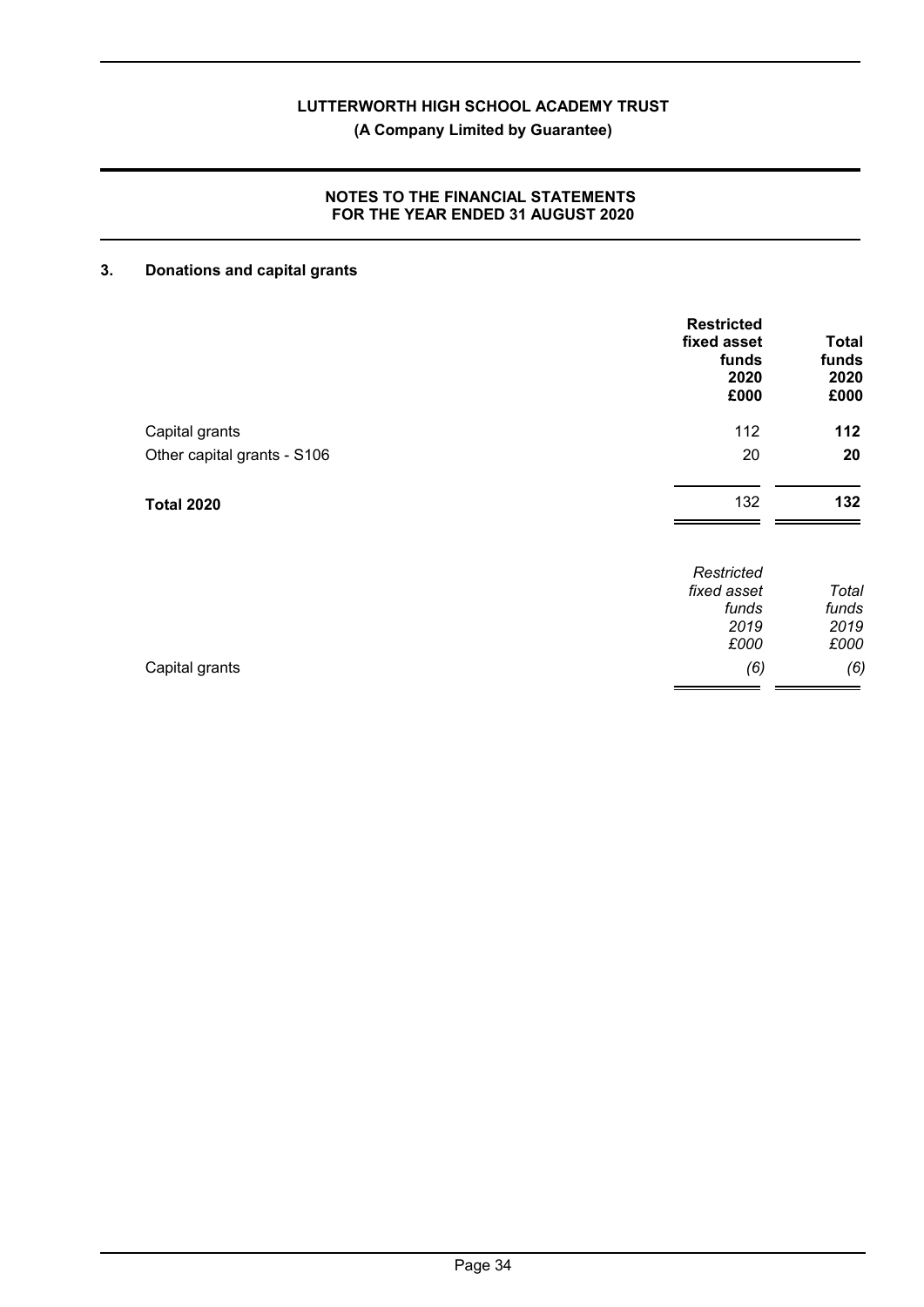**(A Company Limited by Guarantee)**

#### **NOTES TO THE FINANCIAL STATEMENTS FOR THE YEAR ENDED 31 AUGUST 2020**

## **4. Funding for the Academy Trust's educational operations**

|                                | <b>Restricted</b><br>funds<br>2020<br>£000 | <b>Total</b><br>funds<br>2020<br>£000 |
|--------------------------------|--------------------------------------------|---------------------------------------|
| <b>DfE/ESFA grants</b>         |                                            |                                       |
| General Annual Grant (GAG)     | 3,869                                      | 3,869                                 |
| Pupil Premium                  | 103                                        | 103                                   |
| Capital grants                 | 18                                         | 18                                    |
| Other DfE/ESFA grants          | 244                                        | 244                                   |
|                                | 4,234                                      | 4,234                                 |
| <b>Other Government grants</b> |                                            |                                       |
| Local Authority grants         | 107                                        | 107                                   |
|                                | 107                                        | 107                                   |
| <b>Other funding</b>           |                                            |                                       |
| School trip income             | 38                                         | 38                                    |
| Insurance claim                | 50                                         | 50                                    |
|                                | 88                                         | 88                                    |
| <b>Total 2020</b>              | 4,429                                      | 4,429                                 |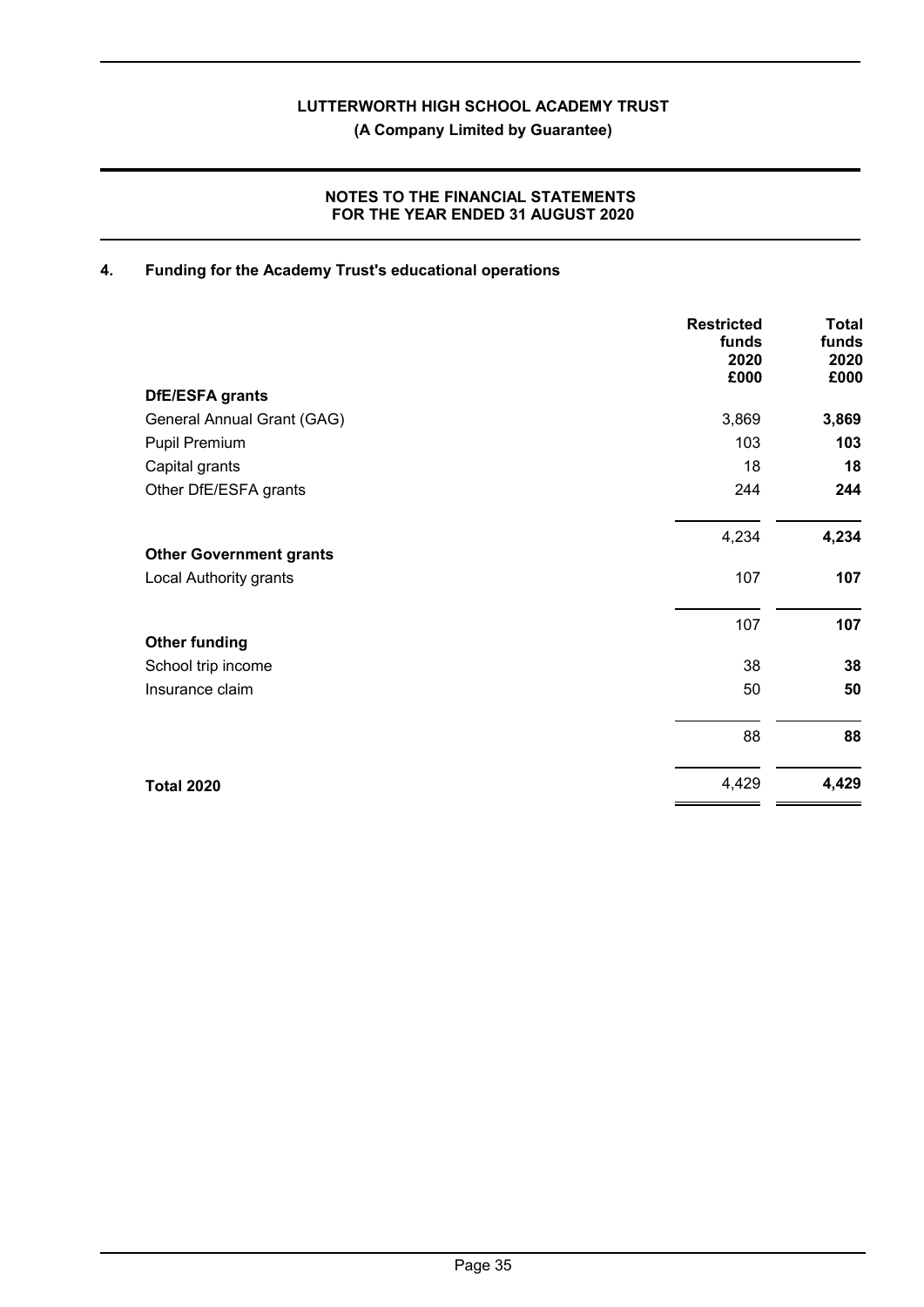**(A Company Limited by Guarantee)**

#### **NOTES TO THE FINANCIAL STATEMENTS FOR THE YEAR ENDED 31 AUGUST 2020**

#### **4. Funding for the Academy Trust's educational operations (continued)**

|                                | Restricted    | Total         |
|--------------------------------|---------------|---------------|
|                                | funds<br>2019 | funds<br>2019 |
|                                | £000          | £000          |
| <b>DfE/ESFA grants</b>         |               |               |
| General Annual Grant (GAG)     | 3,864         | 3,864         |
| Pupil Premium                  | 96            | 96            |
| Capital grants                 | 63            | 63            |
| Other DfE/ESFA grants          | 67            | 67            |
|                                | 4,090         | 4,090         |
| <b>Other Government grants</b> |               |               |
| Local Authority grants         | 50            | 50            |
|                                | 50            | 50            |
| <b>Other funding</b>           |               |               |
| School trip income             | 245           | 245           |
|                                | 245           | 245           |
| <b>Total 2019</b>              | 4,385         | 4,385         |

There are no unfulfilled conditions or other contingencies attached to the Government grants above.

#### **5. Other trading activities**

|                   | <b>Unrestricted</b><br>funds<br>2020<br>£000 | <b>Total</b><br>funds<br>2020<br>£000 |
|-------------------|----------------------------------------------|---------------------------------------|
| Rental income     | $\overline{2}$                               | $\mathbf{2}$                          |
| Catering income   | 211                                          | 211                                   |
| Other income      | 76                                           | 76                                    |
| <b>Total 2020</b> | 289                                          | 289                                   |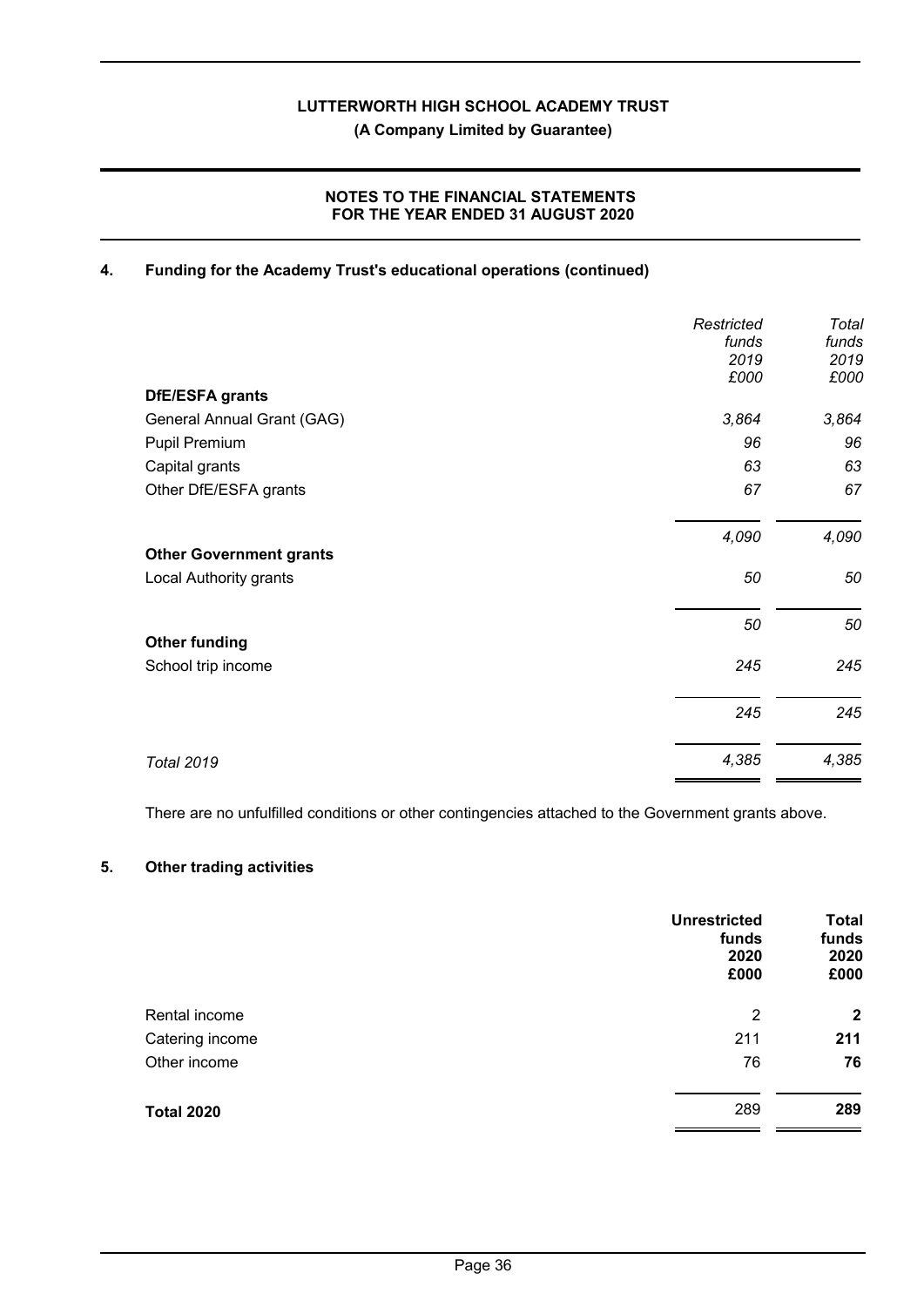**(A Company Limited by Guarantee)**

#### **NOTES TO THE FINANCIAL STATEMENTS FOR THE YEAR ENDED 31 AUGUST 2020**

## **5. Other trading activities (continued)**

|                   | <b>Unrestricted</b> | Total |
|-------------------|---------------------|-------|
|                   | funds               | funds |
|                   | 2019                | 2019  |
|                   | £000                | £000  |
| Rental income     | 7                   | 7     |
| Catering income   | 271                 | 271   |
| Other income      | 57                  | 57    |
| <b>Total 2019</b> | 335                 | 335   |
|                   |                     |       |

#### **6. Investment income**

|                 | <b>Unrestricted</b><br>funds<br>2020<br>£000 | <b>Total</b><br>funds<br>2020<br>£000 |
|-----------------|----------------------------------------------|---------------------------------------|
| Interest income | 5                                            | 5                                     |
|                 | <b>Unrestricted</b><br>funds<br>2019<br>£000 | Total<br>funds<br>2019<br>£000        |
| Interest income | 3                                            | 3                                     |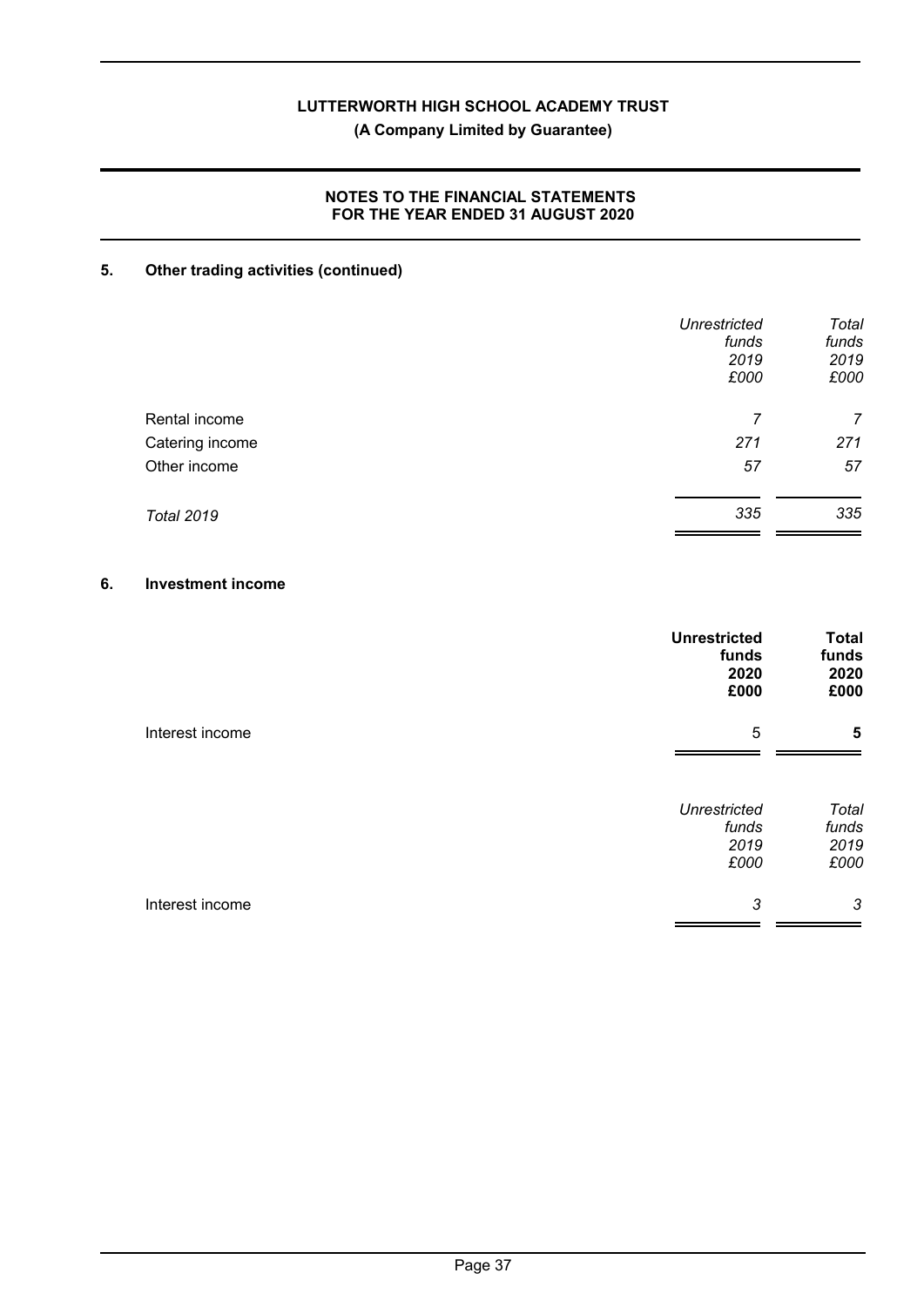**(A Company Limited by Guarantee)**

#### **NOTES TO THE FINANCIAL STATEMENTS FOR THE YEAR ENDED 31 AUGUST 2020**

## **7. Expenditure on raising funds**

|                                   | <b>Unrestricted</b><br>funds<br>2020<br>£000 | <b>Total</b><br>funds<br>2020<br>£000 |
|-----------------------------------|----------------------------------------------|---------------------------------------|
| Catering expenditure              | 89                                           | 89                                    |
| Fundraising                       | 11                                           | 11                                    |
| Catering staff wages and salaries | 97                                           | 97                                    |
| Catering staff national insurance | 5                                            | 5                                     |
| Catering staff pension costs      | 20                                           | 20                                    |
| <b>Total 2020</b>                 | 222                                          | 222                                   |
|                                   | <b>Unrestricted</b><br>funds<br>2019<br>£000 | Total<br>funds<br>2019<br>£000        |
| Catering expenditure              | 173                                          | 173                                   |
| Fundraising                       | $\overline{c}$                               | $\overline{c}$                        |
| Catering staff wages and salaries | 90                                           | 90                                    |
| Catering staff national insurance | 5                                            | 5                                     |
| Catering staff pension costs      | 15                                           | 15                                    |
| <b>Total 2019</b>                 | 285                                          | 285                                   |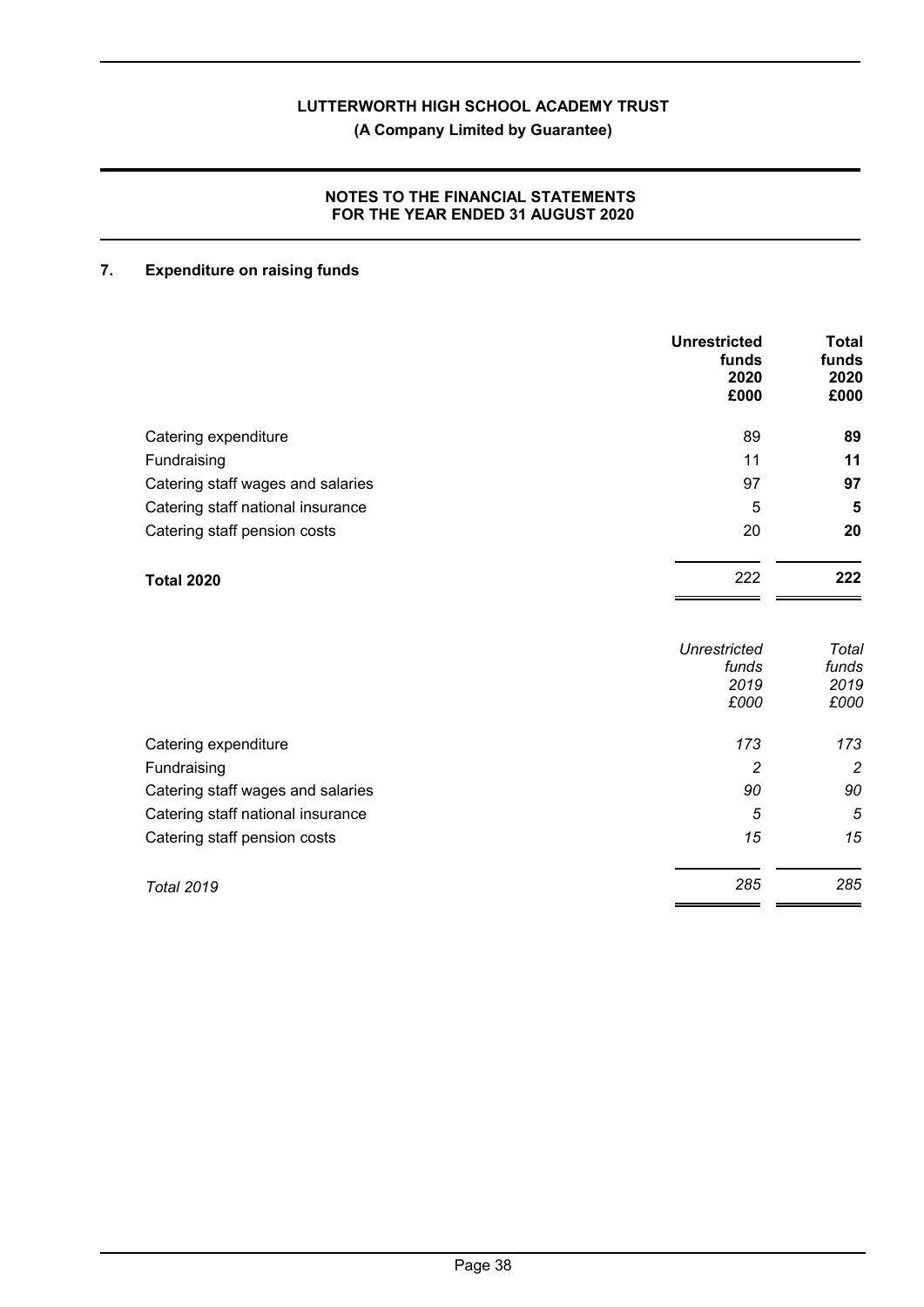#### **(A Company Limited by Guarantee)**

#### **NOTES TO THE FINANCIAL STATEMENTS FOR THE YEAR ENDED 31 AUGUST 2020**

#### **8. Analysis of expenditure by activities**

|                               | <b>Direct</b> | <b>Support</b> | <b>Total</b> |
|-------------------------------|---------------|----------------|--------------|
|                               | costs         | costs          | funds        |
|                               | 2020          | 2020           | 2020         |
|                               | £000          | £000           | £000         |
| <b>Educational Operations</b> | 3,667         | 1,084          | 4,751        |
|                               | Direct        | Support        | Total        |
|                               | costs         | costs          | funds        |
|                               | 2019          | 2019           | 2019         |
|                               | £000          | £000           | £000         |
| <b>Educational Operations</b> | 3,460         | 1,148          | 4,608        |

#### **Analysis of direct costs**

|                             | <b>Educational</b><br><b>Operations</b><br>2020<br>£000 | <b>Total</b><br>funds<br>2020<br>£000 |
|-----------------------------|---------------------------------------------------------|---------------------------------------|
| <b>Educational supplies</b> | 92                                                      | 92                                    |
| Travel and subsistence      | 2                                                       | $\mathbf{2}$                          |
| Other direct costs          | 100                                                     | 100                                   |
| Staff costs                 | 3,268                                                   | 3,268                                 |
| Depreciation                | 205                                                     | 205                                   |
| <b>Total 2020</b>           | 3,667                                                   | 3,667                                 |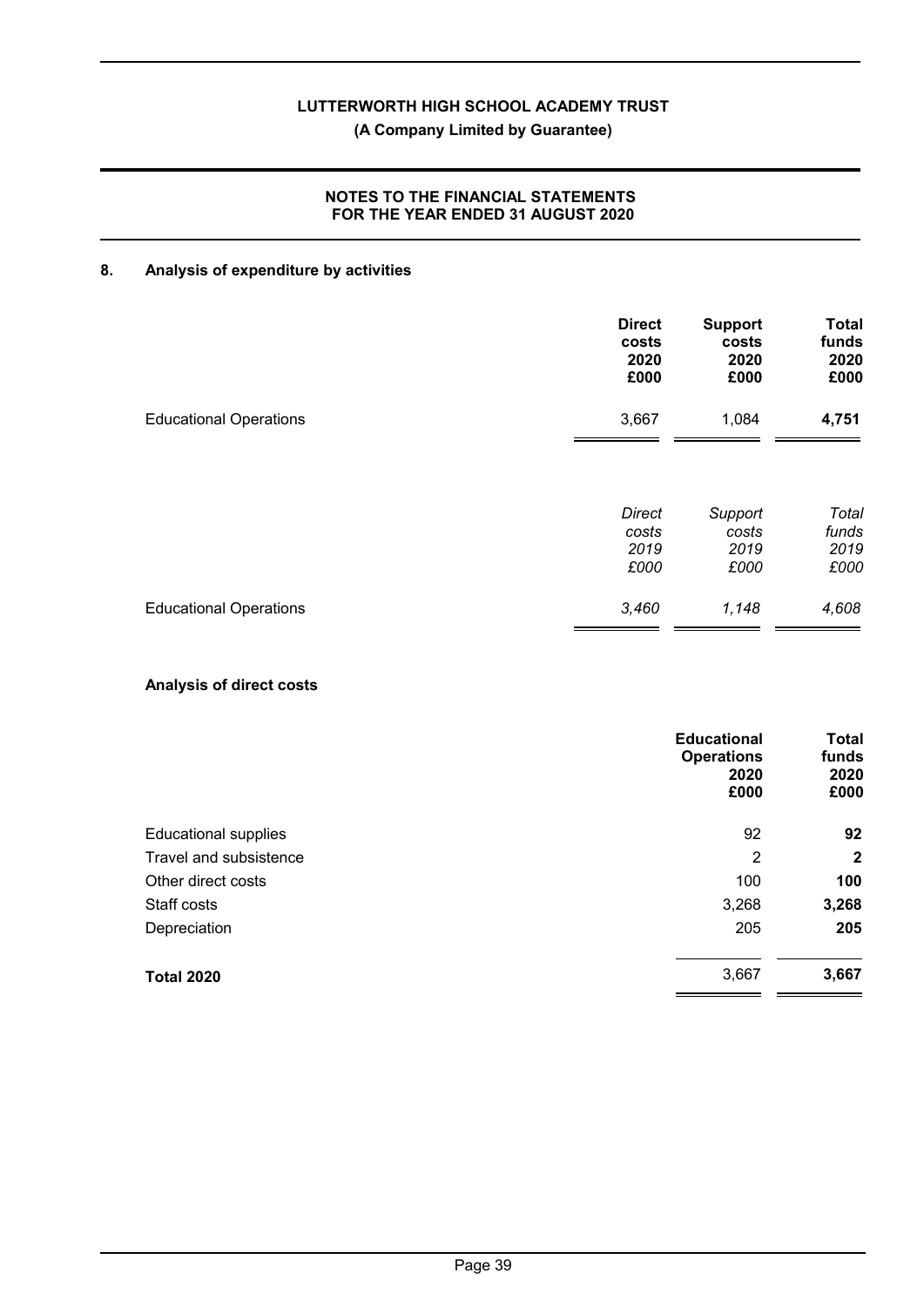**(A Company Limited by Guarantee)**

#### **NOTES TO THE FINANCIAL STATEMENTS FOR THE YEAR ENDED 31 AUGUST 2020**

#### **8. Analysis of expenditure by activities (continued)**

#### **Analysis of direct costs (continued)**

|                             | Educational       | Total          |
|-----------------------------|-------------------|----------------|
|                             | <b>Operations</b> | funds          |
|                             | 2019              | 2019           |
|                             | £000              | £000           |
| <b>Educational supplies</b> | 132               | 132            |
| Travel and subsistence      | 2                 | $\overline{2}$ |
| Other direct costs          | 240               | 240            |
| Staff costs                 | 2,882             | 2,882          |
| Depreciation                | 204               | 204            |
| <b>Total 2019</b>           | 3,460             | 3,460          |

#### **Analysis of support costs**

|                                       | <b>Educational</b><br><b>Operations</b><br>2020<br>£000 | Total<br>funds<br>2020<br>£000 |
|---------------------------------------|---------------------------------------------------------|--------------------------------|
| Pension finance costs (note 14)       | 27                                                      | 27                             |
| Staff training                        | 12                                                      | 12                             |
| Recruitment and support               | 4                                                       | 4                              |
| Maintenance of premises and equipment | 101                                                     | 101                            |
| Cleaning                              | 12                                                      | 12                             |
| Rates and water                       | 20                                                      | 20                             |
| Energy costs                          | 44                                                      | 44                             |
| Insurance                             | 29                                                      | 29                             |
| Security and transport                | 13                                                      | 13                             |
| Catering                              | 48                                                      | 48                             |
| <b>Professional fees</b>              | 37                                                      | 37                             |
| Other support costs                   | 197                                                     | 197                            |
| Bank charges and interest             | 7                                                       | $\overline{7}$                 |
| Governance costs                      | 17                                                      | 17                             |
| Staff costs                           | 516                                                     | 516                            |
| <b>Total 2020</b>                     | 1,084                                                   | 1,084                          |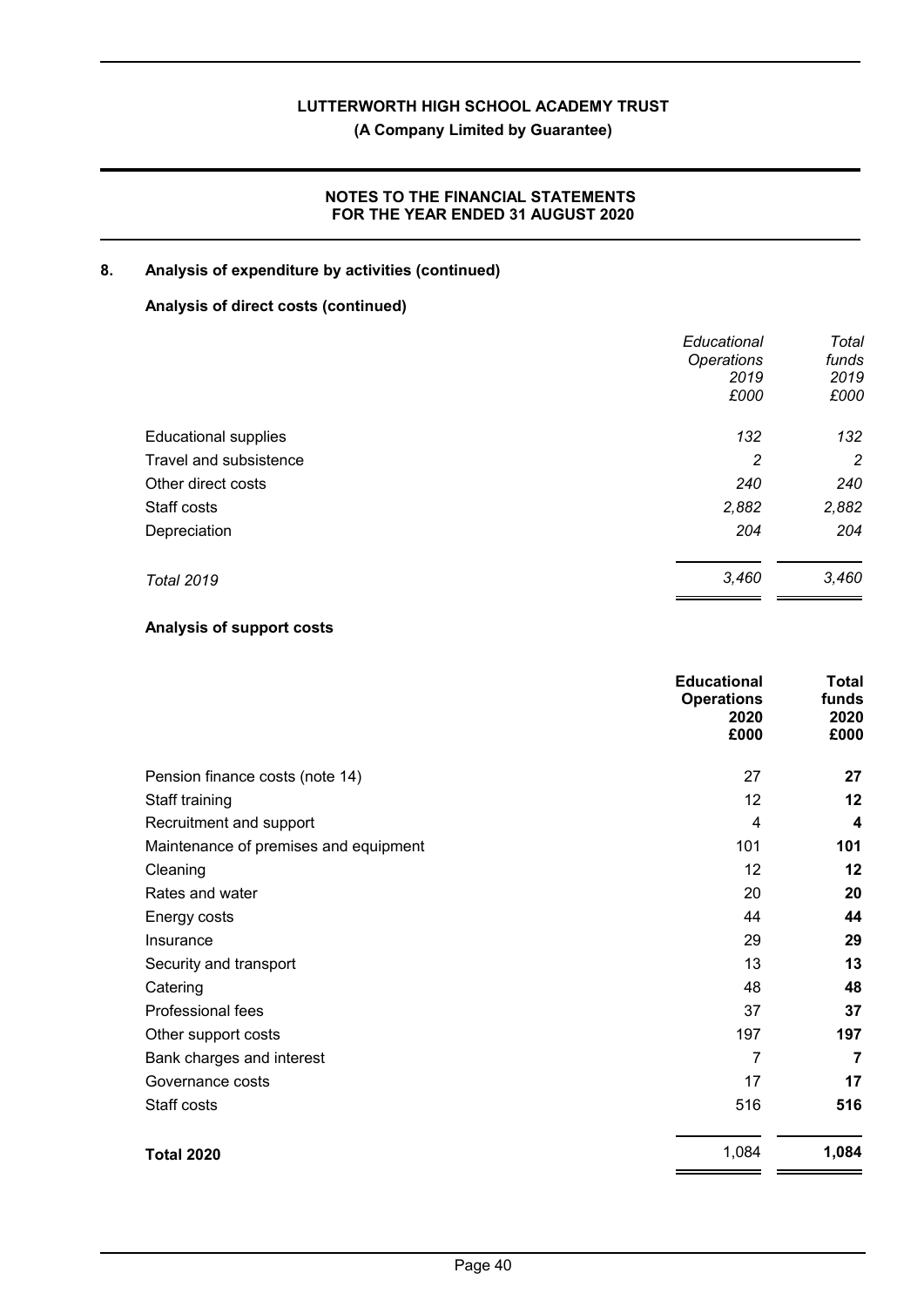**(A Company Limited by Guarantee)**

#### **NOTES TO THE FINANCIAL STATEMENTS FOR THE YEAR ENDED 31 AUGUST 2020**

#### **8. Analysis of expenditure by activities (continued)**

#### **Analysis of support costs (continued)**

|                                       | Educational       | Total          |
|---------------------------------------|-------------------|----------------|
|                                       | <b>Operations</b> | funds          |
|                                       | 2019              | 2019           |
|                                       | £000              | £000           |
| Pension finance costs (note 14)       | 24                | 24             |
| Staff training                        | 21                | 21             |
| Recruitment and support               | 7                 | $\overline{7}$ |
| Maintenance of premises and equipment | 119               | 119            |
| Cleaning                              | 5                 | 5              |
| Rates and water                       | 29                | 29             |
| Energy costs                          | 49                | 49             |
| Insurance                             | 29                | 29             |
| Security and transport                | 20                | 20             |
| Catering                              | 18                | 18             |
| Professional fees                     | 69                | 69             |
| Other support costs                   | 190               | 190            |
| Bank charges and interest             | 6                 | 6              |
| Governance costs                      | 18                | 18             |
| Staff costs                           | 544               | 544            |
| <b>Total 2019</b>                     | 1,148             | 1,148          |

### **9. Expenditure**

|                                         | <b>Staff Costs</b><br>2020<br>£000 | <b>Premises</b><br>2020<br>£000 | <b>Other</b><br>2020<br>£000 | <b>Total</b><br>2020<br>£000 |
|-----------------------------------------|------------------------------------|---------------------------------|------------------------------|------------------------------|
| Expenditure on raising funds            |                                    |                                 |                              |                              |
| Direct costs                            | 122                                | -                               | 100                          | 222                          |
| Academy Trust's Educational Operations: |                                    |                                 |                              |                              |
| Direct costs                            | 3,268                              | 144                             | 255                          | 3,667                        |
| Allocated support costs                 | 543                                | 177                             | 364                          | 1,084                        |
| <b>Total 2020</b>                       | 3,933                              | 321                             | 719                          | 4,973                        |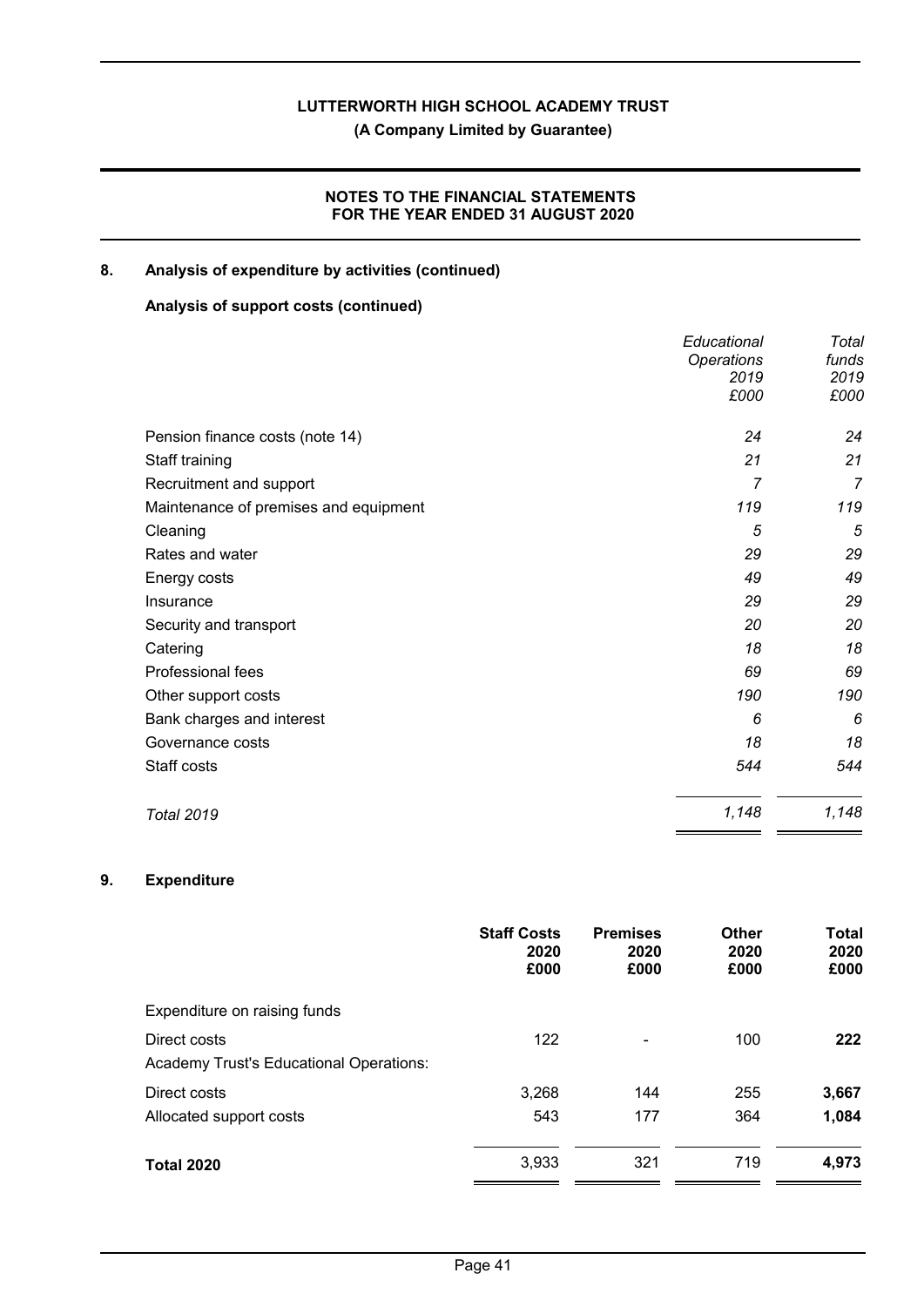## **(A Company Limited by Guarantee)**

#### **NOTES TO THE FINANCIAL STATEMENTS FOR THE YEAR ENDED 31 AUGUST 2020**

## **9. Expenditure (continued)**

|                                                         | <b>Staff Costs</b><br>2019<br>£000 | Premises<br>2019<br>£000 | Other<br>2019<br>£000 | Total<br>2019<br>£000 |
|---------------------------------------------------------|------------------------------------|--------------------------|-----------------------|-----------------------|
| Expenditure on raising funds                            |                                    |                          |                       |                       |
| Direct costs<br>Academy Trust's Educational Operations: | 110                                |                          | 175                   | 285                   |
| Direct costs                                            | 2,882                              | 169                      | 409                   | 3,460                 |
| Allocated support costs                                 | 568                                | 202                      | 378                   | 1,148                 |
| <b>Total 2019</b>                                       | 3,560                              | 371                      | 962                   | 4,893                 |

#### **10. Net income/(expenditure)**

This is stated after charging:

|                                       | 2020 | 2019           |
|---------------------------------------|------|----------------|
|                                       | £000 | £000           |
| Operating lease rentals               | 15   | 15             |
| Depreciation of tangible fixed assets | 205  | 204            |
| <b>Clerk to Governor</b>              | 1    | $\mathcal I$   |
| Fees paid to auditor for:             |      |                |
| - audit                               | 13   | 13             |
| - other services                      | 3    | $\overline{4}$ |
|                                       |      |                |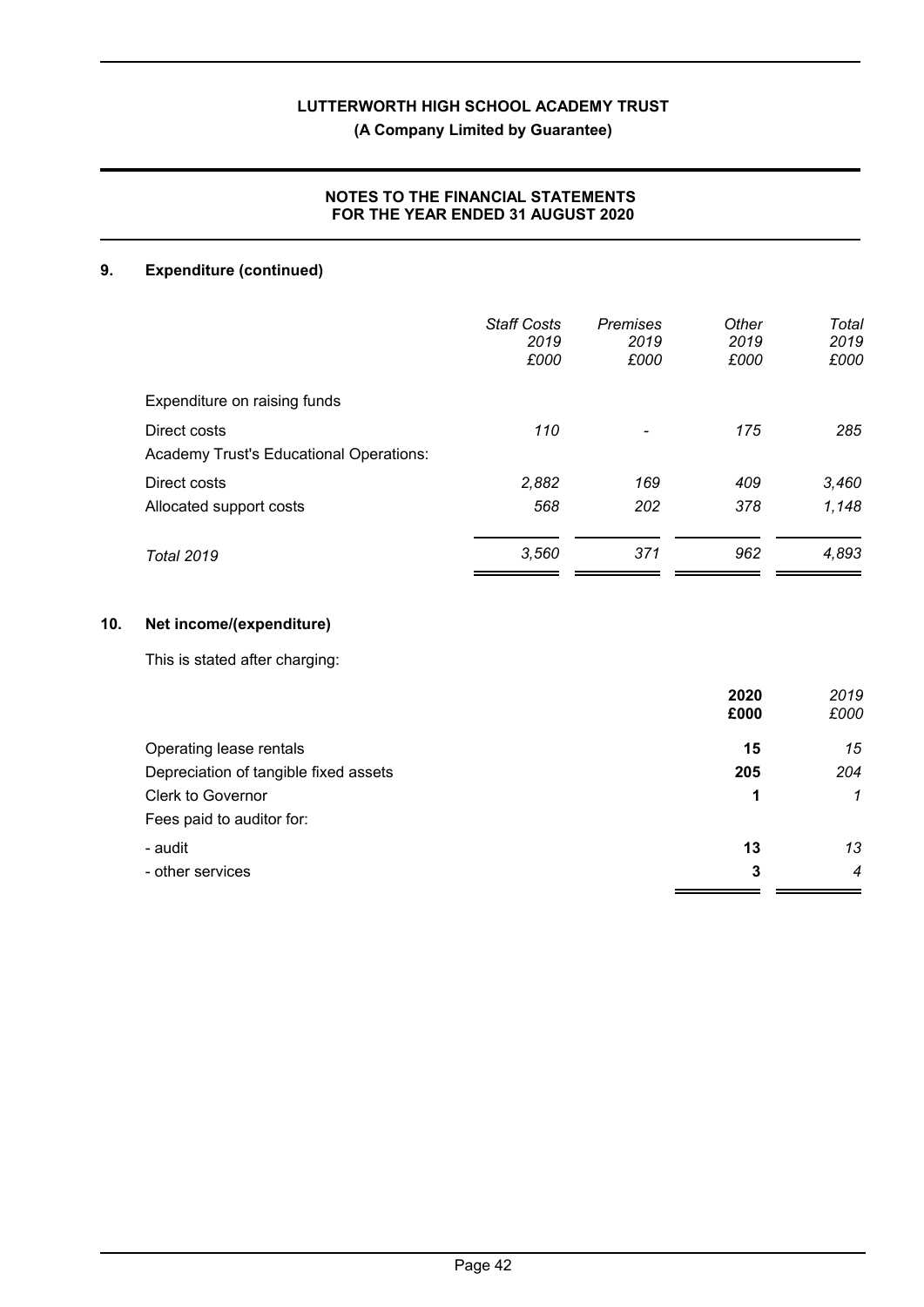### **(A Company Limited by Guarantee)**

#### **NOTES TO THE FINANCIAL STATEMENTS FOR THE YEAR ENDED 31 AUGUST 2020**

#### **11. Staff**

#### **a. Staff costs**

Staff costs during the year were as follows:

|                                | 2020<br>£000 | 2019<br>£000 |
|--------------------------------|--------------|--------------|
| Wages and salaries             | 2,789        | 2,671        |
| Social security costs          | 259          | 242          |
| Pension costs                  | 853          | 611          |
|                                | 3,901        | 3,524        |
| Agency staff costs             | 5            | 12           |
| Pension finance cost (note 14) | 27           | 24           |
|                                | 3,933        | 3,560        |

#### **b. Staff numbers**

The average number of persons employed by the Academy Trust during the year was as follows:

|                            | 2020<br>No. | 2019<br>No. |
|----------------------------|-------------|-------------|
| <b>Teachers</b>            | 47          | 48          |
| Administration and support | 60          | 53          |
| Management                 | 6           | 6           |
|                            | 113         | 107         |

#### **c. Higher paid staff**

The number of employees whose employee benefits (excluding employer pension costs) exceeded £60,000 was:

|                                | 2020<br>No.    | 2019<br>No. |
|--------------------------------|----------------|-------------|
| In the band £60,001 - £70,000  |                |             |
| In the band £80,001 - £90,000  | $\blacksquare$ |             |
| In the band £90,001 - £100,000 |                |             |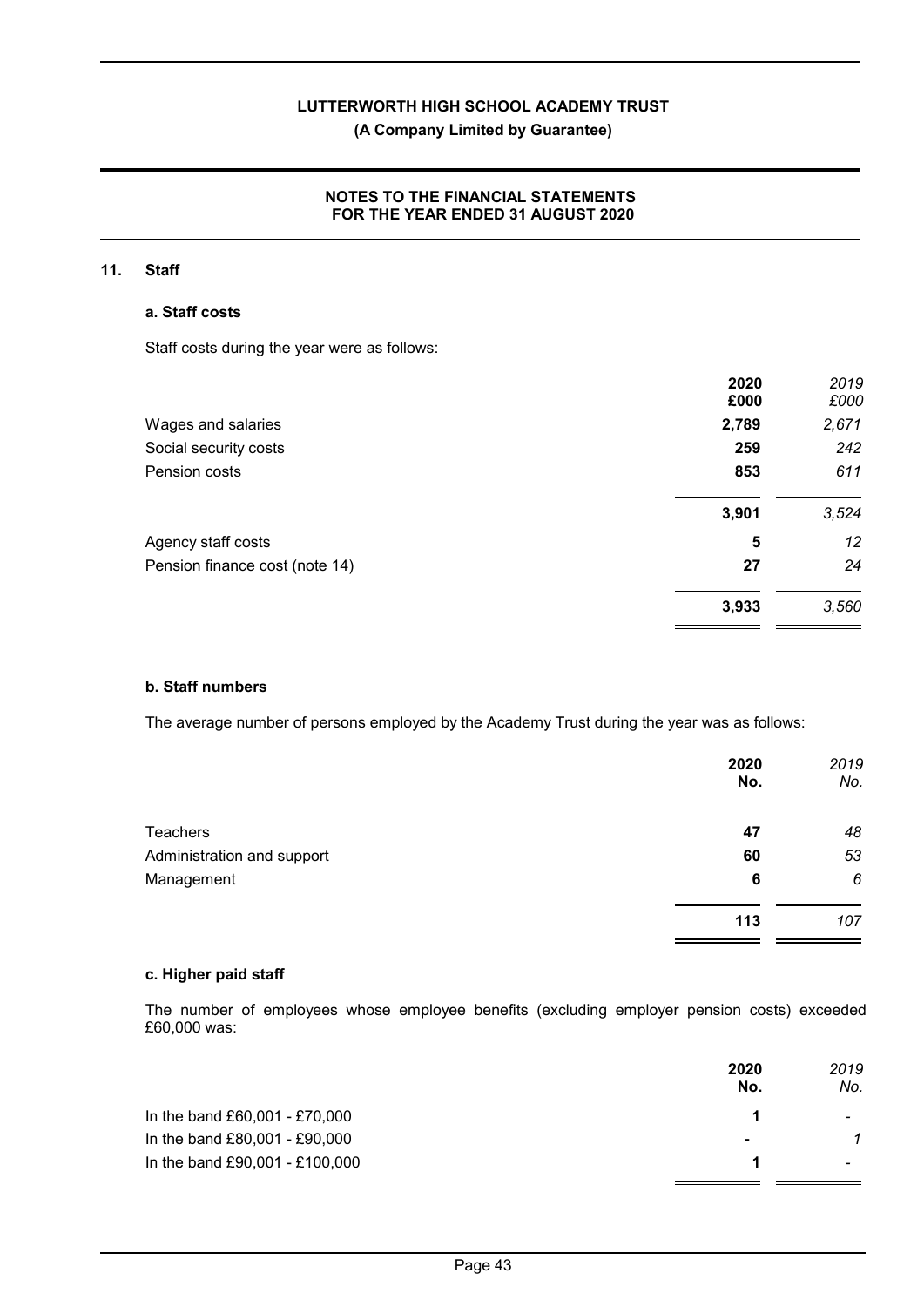#### **(A Company Limited by Guarantee)**

#### **NOTES TO THE FINANCIAL STATEMENTS FOR THE YEAR ENDED 31 AUGUST 2020**

#### **11. Staff (continued)**

#### **c. Higher paid staff (continued)**

The above employees contributed to the Teachers' Pension Scheme. During the year ended 31 August 2020, pension contributions for these employees amounted to £37,200 (2019: £14,816).

#### **d. Key management personnel**

The Key Management Personnel of the Academy Trust comprise the Trustees and the Senior Management Team as listed on page 1. The total amount of employee benefits (including employer pension contributions and employer national insurance contributions) received by Key Management Personnel for their services to the Academy Trust was £480,745 (2019: £464,461).

#### **12. Trustees' remuneration and expenses**

One or more Trustees has been paid remuneration or has received other benefits from an employment with the Academy Trust. The Headteacher and other staff Trustees only receive remuneration in respect of services they provide undertaking the roles of Headteacher and staff members under their contracts of employment.

The value of Trustees' remuneration and other benefits was as follows:

|                                                       |                            | 2020      | 2019      |
|-------------------------------------------------------|----------------------------|-----------|-----------|
|                                                       |                            | £000      | £000      |
| Julian Kirby, (Headteacher and Accounting<br>Officer) | Remuneration               | $90 - 95$ | $85 - 90$ |
|                                                       | Pension contributions paid | $20 - 25$ | $10 - 15$ |
| Kay Cowling, (Staff Trustee)                          | Remuneration               | $50 - 55$ | 45 - 50   |
|                                                       | Pension contributions paid | $10 - 15$ | 5 - 10    |
| Penny Walker-Barber, (Staff Trustee)                  | Remuneration               |           | $0 - 5$   |
|                                                       | Pension contributions paid |           |           |

During the year ended 31 August 2020, no expenses were reimbursed or paid directly to Trustees (2019: 1 Trustee was reimbursed £507 of expenses incurred during Academy Trust business).

Other related party transactions involving the trustees are set out in note 28.

#### **13. Trustees' and Officers' insurance**

In accordance with normal commercial practice, the Academy Trust has purchased insurance to protect Trustees and officers from claims arising from negligent acts, errors or omissions occurring whilst on Academy Trust business. The insurance provides cover up to £3,000,000 on any one claim and the cost for the year ended 31 August 2020 was £687 (2019: *£*715). The cost of this insurance is included in the total insurance cost.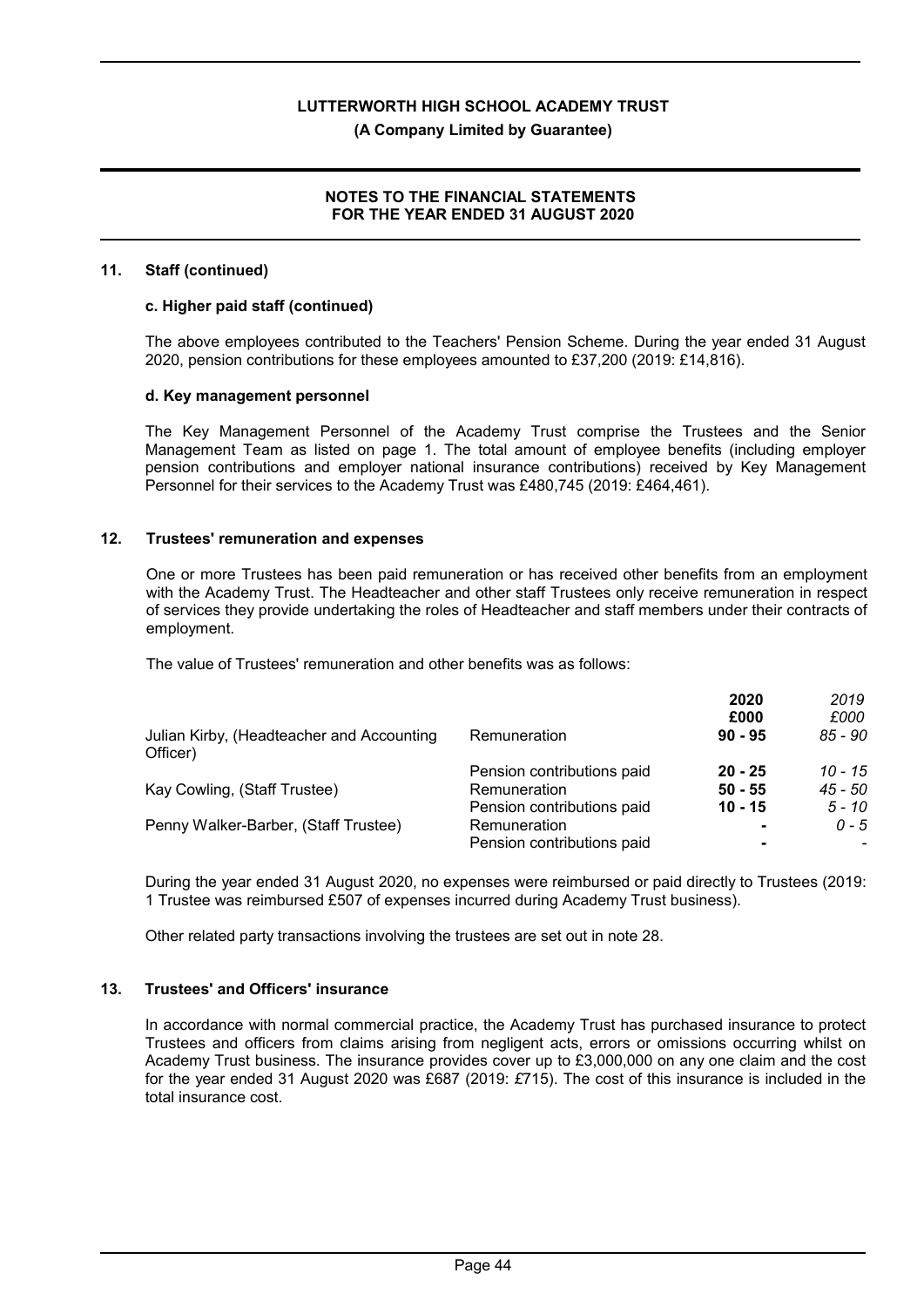**(A Company Limited by Guarantee)**

#### **NOTES TO THE FINANCIAL STATEMENTS FOR THE YEAR ENDED 31 AUGUST 2020**

#### **14. Pension finance cost**

|                                          | 2020<br>£000 | 2019<br>£000 |
|------------------------------------------|--------------|--------------|
| Expected return on pension scheme assets | 38           | 50           |
| Interest on pension scheme liabilities   | (65)         | (74)         |
|                                          | (27)         | (24)         |

#### **15. Tangible fixed assets**

|                          | Long<br>leasehold<br>property<br>£000 | Long<br>leasehold<br>property<br>improvements<br>£000 | <b>Plant and</b><br>equipment<br>£000 | Computer<br>equipment<br>£000 | <b>Total</b><br>£000 |
|--------------------------|---------------------------------------|-------------------------------------------------------|---------------------------------------|-------------------------------|----------------------|
| <b>Cost or valuation</b> |                                       |                                                       |                                       |                               |                      |
| At 1 September 2019      | 5,849                                 | 2,118                                                 | 288                                   | 407                           | 8,662                |
| Additions                |                                       | 92                                                    |                                       | 53                            | 145                  |
| At 31 August 2020        | 5,849                                 | 2,210                                                 | 288                                   | 460                           | 8,807                |
| <b>Depreciation</b>      |                                       |                                                       |                                       |                               |                      |
| At 1 September 2019      | 821                                   | 193                                                   | 154                                   | 353                           | 1,521                |
| Charge for the year      | 101                                   | 43                                                    | 22                                    | 39                            | 205                  |
| At 31 August 2020        | 922                                   | 236                                                   | 176                                   | 392                           | 1,726                |
| Net book value           |                                       |                                                       |                                       |                               |                      |
| At 31 August 2020        | 4,927                                 | 1,974                                                 | 112                                   | 68                            | 7,081                |
| At 31 August 2019        | 5,028                                 | 1,925                                                 | 134                                   | 54                            | 7,141                |
|                          |                                       |                                                       |                                       |                               |                      |

Included in Long leasehold property is long leasehold land valued at £1,349,539 (2019 - £1,349,539) on conversion in 2012 by Drivers Jonas Deloitte using the depreciation replacement cost method. The Trustees consider that the valuation remains appropriate for the purpose of these financial statements.

The freehold of the land and buildings is owned by Leicestershire County Council. The Academy Trust holds a 125 year lease on a peppercorn rent from 2011.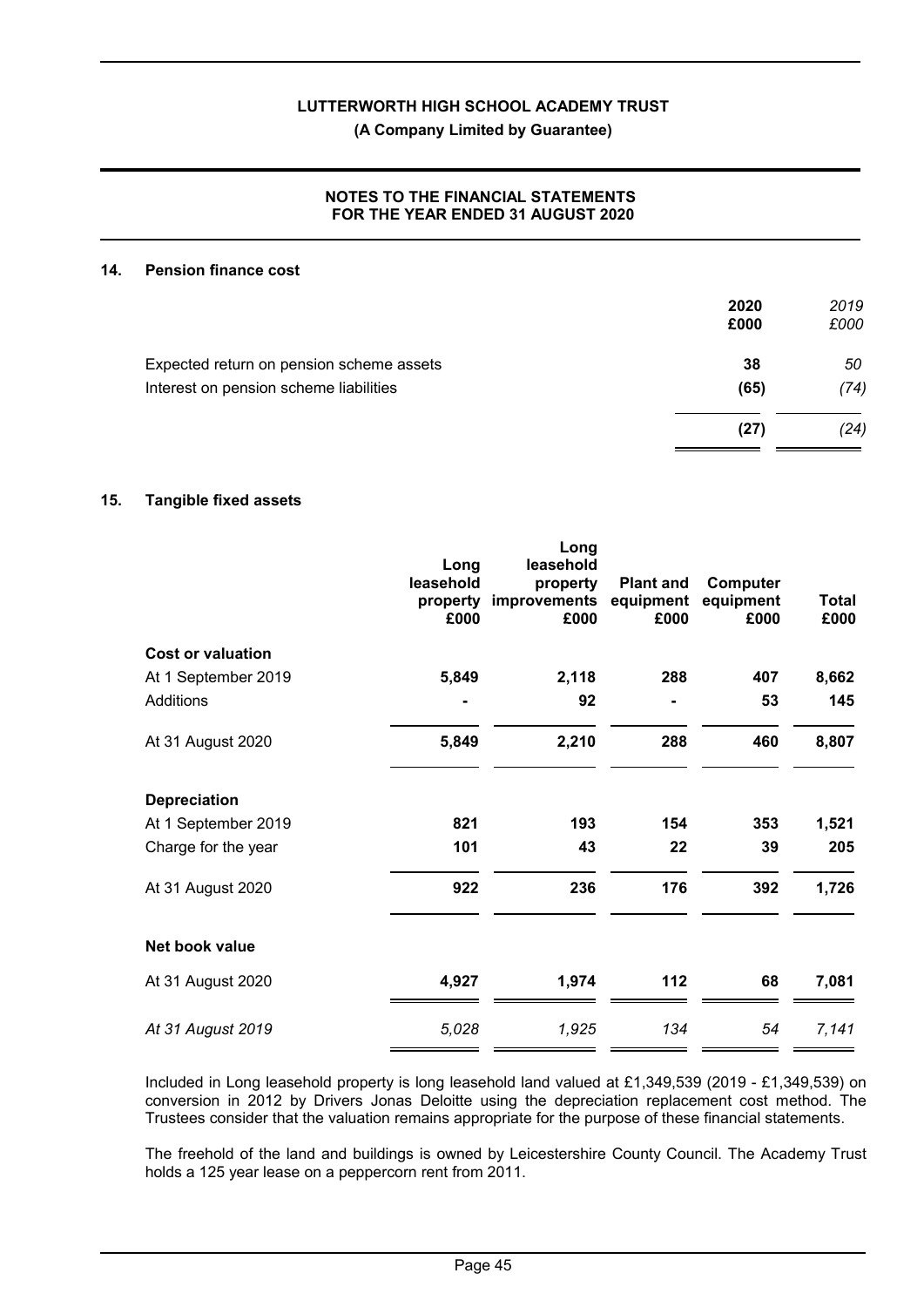### **(A Company Limited by Guarantee)**

#### **NOTES TO THE FINANCIAL STATEMENTS FOR THE YEAR ENDED 31 AUGUST 2020**

### **16. Stocks**

 $17.$ 

|     |                                  | 2020<br>£000 | 2019<br>£000   |
|-----|----------------------------------|--------------|----------------|
|     | Catering stock                   | 4            | 4              |
|     |                                  |              |                |
| 17. | <b>Debtors</b>                   |              |                |
|     |                                  | 2020<br>£000 | 2019<br>£000   |
|     | Trade debtors                    | 4            | $\overline{c}$ |
|     | Prepayments and accrued income   | 269          | 95             |
|     | VAT recoverable                  | 23           | 25             |
|     |                                  | 296          | 122            |
|     |                                  |              |                |
| 18. | <b>Current asset investments</b> |              |                |
|     |                                  |              |                |

|                     | 2020 | 2019 |
|---------------------|------|------|
|                     | £000 | £000 |
| Fixed term deposits | 500  | 300  |
|                     |      |      |

The market value of the listed investments at 31 August 2020 was £500,000 (2019: £300,000).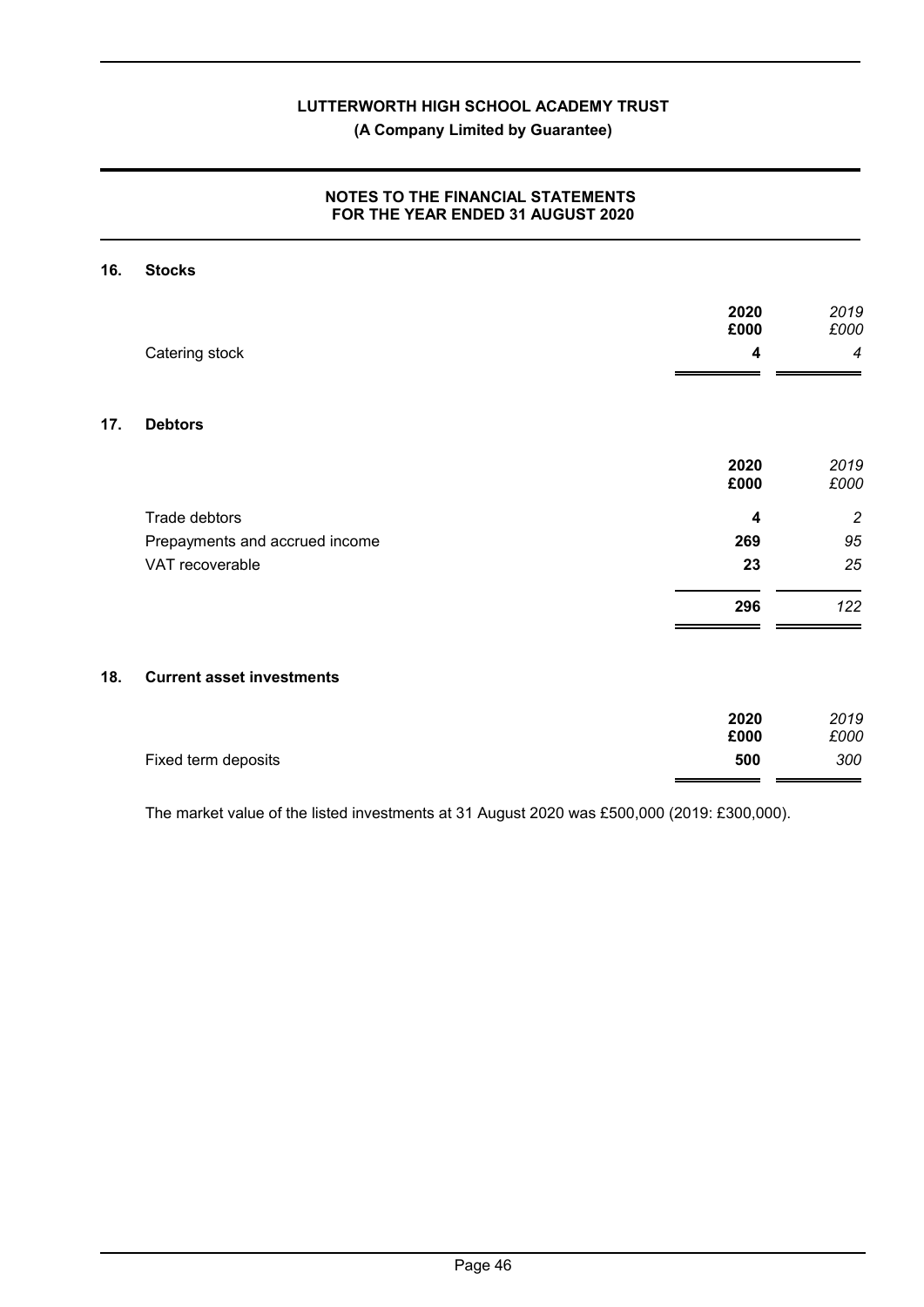**(A Company Limited by Guarantee)**

#### **NOTES TO THE FINANCIAL STATEMENTS FOR THE YEAR ENDED 31 AUGUST 2020**

#### **19. Creditors: Amounts falling due within one year**

|                                        | 2020<br>£000 | 2019<br>£000 |
|----------------------------------------|--------------|--------------|
| Trade creditors                        | 36           | 18           |
| Other taxation and social security     | 66           | 62           |
| Other creditors                        | 114          | 56           |
| Accruals and deferred income           | 202          | 182          |
|                                        | 418          | 318          |
|                                        | 2020<br>£000 | 2019<br>£000 |
| <b>Deferred income</b>                 |              |              |
| Deferred income at 1 September 2019    | 116          | 47           |
| Resources deferred during the year     | 42           | 116          |
| Amounts released from previous periods | (116)        | (47)         |
| Deferred income at 31 August 2020      | 42           | 116          |

At the balance sheet date the Academy Trust was holding funds received in advance for trips, catering, grant income and other income for 2020/21 academic year.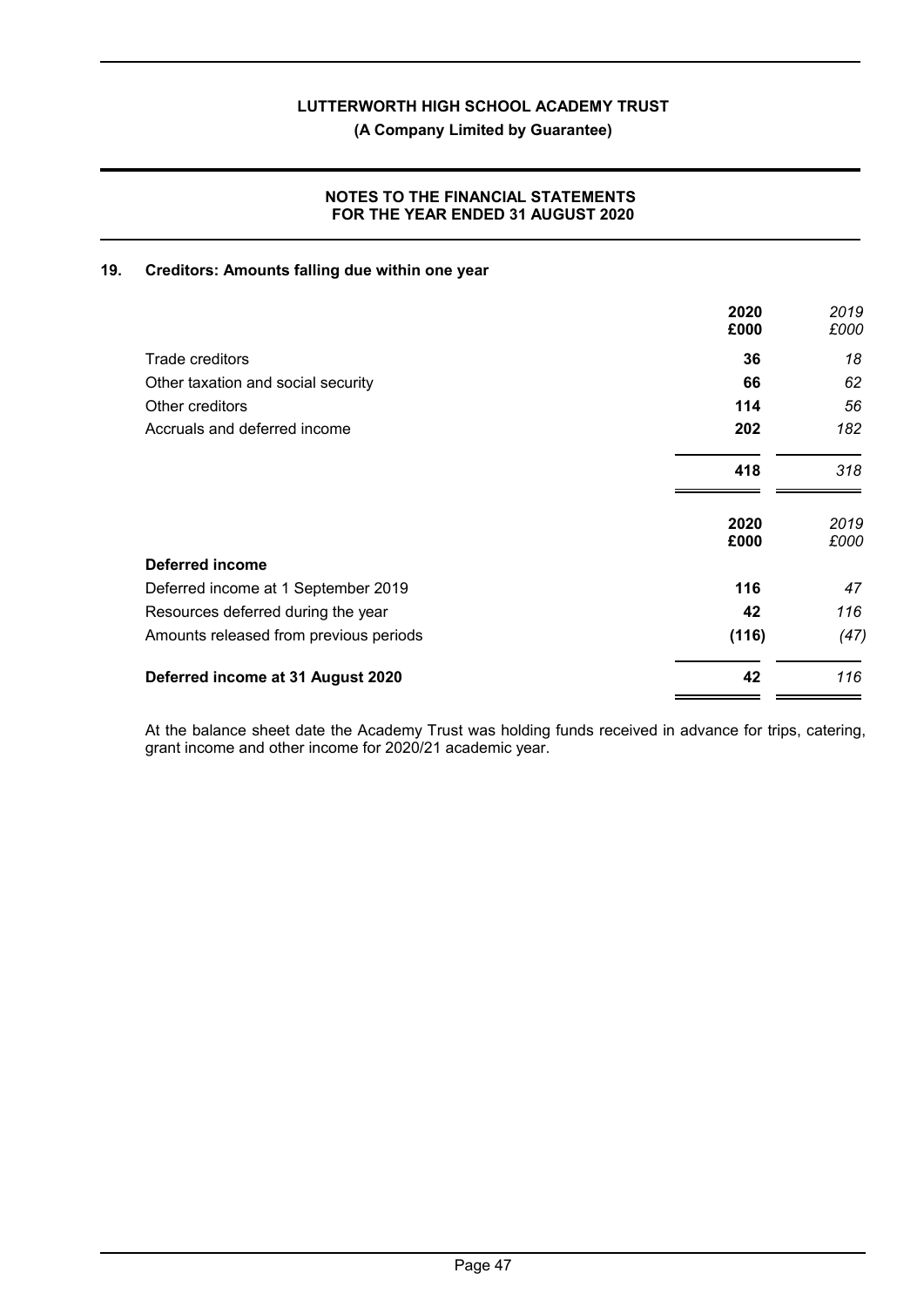**(A Company Limited by Guarantee)**

#### **NOTES TO THE FINANCIAL STATEMENTS FOR THE YEAR ENDED 31 AUGUST 2020**

#### **20. Statement of funds**

|                                     | <b>Balance</b> at         |                       |                            |                          |                                     | <b>Balance</b>                         |
|-------------------------------------|---------------------------|-----------------------|----------------------------|--------------------------|-------------------------------------|----------------------------------------|
|                                     | September<br>2019<br>£000 | <b>Income</b><br>£000 | <b>Expenditure</b><br>£000 | <b>Transfers</b><br>£000 | Gains/<br>in/(out) (Losses)<br>£000 | at 31<br><b>August</b><br>2020<br>£000 |
| <b>Unrestricted funds</b>           |                           |                       |                            |                          |                                     |                                        |
| General funds                       | 302                       | 294                   | (222)                      |                          |                                     | 374                                    |
| <b>Restricted general funds</b>     |                           |                       |                            |                          |                                     |                                        |
| General Annual Grant (GAG)          | 50                        | 3,869                 | (3,756)                    | (57)                     |                                     | 106                                    |
| Pupil Premium                       |                           | 103                   | (103)                      |                          |                                     |                                        |
| Other DfE/ESFA grants               |                           | 244                   | (244)                      |                          |                                     |                                        |
| <b>Local Authority grants</b>       |                           | 107                   | (107)                      |                          |                                     |                                        |
| Other income                        |                           | 88                    | (88)                       |                          |                                     |                                        |
| Pension reserve                     | (1, 424)                  |                       | (248)                      |                          | (67)                                | (1,739)                                |
|                                     | (1, 374)                  | 4,411                 | (4, 546)                   | (57)                     | (67)                                | (1,633)                                |
| <b>Restricted fixed asset funds</b> |                           |                       |                            |                          |                                     |                                        |
| Net book value of fixed assets      | 7,141                     |                       | (205)                      | 145                      |                                     | 7,081                                  |
| CIF grant                           |                           | 112                   |                            | (50)                     |                                     | 62                                     |
| Devolved formula capital            |                           | 18                    |                            | (18)                     |                                     |                                        |
| S106 capital grant                  |                           | 20                    |                            | (20)                     |                                     |                                        |
|                                     | 7,141                     | 150                   | (205)                      | 57                       |                                     | 7,143                                  |
| <b>Total Restricted funds</b>       | 5,767                     | 4,561                 | (4, 751)                   |                          | (67)                                | 5,510                                  |
| <b>Total funds</b>                  | 6,069                     | 4,855                 | (4, 973)                   |                          | (67)                                | 5,884                                  |

The specific purposes for which the funds are to be applied are as follows:

#### **Unrestricted funds**

Unrestricted funds are to be used towards meeting any of the charitable objectives of the Academy Trust at the discretion of the Trustees.

#### **General Annual Grant (GAG)**

Funds from the Education and Skills Funding Agency for the provision of education, in line with the funding agreement.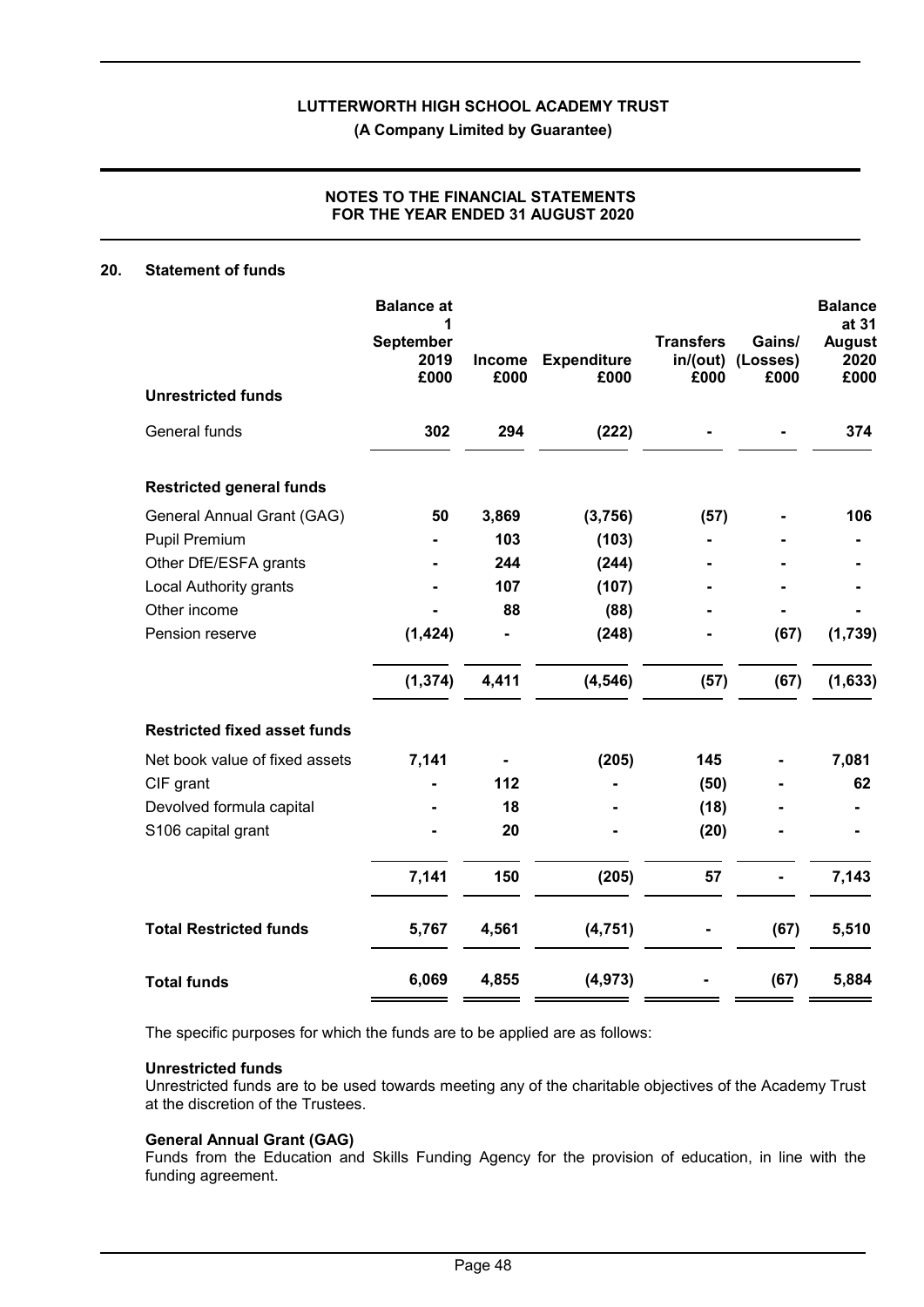**(A Company Limited by Guarantee)**

#### **NOTES TO THE FINANCIAL STATEMENTS FOR THE YEAR ENDED 31 AUGUST 2020**

#### **20. Statement of funds (continued)**

Under the funding agreement with the Secretary of State, the Academy Trust was not subject to a limit on the amount of GAG that it could carry forward at 31 August 2020. Transfers of £60,000 from restricted funds to the restricted fixed asset fund represents allocations from GAG towards computer equipment and property improvements. Transfers of £3,000 from the restricted fixed asset fund to restricted funds represents capital grants used against revenue expenditure.

#### **Pupil Premium**

Additional funds from the Education and Skills Funding Agency to support their disadvantaged pupils and close the attainment gap between them and their peers. This is allocated for every pupil who receives free school meals.

#### **Other DfE/ESFA grants**

Other funds provided by the DfE/ESFA for particular purposes within the Academy Trust's educational operations.

#### **Government grants**

These are funds and grants received from the Local Authority and other institutions for use on specific educational projects.

#### **Other income**

These consist of income from all other sources to be used primarily for the Academy Trust's educational operations.

#### **Pension reserve**

Being the fund in relation to the defined benefit pension scheme liability included in the Balance Sheet. The fund is in deficit given the nature of the liability, however, this is not payable immediately. Plans are in place to address the deficit.

#### **Restricted fixed asset fund**

The restricted fixed asset fund was funded predominately by the funds inherited on conversion to an Academy Trust from Local Authority following the transfer of assets. It included further amounts invested in fixed assets in property improvements, plant and equipment and computer equipment. Also included in the funds is depreciation charged on fixed assets held.

#### **Capital grants**

This consists of Devolved Formula Capital (DFC) and other capital funding from the Education and Skills Funding Agency. The DFC is to be used for ICT items, improvements to buildings and other facilities or capital repairs and refurbishments and minor works. Other capital grants are to be used as per the individual terms of the agreement and for the specific capital projects as applied for.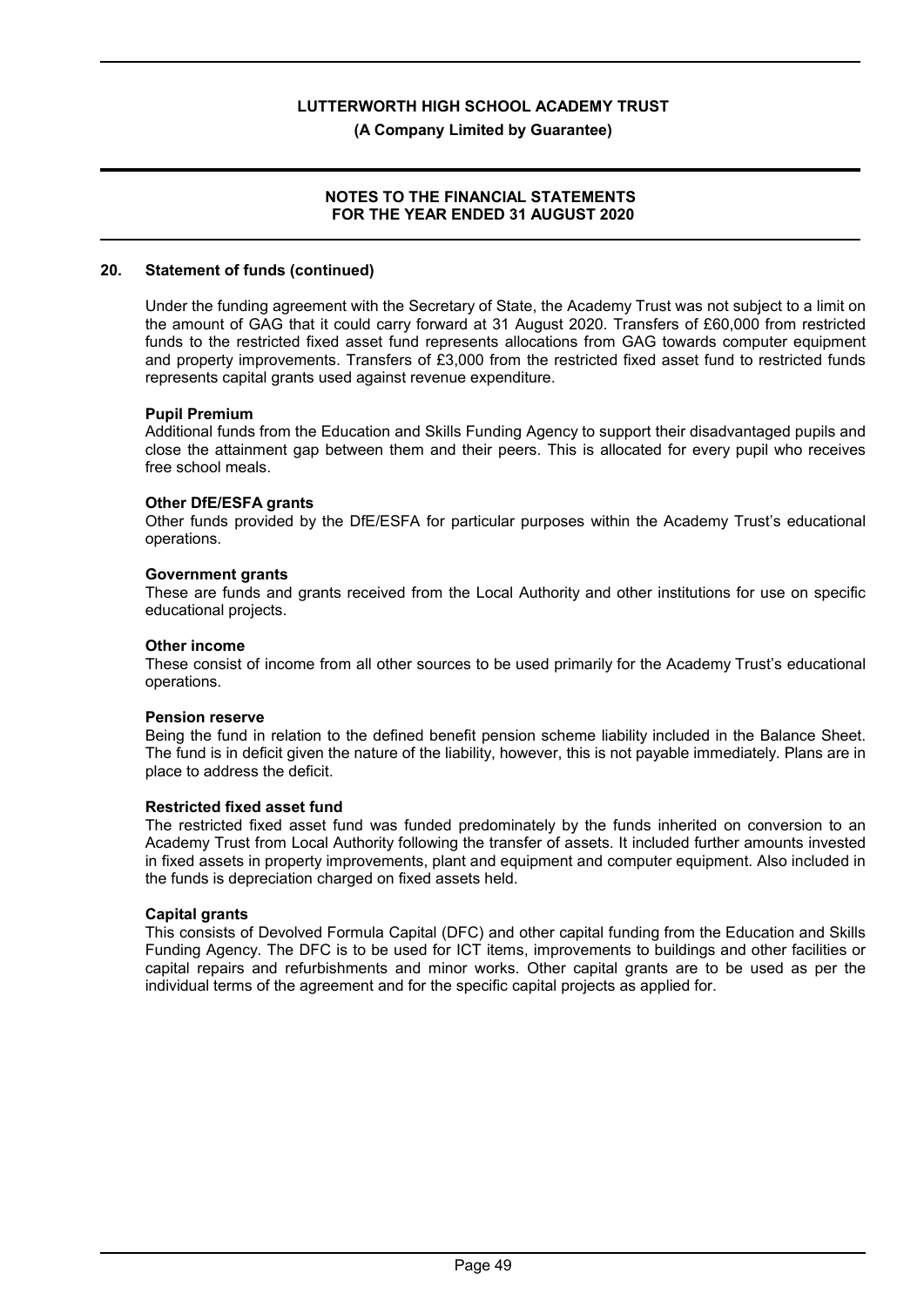**(A Company Limited by Guarantee)**

#### **NOTES TO THE FINANCIAL STATEMENTS FOR THE YEAR ENDED 31 AUGUST 2020**

#### **20. Statement of funds (continued)**

Comparative information in respect of the preceding year is as follows:

|                                        | <b>Balance</b> at<br>1 September<br>2018<br>£000 | Income<br>£000 | Expenditure<br>£000 | <b>Transfers</b><br>in/(out)<br>£000 | Gains/<br>(Losses)<br>£000 | <b>Balance</b> at<br>31 August<br>2019<br>£000 |
|----------------------------------------|--------------------------------------------------|----------------|---------------------|--------------------------------------|----------------------------|------------------------------------------------|
| <b>Unrestricted funds</b>              |                                                  |                |                     |                                      |                            |                                                |
| General funds                          | 249                                              | 338            | (285)               |                                      |                            | 302                                            |
| <b>Restricted general</b><br>funds     |                                                  |                |                     |                                      |                            |                                                |
| <b>General Annual Grant</b><br>(GAG)   | 19                                               | 3,864          | (3, 774)            | (59)                                 |                            | 50                                             |
| Other DfE/ESFA grants                  |                                                  | 67             | (67)                |                                      |                            |                                                |
| Pupil Premium                          |                                                  | 96             | (96)                |                                      |                            |                                                |
| Other grants                           |                                                  | 47             | (47)                |                                      |                            |                                                |
| Other income                           |                                                  | 248            | (248)               |                                      |                            |                                                |
| Pension reserve                        | (799)                                            |                | (172)               |                                      | (453)                      | (1, 424)                                       |
|                                        | (780)                                            | 4,322          | (4, 404)            | (59)                                 | (453)                      | (1, 374)                                       |
| <b>Restricted fixed asset</b><br>funds |                                                  |                |                     |                                      |                            |                                                |
| Net book value of fixed<br>assets      | 7,216                                            |                | (204)               | 129                                  |                            | 7,141                                          |
| CIF grant                              | 6                                                | (6)            |                     |                                      |                            |                                                |
| Other capital grants                   | $\overline{7}$                                   |                |                     | (7)                                  |                            |                                                |
| Devolved formula capital               |                                                  | 63             |                     | (63)                                 |                            |                                                |
|                                        | 7,229                                            | 57             | (204)               | 59                                   |                            | 7,141                                          |
| <b>Total Restricted funds</b>          | 6,449                                            | 4,379          | (4,608)             |                                      | (453)                      | 5,767                                          |
| <b>Total funds</b>                     | 6,698                                            | 4,717          | (4, 893)            |                                      | (453)                      | 6,069                                          |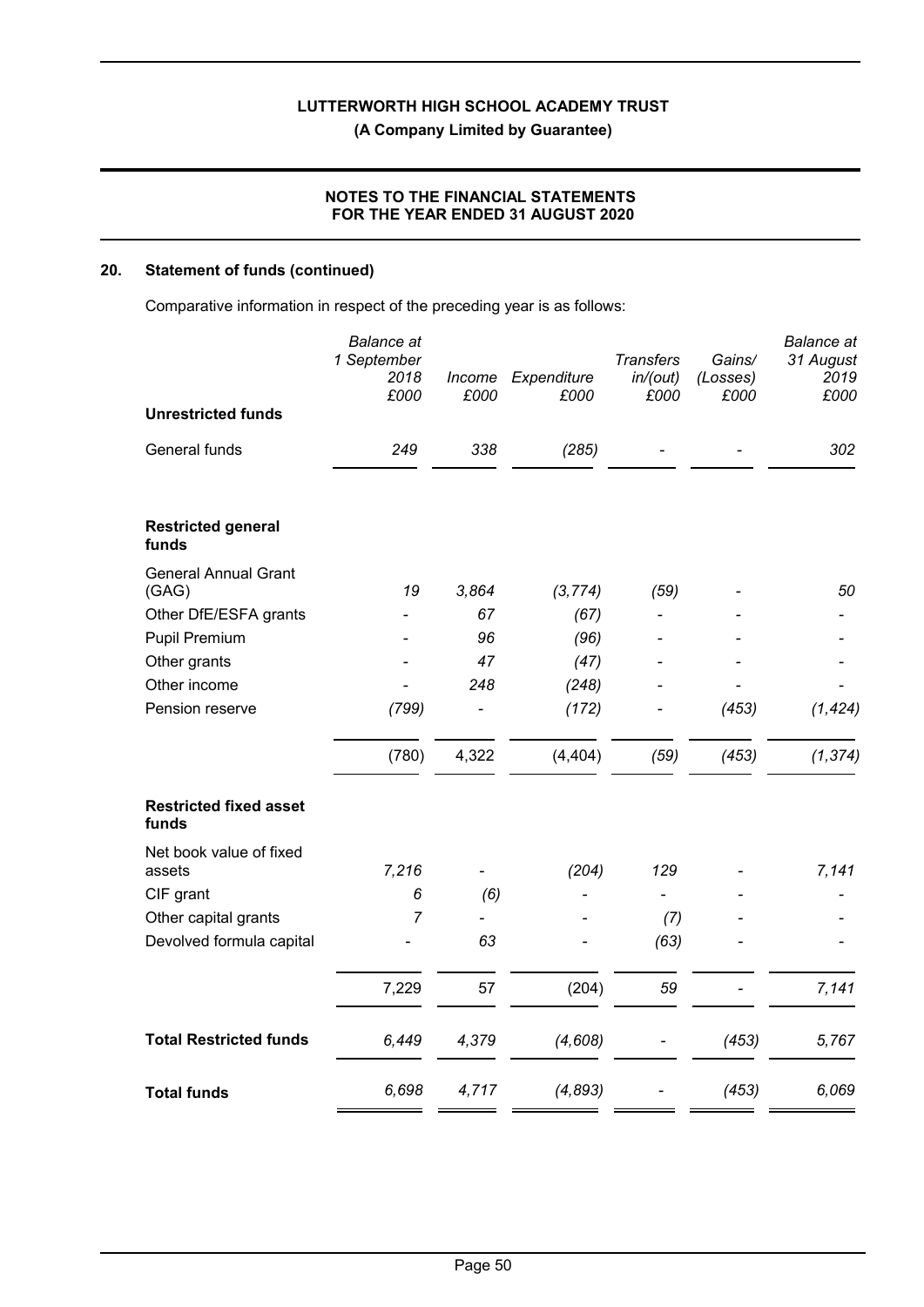## **(A Company Limited by Guarantee)**

#### **NOTES TO THE FINANCIAL STATEMENTS FOR THE YEAR ENDED 31 AUGUST 2020**

#### **21. Analysis of net assets between funds**

|                            | Unrestricted<br>funds<br>2020<br>£000 | <b>Restricted</b><br>funds<br>2020<br>£000 | <b>Restricted</b><br>fixed asset<br>funds<br>2020<br>£000 | Total<br>funds<br>2020<br>£000 |
|----------------------------|---------------------------------------|--------------------------------------------|-----------------------------------------------------------|--------------------------------|
| Tangible fixed assets      | ۰                                     | ۰                                          | 7,081                                                     | 7,081                          |
| <b>Current assets</b>      | 392                                   | 506                                        | 62                                                        | 960                            |
| <b>Current liabilities</b> | (18)                                  | (400)                                      | $\blacksquare$                                            | (418)                          |
| Pension liability          | $\blacksquare$                        | (1,739)                                    | $\blacksquare$                                            | (1,739)                        |
|                            | 374                                   | (1,633)                                    | 7,143                                                     | 5,884                          |

|              |            | Restricted               |          |
|--------------|------------|--------------------------|----------|
| Unrestricted | Restricted | fixed asset              | Total    |
| funds        | funds      | funds                    | funds    |
| 2019         | 2019       | 2019                     | 2019     |
| £000         | £000       | £000                     | £000     |
| -            | -          | 7,141                    | 7,141    |
| 302          | 368        | $\overline{\phantom{0}}$ | 670      |
| ۰            | (318)      | ۰                        | (318)    |
|              | (1, 424)   | ۰                        | (1, 424) |
| 302          | (1, 374)   | 7,141                    | 6,069    |
|              |            |                          |          |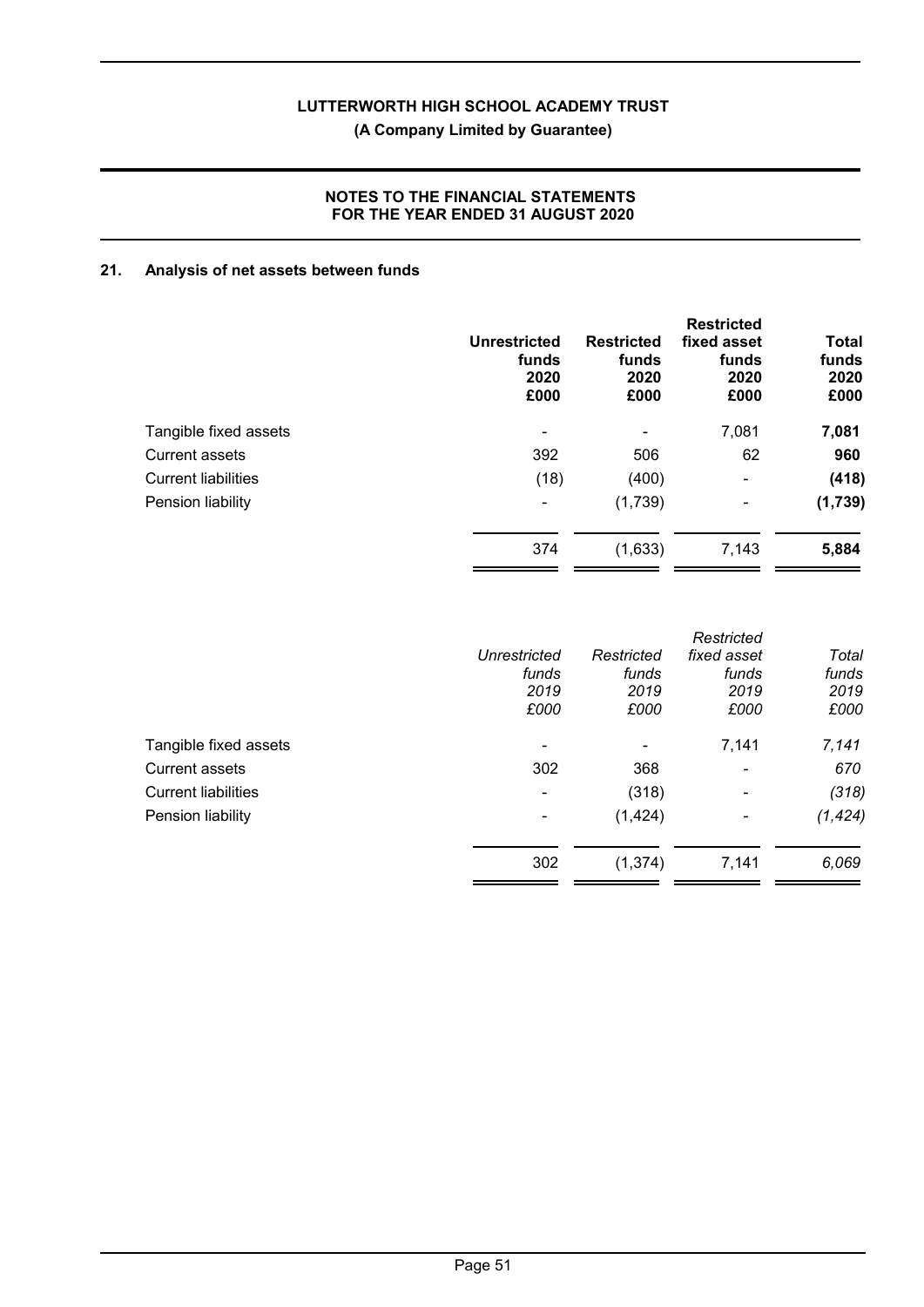**(A Company Limited by Guarantee)**

#### **NOTES TO THE FINANCIAL STATEMENTS FOR THE YEAR ENDED 31 AUGUST 2020**

#### **22. Reconciliation of net expenditure to net cash flow from operating activities**

|                                                                          |                | Restated |
|--------------------------------------------------------------------------|----------------|----------|
|                                                                          | 2020           | 2019     |
|                                                                          | £000           | £000     |
| Net expenditure for the year (as per Statement of Financial Activities)  | (118)          | (176)    |
| <b>Adjustments for:</b>                                                  |                |          |
| Depreciation (note 15)                                                   | 205            | 204      |
| Capital grants from DfE and other capital income (note 3 and 4)          | (150)          | (57)     |
| Interest receivable (note 6)                                             | (5)            | (3)      |
| Defined benefit pension scheme cost less contributions payable (note 26) | 221            | 148      |
| Defined benefit pension scheme finance cost (note 14)                    | 27             | 24       |
| Decrease in stocks (note 16)                                             | $\blacksquare$ | 2        |
| Decrease in debtors (note 17)                                            | (174)          | 41       |
| Increase/(decrease) in creditors (note 19)                               | 100            | (70)     |
| Net cash provided by operating activities                                | 106            | 113      |

#### **23. Cash flows from investing activities**

|                                                                 |       | Restated |
|-----------------------------------------------------------------|-------|----------|
|                                                                 | 2020  | 2019     |
|                                                                 | £000  | £000     |
| Interest from investments (note 6)                              | 5     | 3        |
| Purchase of tangible fixed assets (note 15)                     | (145) | (129)    |
| Purchase of investments (note 18)                               | (200) | (50)     |
| Capital grants from DfE and other capital income (note 3 and 4) | 150   | 57       |
| Net cash used in investing activities                           | (190) | (119)    |
|                                                                 |       |          |

#### **24. Analysis of cash and cash equivalents**

|                                 | 2020<br>£000 | 2019<br>£000 |
|---------------------------------|--------------|--------------|
| Cash in hand                    | 160          | 244          |
| Total cash and cash equivalents | 160          | 244          |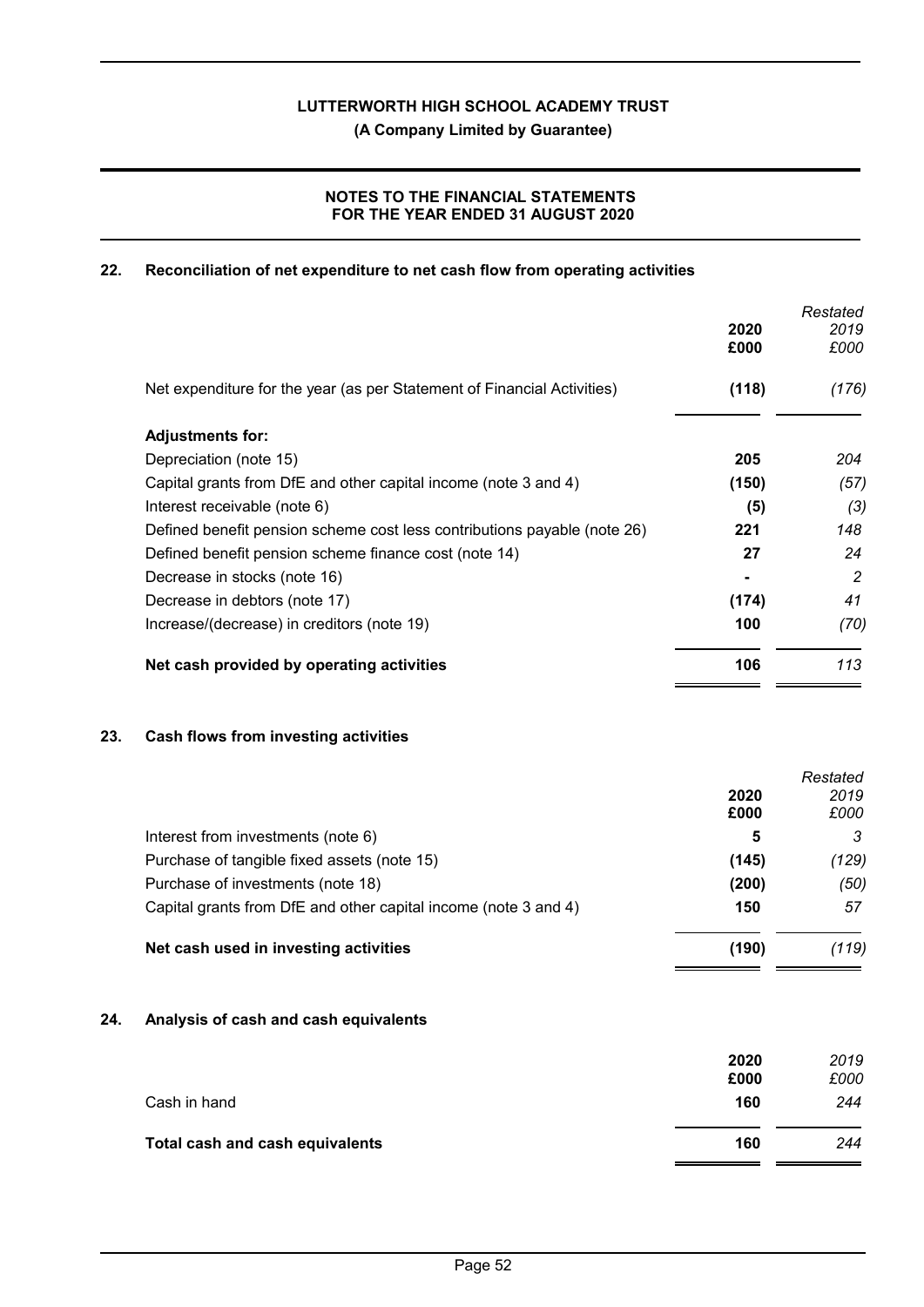#### **(A Company Limited by Guarantee)**

#### **NOTES TO THE FINANCIAL STATEMENTS FOR THE YEAR ENDED 31 AUGUST 2020**

#### **25. Analysis of changes in net debt**

|                          | At 1<br><b>September</b><br>2019<br>£000 | £000 | At 31<br><b>Cash flows August 2020</b><br>£000 |
|--------------------------|------------------------------------------|------|------------------------------------------------|
| Cash at bank and in hand | 244                                      | (84) | 160                                            |
| Investments              | 300                                      | 200  | 500                                            |
|                          | 544                                      | 116  | 660                                            |

#### **26. Pension commitments**

The Academy Trust's employees belong to two principal pension schemes: the Teachers' Pension Scheme England and Wales (TPS) for academic and related staff; and the Local Government Pension Scheme (LGPS) for non-teaching staff, which is managed by Leicestershire County Council. Both are multi-employer defined benefit schemes.

The latest actuarial valuation of the TPS related to the period ended 31 March 2016 and of the LGPS 31 March 2016.

Contributions amounting to £74,290 were payable to the schemes at 31 August 2020 (2019: £*56,379)* and are included within creditors.

#### **Teachers' Pension Scheme**

The Teachers' Pension Scheme (TPS) is a statutory, contributory, defined benefit scheme, governed by the Teachers' Pension Scheme Regulations 2014. Membership is automatic for full-time teachers in academies. All teachers have the option to opt-out of the TPS following enrolment.

The TPS is an unfunded scheme to which both the member and employer makes contributions, as a percentage of salary - these contributions are credited to the Exchequer. Retirement and other pension benefits are paid by public funds provided by Parliament.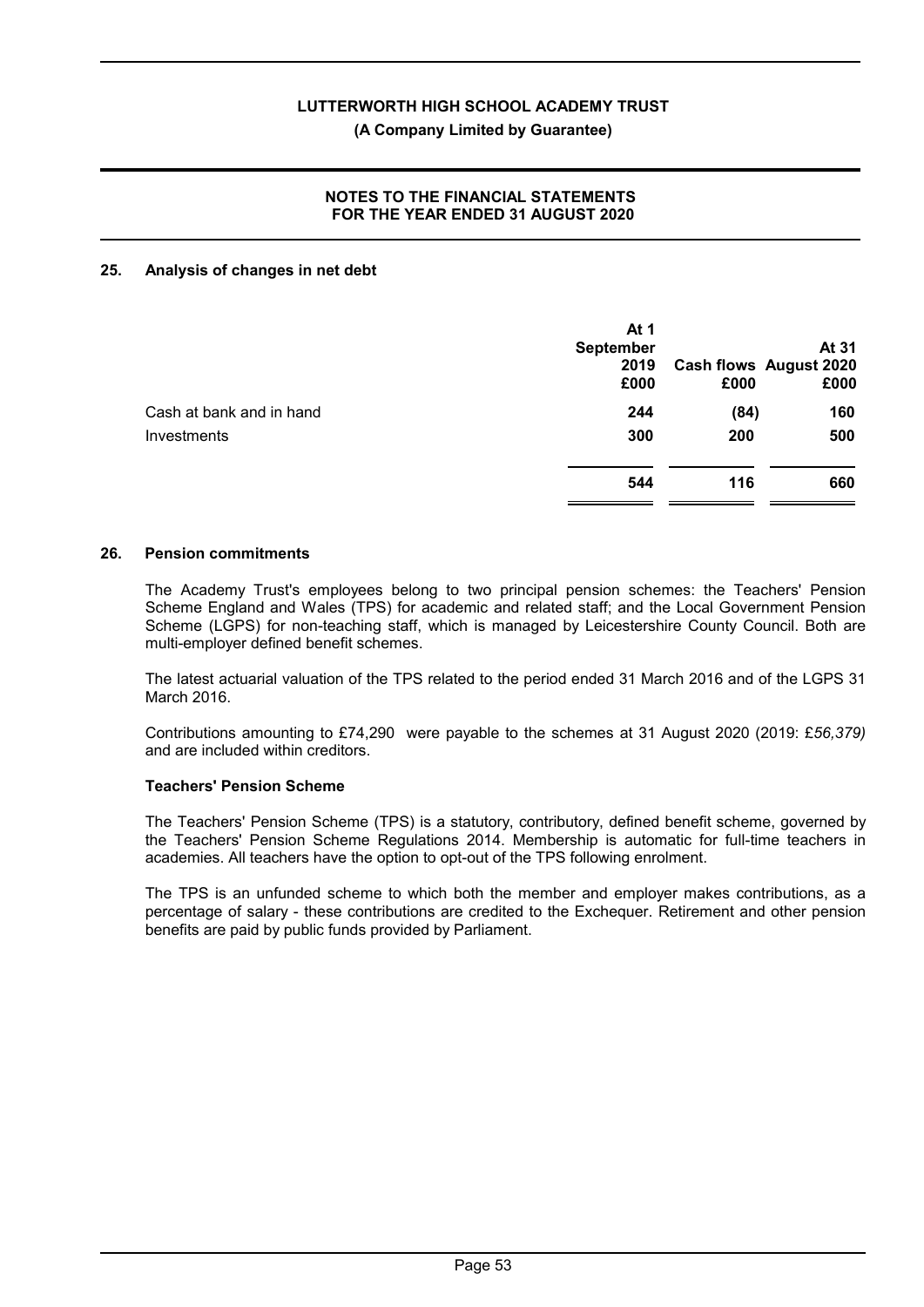#### **(A Company Limited by Guarantee)**

#### **NOTES TO THE FINANCIAL STATEMENTS FOR THE YEAR ENDED 31 AUGUST 2020**

#### **26. Pension commitments (continued)**

#### **Valuation of the Teachers' Pension Scheme**

The Government Actuary, using normal actuarial principles, conducts a formal actuarial review of the TPS in accordance with the Public Service Pensions (Valuations and Employer Cost Cap) Directions 2014 published by HM Treasury every 4 years. The aim of the review is to specify the level of future contributions. Actuarial scheme valuations are dependent on assumptions about the value of future costs, design of benefits and many other factors. The latest actuarial valuation of the TPS was carried out as at 31 March 2016. The valuation report was published by the Department for Education on 5 March 2019. The key elements of the valuation and subsequent consultation are:

- employer contribution rates set at 23.68% of pensionable pay (including a 0.08% administration levy)
- total scheme liabilities (pensions currently in payment and the estimated cost of future benefits) for service to the effective date of £218,100 million and notional assets (estimated future contributions together with the notional investments held at the valuation date) of £196,100 million, giving a notional past service deficit of £22,000 million
- the SCAPE rate, set by HMT, is used to determine the notional investment return. The current SCAPE rate is 2.4% above the rate of CPI, assumed real rate of return is 2.4% in excess of prices and 2% in excess of earnings. The rate of real earnings growth is assumed to be 2.2%. The assumed nominal rate of return including earnings growth is 4.45%.

The next valuation result is due to be implemented from 1 April 2023.

The employer's pension costs paid to TPS in the year amounted to £434,000 (2019: £*291,000)*.

A copy of the valuation report and supporting documentation is on the Teachers' Pensions website (https://www.teacherspensions.co.uk/news/employers/2019/04/teachers-pensions-valuation-report.aspx).

Under the definitions set out in FRS 102, the TPS is an unfunded multi-employer pension scheme. The Academy has accounted for its contributions to the scheme as if it were a defined contribution scheme. The Academy has set out above the information available on the scheme.

#### **Local Government Pension Scheme**

The LGPS is a funded defined benefit pension scheme, with the assets held in separate trusteeadministered funds. The total contribution made for the year ended 31 August 2020 was £246,000 (2019: £*215,000)*, of which employer's contributions totalled £198,000 (2019: £*172,000)* and employees' contributions totalled £ 48,000 (2019: £*43,000*). The agreed contribution rates for future years are 24.4% for employers and 5.5% - 12.5% for employees.

Parliament has agreed, at the request of the Secretary of State for Education, to a guarantee that, in the event of Academy Trust closure, outstanding Local Government Pension Scheme liabilities would be met by the Department for Education. The guarantee came into force on 18 July 2013.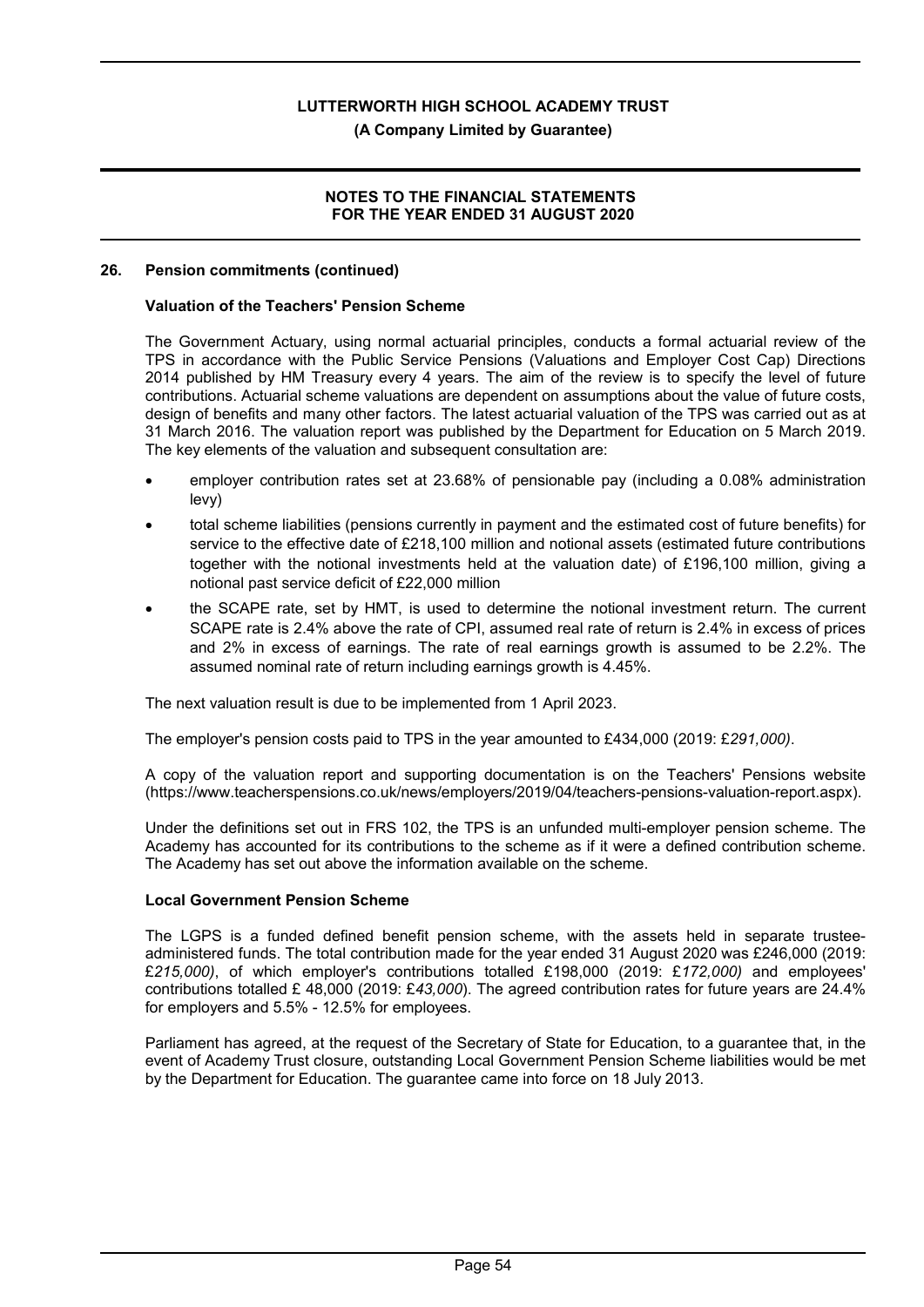#### **(A Company Limited by Guarantee)**

#### **NOTES TO THE FINANCIAL STATEMENTS FOR THE YEAR ENDED 31 AUGUST 2020**

#### **26. Pension commitments (continued)**

#### **Principal actuarial assumptions**

|                                                    | 2020  | 2019  |
|----------------------------------------------------|-------|-------|
|                                                    | %     | ℅     |
| Rate of increase in salaries                       | 2.70  | 3.30  |
| Rate of increase for pensions in payment/inflation | 2.20  | 2.30  |
| Discount rate for scheme liabilities               | 1.70  | 1.80  |
| Inflation assumption (CPI)                         | 2.20  | 2.30  |
| Commutation of pensions to lump sums               | 50.00 | 50.00 |

The current mortality assumptions include sufficient allowance for future improvements in mortality rates. The assumed life expectations on retirement age 65 are:

|                      | 2020<br>Years | 2019<br>Years |
|----------------------|---------------|---------------|
| Retiring today       |               |               |
| Males                | 21.5          | 21.2          |
| Females              | 23.8          | 23.4          |
| Retiring in 20 years |               |               |
| Males                | 22.2          | 22.2          |
| Females              | 25.2          | 24.7          |

#### **Sensitivity analysis**

|                                        | 2020<br>£000 | 2019<br>£000 |
|----------------------------------------|--------------|--------------|
| Discount rate $+0.1\%$                 | (97)         | (90)         |
| Discount rate -0.1%                    | 97           | 90           |
| Mortality assumption - 1 year increase | 156          | 137          |
| Mortality assumption - 1 year decrease | (156)        | (137)        |
| CPI rate $+0.1\%$                      | 89           | 77           |
| CPI rate $-0.1\%$                      | (89)         | (77)         |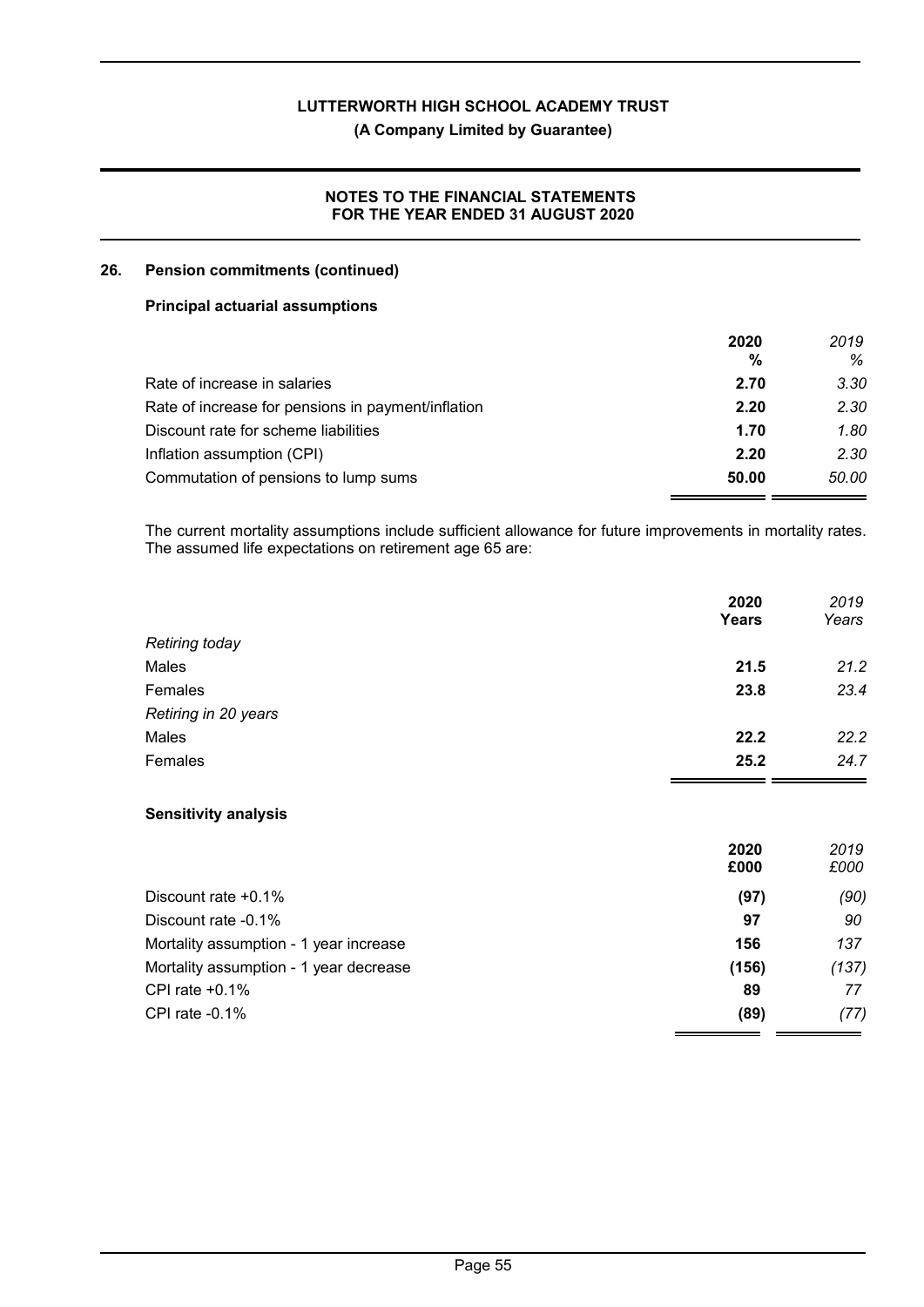#### **(A Company Limited by Guarantee)**

#### **NOTES TO THE FINANCIAL STATEMENTS FOR THE YEAR ENDED 31 AUGUST 2020**

#### **26. Pension commitments (continued)**

The Academy Trust's share of the assets in the scheme was:

|                                     | 2020<br>£000 | 2019<br>£000 |
|-------------------------------------|--------------|--------------|
| Equities                            | 1,277        | 1,156        |
| <b>Bonds</b>                        | 628          | 618          |
| Property                            | 173          | 159          |
| Cash                                | 87           | 60           |
| <b>Total market value of assets</b> | 2,165        | 1,993        |

The actual return on scheme assets was £38,000 (2019: *£115,000)*.

The amounts recognised in the Statement of Financial Activities are as follows:

|                                                                  |       | Restated |
|------------------------------------------------------------------|-------|----------|
|                                                                  | 2020  | 2019     |
|                                                                  | £000  | £000     |
| Current service cost                                             | (409) | (279)    |
| Past sevice cost                                                 | (10)  | (41)     |
| Interest income                                                  | 38    | 50       |
| Interest cost                                                    | (65)  | (74)     |
| Total amount recognised in the Statement of Financial Activities | (446) | (344)    |
|                                                                  |       |          |

The Academy Trust expects to contribute £201,000 to its defined benefit pension scheme in 2021.

Changes in the present value of the defined benefit obligations were as follows:

|                          |       | Restated |
|--------------------------|-------|----------|
|                          | 2020  | 2019     |
|                          | £000  | £000     |
| At 1 September           | 3,417 | 2,488    |
| Current service cost     | 409   | 279      |
| Past service cost        | 10    | 41       |
| Interest cost            | 65    | 74       |
| Employee contributions   | 48    | 43       |
| Actuarial (gains)/losses | (16)  | 518      |
| Benefits paid            | (29)  | (26)     |
| At 31 August             | 3,904 | 3,417    |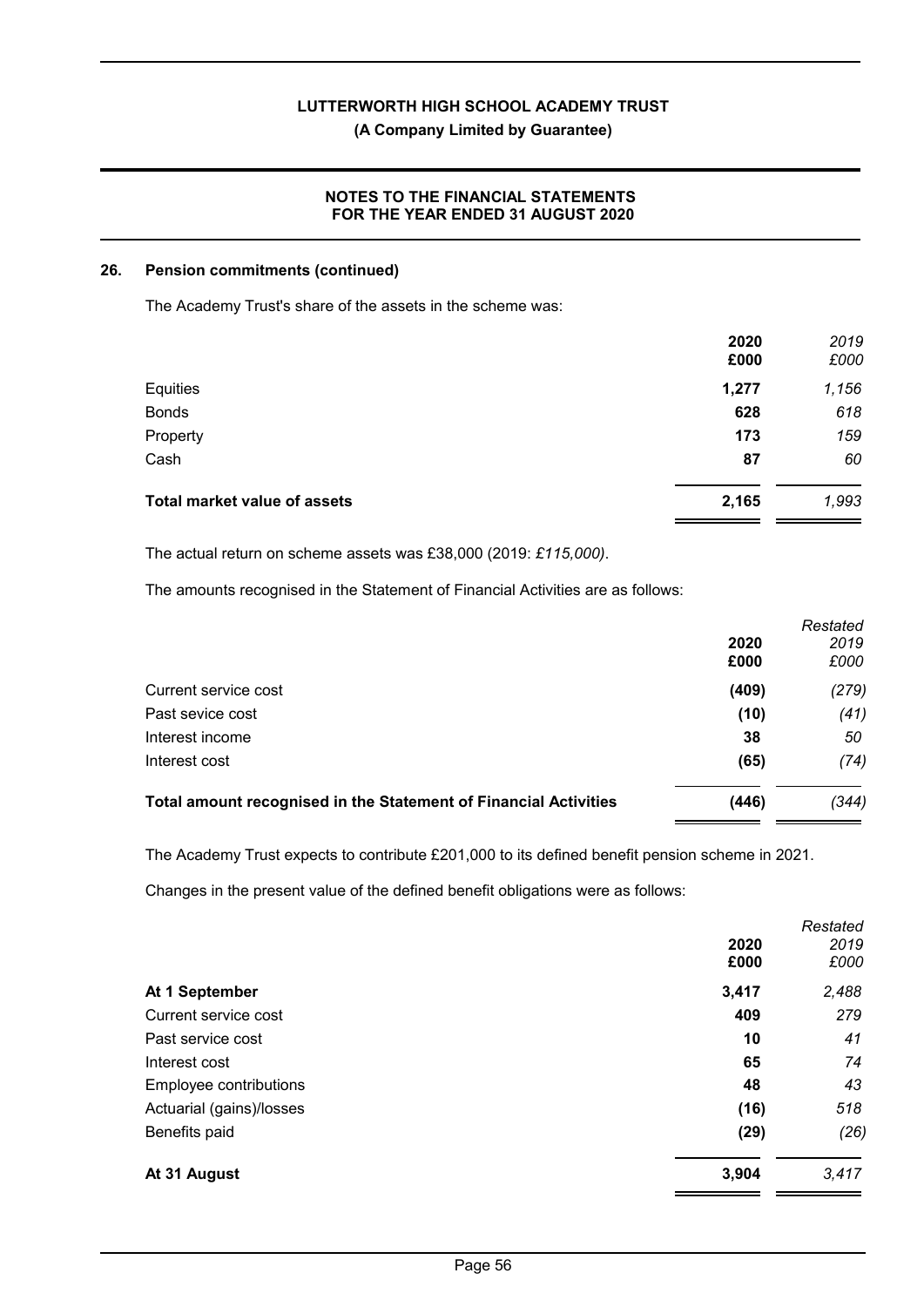**(A Company Limited by Guarantee)**

#### **NOTES TO THE FINANCIAL STATEMENTS FOR THE YEAR ENDED 31 AUGUST 2020**

#### **26. Pension commitments (continued)**

Changes in the fair value of the Academy Trust's share of scheme assets were as follows:

|                               | 2020<br>£000 | 2019<br>£000 |
|-------------------------------|--------------|--------------|
| At 1 September                | 1,993        | 1,689        |
| Interest income               | 38           | 50           |
| Actuarial (losses)/gains      | (83)         | 65           |
| <b>Employer contributions</b> | 198          | 172          |
| Employee contributions        | 48           | 43           |
| Benefits paid                 | (29)         | (26)         |
| At 31 August                  | 2,165        | 1,993        |

#### **27. Operating lease commitments**

At 31 August 2020 the Academy Trust had commitments to make future minimum lease payments under non-cancellable operating leases as follows:

|                                              | 2020<br>£000 | 2019<br>£000 |
|----------------------------------------------|--------------|--------------|
| Not later than 1 year                        | 11           | 15           |
| Later than 1 year and not later than 5 years | 6            | 17           |
|                                              | 17           | 32           |